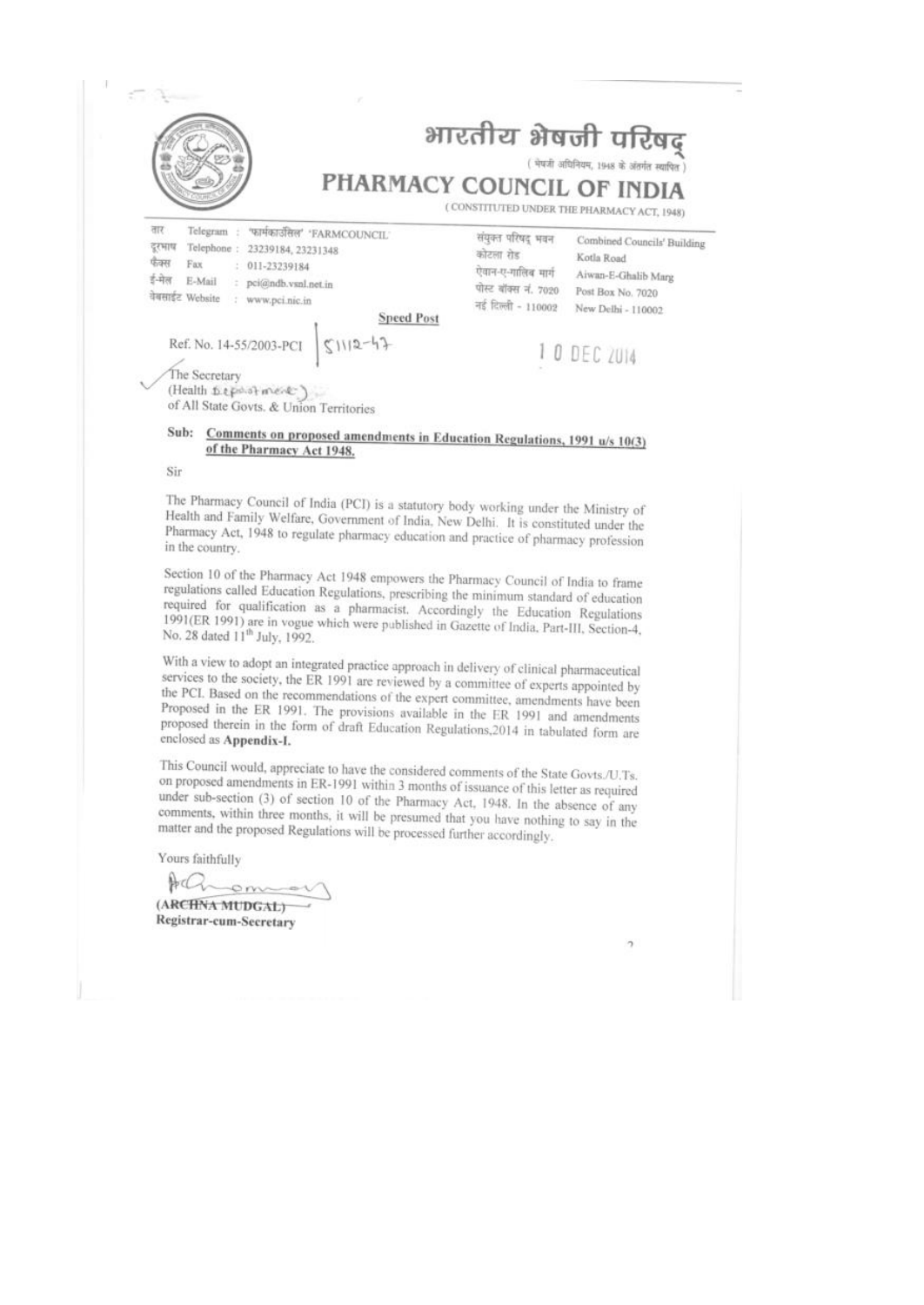$\dots 2\dots$ 

Cc - alongwith enclosures forwarded to-

The Secretary Ine Secretary<br>Government of India<br>Ministry of Health & Family Welfare<br>Department of Health (PMS Section)<br>Nirman Bhawan<br>New Delhi – 110 011

(ARCHNA MUDGAL) Registrar-cum-Secretary

÷

5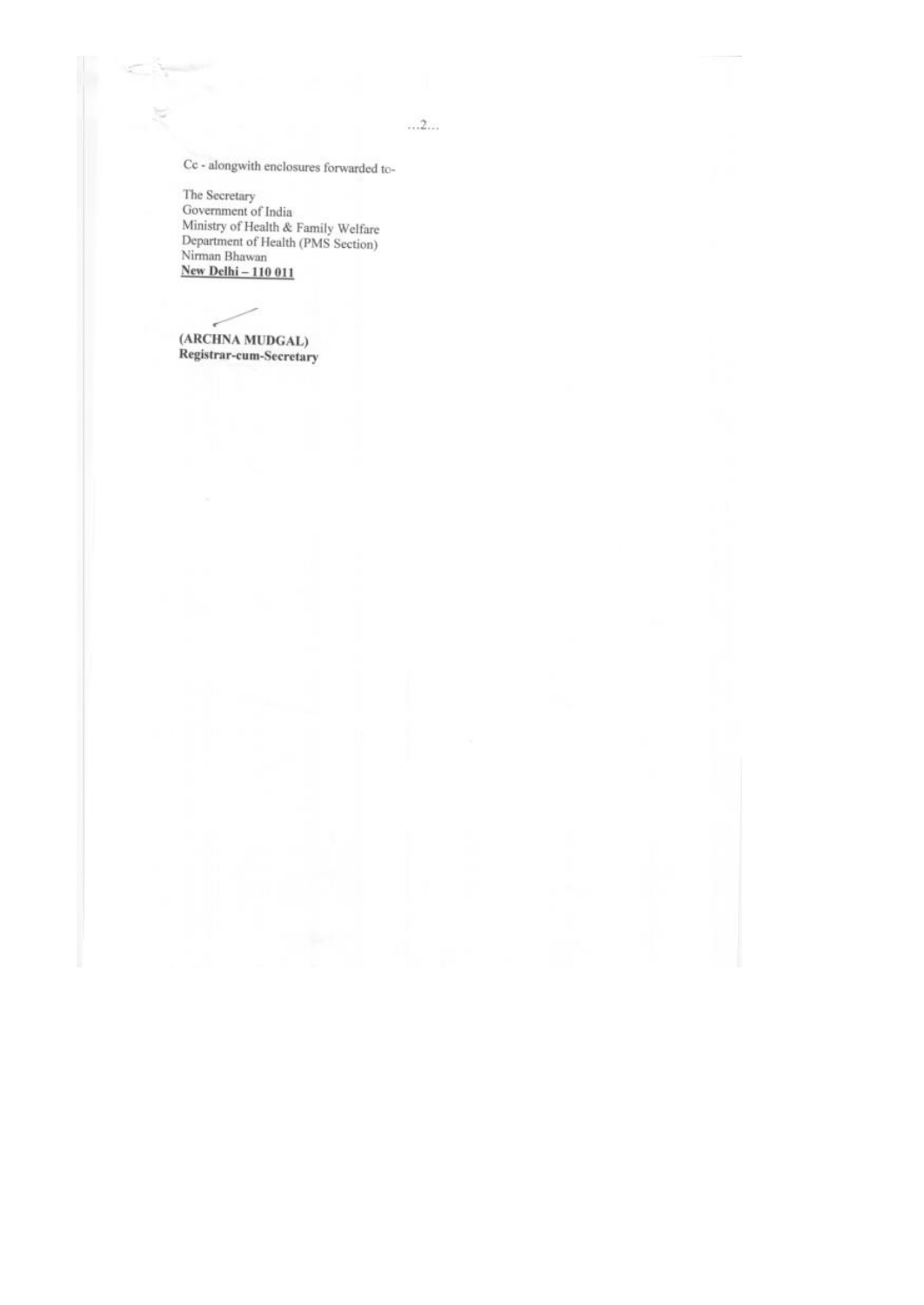# **PHARMACY COUNCIL OF INDIA EDUCATION REGULATIONS - 2014 FOR THE DIPLOMA IN PHARMACY (D. PHARM)**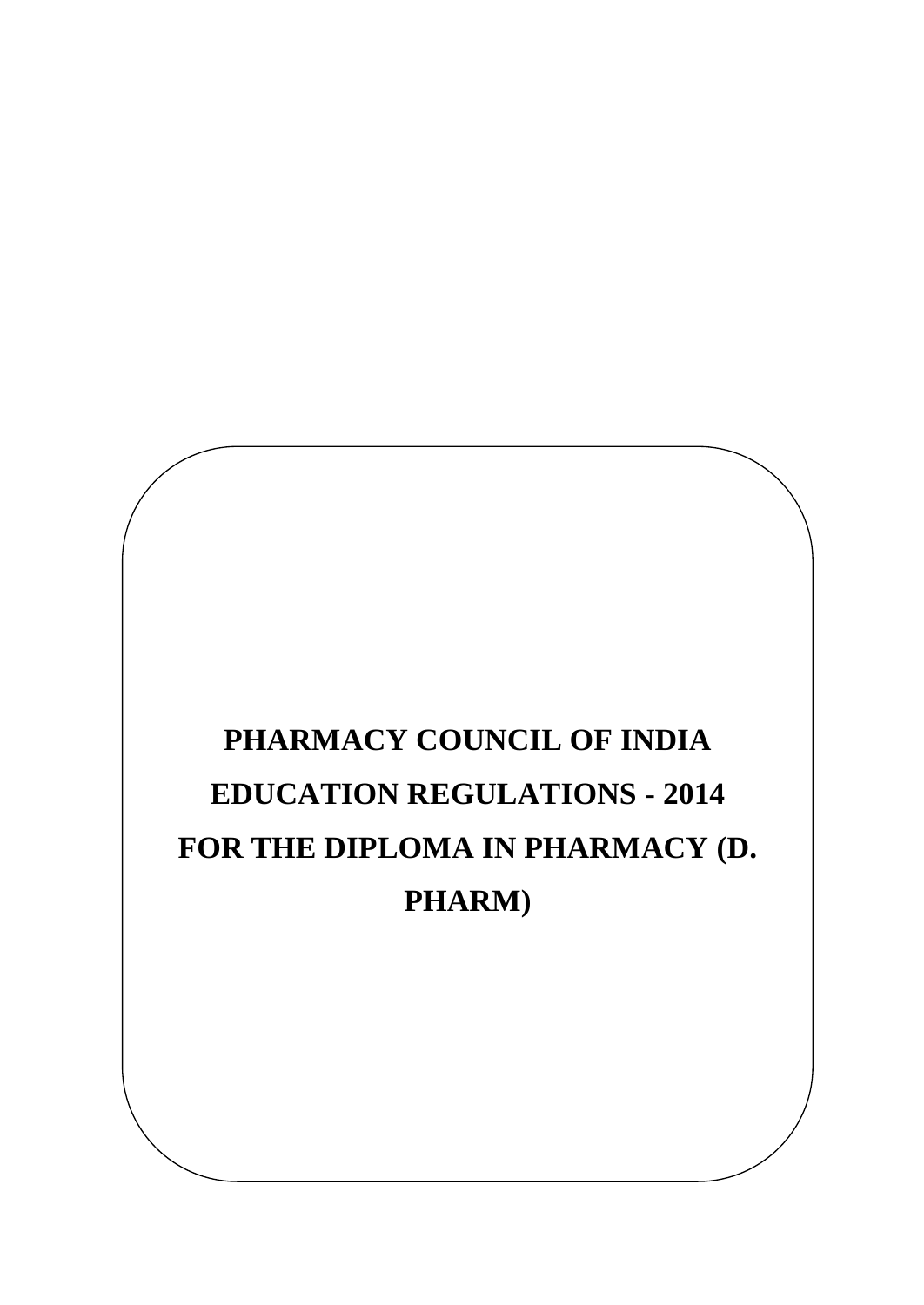| <b>Education Regulations -1991</b>                                                                                                                                                                                                                                                                                    | <b>Education Regulations -2014</b>                                                                                                                                                                                                                                                                                        |  |  |  |  |  |  |
|-----------------------------------------------------------------------------------------------------------------------------------------------------------------------------------------------------------------------------------------------------------------------------------------------------------------------|---------------------------------------------------------------------------------------------------------------------------------------------------------------------------------------------------------------------------------------------------------------------------------------------------------------------------|--|--|--|--|--|--|
| PHARMACY COUNCIL OF INDIA<br><b>EDUCATION REGULATIONS, 1991 FOR THE</b><br><b>DIPLOMA COURSE IN PHARMACY</b>                                                                                                                                                                                                          | PHARMACY COUNCIL OF INDIA<br><b>EDUCATION REGULATIONS, 2014 FOR THE</b><br>DIPLOMA IN PHARMACY(D. PHARM)                                                                                                                                                                                                                  |  |  |  |  |  |  |
| Regulations framed under section 10 of the<br>Pharmacy Act, 1948.<br>(As approved by the Government of India, Ministry<br>of Health vide, letter No V. 13016/1/89-PMS dt. 2-<br>8-1991 and notified by Pharmacy Council of India.)                                                                                    | Regulations framed under section 10 of the<br>Pharmacy Act, 1948.<br>(As approved by the Government of India, Ministry<br>of Health & F.W vide letter No<br>dated<br>and notified by the Pharmacy Council of India.)                                                                                                      |  |  |  |  |  |  |
| No.<br>14-55/87<br>(Part)-PCI/2484-2887:-                                                                                                                                                                                                                                                                             | No.                                                                                                                                                                                                                                                                                                                       |  |  |  |  |  |  |
| In exercise of the powers conferred by section 10 of<br>the Pharmacy Act, 1948 (8 of 1948), the Pharmacy<br>Council of India, with the approval of the Central<br>hereby<br>makes<br>following<br>Government,<br>the<br>regulations namely:-                                                                          | In exercise of the powers conferred by section 10 of<br>the Pharmacy Act, 1948 (8 of 1948), the Pharmacy<br>Council of India, with the approval of the Central<br>hereby<br>Government,<br>makes<br>the<br>following<br>regulations, namely:-                                                                             |  |  |  |  |  |  |
| <b>CHAPTER 1</b>                                                                                                                                                                                                                                                                                                      | <b>CHAPTER 1</b>                                                                                                                                                                                                                                                                                                          |  |  |  |  |  |  |
| 1. Short title and commencement:-                                                                                                                                                                                                                                                                                     | 1. Short<br>title<br>and<br>commencement:-                                                                                                                                                                                                                                                                                |  |  |  |  |  |  |
| (1) These regulations may be called the Education<br>Regulations, 1991.                                                                                                                                                                                                                                               | (1) These regulations may be called the Education<br>Regulations, 2014 for Diploma in Pharmacy.                                                                                                                                                                                                                           |  |  |  |  |  |  |
| (2) They shall come into force on the date of their<br>publication in the official Gazette.                                                                                                                                                                                                                           | (2) They shall come into force on the date of their<br>publication in the official Gazette.                                                                                                                                                                                                                               |  |  |  |  |  |  |
| 2.<br><i><b>Qualification</b></i><br><b>Pharmacist:-</b><br><i>for</i>                                                                                                                                                                                                                                                | <b>Qualification</b><br><b>Pharmacist:-</b><br>2.<br><i>for</i>                                                                                                                                                                                                                                                           |  |  |  |  |  |  |
| The minimum qualification required for registration<br>as a pharmacist shall be a pass in Diploma in<br>pharmacy (Part I & Part II and satisfactory<br>completion of Diploma in Pharmacy (Part-III).<br><b>or</b><br>Any other qualification approved by the Pharmacy<br>Council of India as equivalent to the above. | The minimum qualification required for registration<br>as a pharmacist shall be a pass in Diploma in<br>Pharmacy (Part-I) & (Part-II) and satisfactory<br>completion of<br>practical<br>training<br>(Part-III).<br>or<br>Any other qualification approved by the Pharmacy<br>Council of India as equivalent to the above. |  |  |  |  |  |  |
| 3. Diploma in Pharmacy Part-I and Part-II shall<br>consist of a certificate of having passed the course<br>of study prescribed in Chapter-II of these<br>regulations.                                                                                                                                                 | 3. Diploma in Pharmacy (Part-I, Part-II and Part-III)<br>shall consist of a certificate of having completed<br>the course of study and passed the examination<br>after satisfactorily completing the practical<br>training as prescribed in Chapter-2 and Chapter-3<br>of these regulations.                              |  |  |  |  |  |  |
| 4. Diploma in Pharmacy Part-III shall consist of a<br>certificate of having satisfactorily completed<br>course of practical training as prescribed in<br>Chapter-III of these regulations.                                                                                                                            |                                                                                                                                                                                                                                                                                                                           |  |  |  |  |  |  |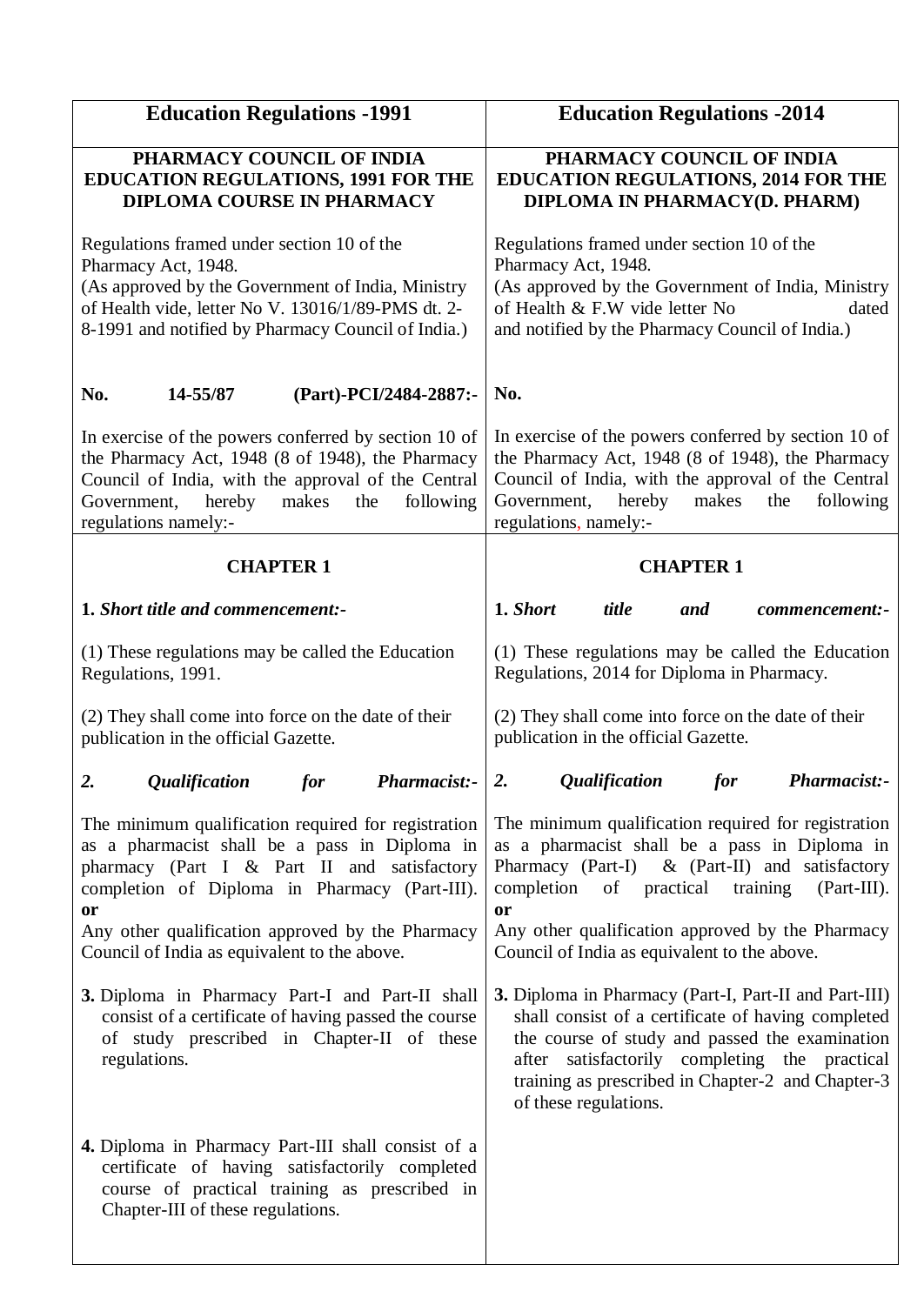| <b>CHAPTER 2</b>                                                                                                                                                                                                                                                                                                                                | <b>CHAPTER 2</b>                                                                                                                                                                                                                                                                                                                                                                                                                                                                |
|-------------------------------------------------------------------------------------------------------------------------------------------------------------------------------------------------------------------------------------------------------------------------------------------------------------------------------------------------|---------------------------------------------------------------------------------------------------------------------------------------------------------------------------------------------------------------------------------------------------------------------------------------------------------------------------------------------------------------------------------------------------------------------------------------------------------------------------------|
| 5. Diploma in Pharmacy (Part-I and Part-II):-                                                                                                                                                                                                                                                                                                   | 4. Diploma in Pharmacy (Part-I and Part-II):-                                                                                                                                                                                                                                                                                                                                                                                                                                   |
| Minimum qualification for admission to Diploma<br>in Pharmacy Part-I course -A pass in any of the<br>following examinations with Physics, Chemistry and<br>Biology or Mathematics.                                                                                                                                                              | Minimum qualification for admission to Diploma in<br>Pharmacy-A pass in $10+2$ examination (regular<br>science academic stream) with Physics, Chemistry<br>and Biology or Mathematics.                                                                                                                                                                                                                                                                                          |
| (1) Intermediate examination in Science;                                                                                                                                                                                                                                                                                                        | <b>or</b>                                                                                                                                                                                                                                                                                                                                                                                                                                                                       |
| (2) The first year of the three year degree course in<br>Science,<br>(3) 10+2 examination (academic stream) in Science;                                                                                                                                                                                                                         | Any other qualification approved by the<br>Pharmacy Council of India as equivalent to the<br>above examination.                                                                                                                                                                                                                                                                                                                                                                 |
| (4) Pre degree examination;                                                                                                                                                                                                                                                                                                                     |                                                                                                                                                                                                                                                                                                                                                                                                                                                                                 |
| (5) Any other qualification approved by the<br>Pharmacy Council of India as equivalent to any<br>of the above examination.                                                                                                                                                                                                                      |                                                                                                                                                                                                                                                                                                                                                                                                                                                                                 |
| Provided that there shall be reservation of seats for<br>Scheduled Caste and Scheduled Tribes candidates in<br>accordance with the instructions issued by the<br>Central Govt. /State Govts./Union Territory Admns.<br>as the case may be from time to time]                                                                                    | Provided that there shall be reservation of seats for<br>Scheduled Castes and Scheduled Tribes candidates<br>in accordance with the instructions issued by the<br>Central Govt. /State Govts./Union Territory Admns.<br>as the case may be, from time to time]                                                                                                                                                                                                                  |
| <b>6. Duration of the course:-</b>                                                                                                                                                                                                                                                                                                              | 5. Duration of the course:-                                                                                                                                                                                                                                                                                                                                                                                                                                                     |
| The duration of the course shall be for two academic<br>years with each academic year spread over a period<br>of not less than one hundred and eighty working<br>days in addition to 500 hours practical training<br>spread over a period of not less than 3 months.                                                                            | (1). The duration of the course shall be for two<br>academic years. Each academic year shall be spread<br>over a period of not less than one hundred and<br>eighty working days.<br>(2). In addition, there shall be a 500 hours of<br>practical training spread over a period of not less<br>than 3 months                                                                                                                                                                     |
| 7. Course of study:-                                                                                                                                                                                                                                                                                                                            | <b>6.Course of study:-</b>                                                                                                                                                                                                                                                                                                                                                                                                                                                      |
| The course of study for Diploma in Pharmacy Part-I<br>and Diploma in Pharmacy Part-II shall include the<br>subjects as given in the Tables I & II below. The<br>number of hours devoted to each subject for its<br>teaching in Theory and Practical, shall not be less<br>than that noted against it in columns 2 and 3 of the<br>Tables below. | The course of study for Diploma in Pharmacy Part-I<br>and Diploma in Pharmacy Part-II shall include the<br>subjects as given in the Tables I $&$ II below. The<br>number of hours devoted to each subject for its<br>teaching in Theory and Practical, shall not be less<br>than that noted against it in columns 2 and 3 of the<br>Tables below. However, the course of study and<br>practical training may be modified by the Pharmacy<br>Council of India from time to time. |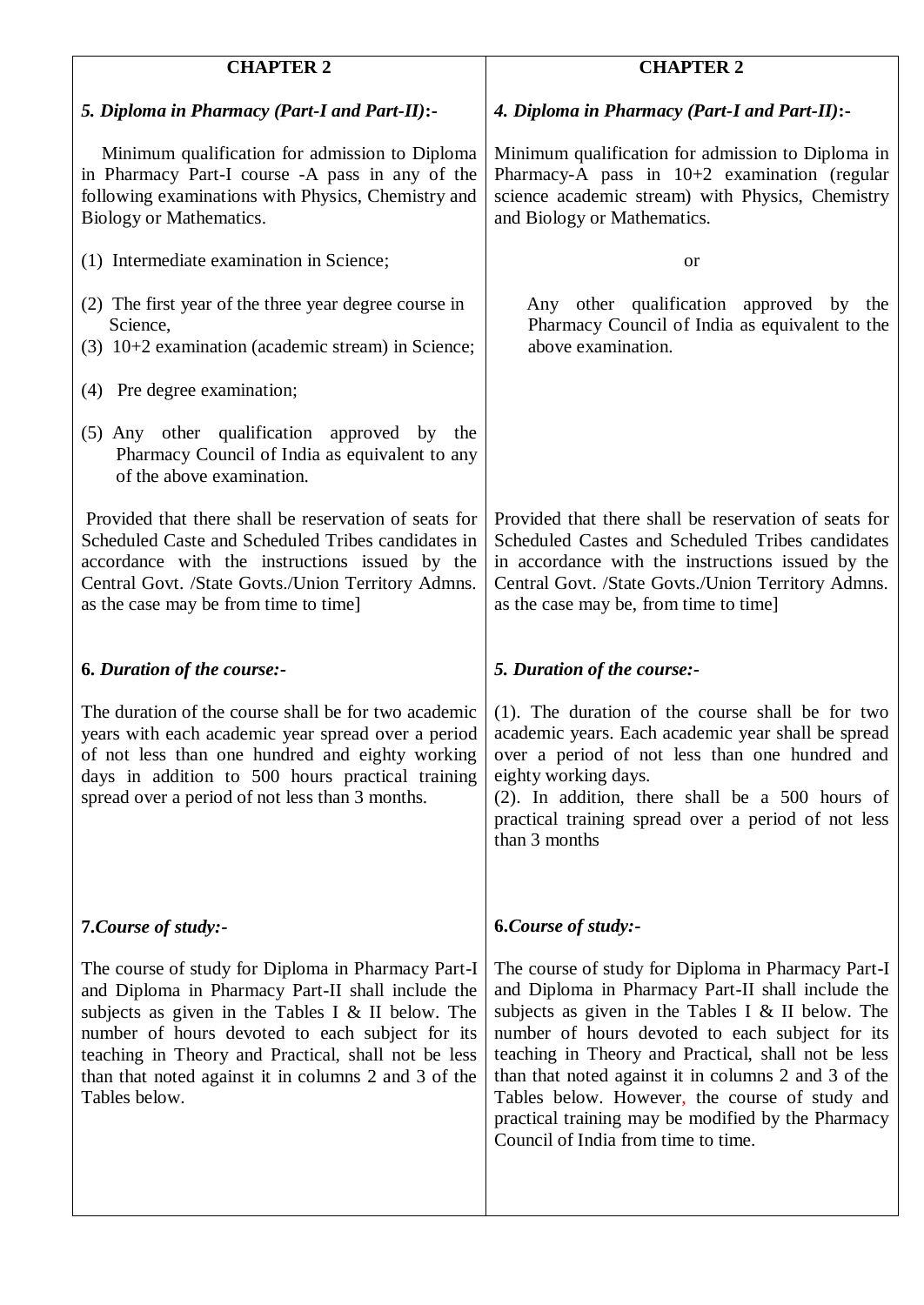| Diploma in Pharmacy (Part I)                    |                           |                              | Diploma in Pharmacy (Part -I) |               |                        |                 |  |  |  |
|-------------------------------------------------|---------------------------|------------------------------|-------------------------------|---------------|------------------------|-----------------|--|--|--|
| <b>Subject</b>                                  | No. of                    | No. of                       | <b>Subject</b>                |               | <b>Number of hours</b> |                 |  |  |  |
|                                                 | hours of<br><b>Theory</b> | hours of<br><b>Practical</b> |                               | <b>Theory</b> | Practi<br>cal          | <b>Tutorial</b> |  |  |  |
| Pharmaceutics-I                                 | 75                        | 100                          | Pharmaceutics                 | 75            | 75                     | 25              |  |  |  |
| Pharmaceutical<br>Chemistry-I                   | 75                        | 75                           | Pharmaceutical<br>chemistry   | 75            | 75                     | 25              |  |  |  |
| Pharmacognosy-I                                 | 75                        | 75                           | Pharmacognosy                 | 75            | 75                     | 25              |  |  |  |
| Biochemistry & Clinical<br>Pathology            | 50                        | 75                           | Human Anatomy &<br>Physiology | 75            | 75                     | 25              |  |  |  |
| Human Anatomy &<br>Physiology                   | 75                        | 50                           | Social Pharmacy               | 75            | 75                     | 25              |  |  |  |
| Health Education &<br><b>Community Pharmacy</b> | 50                        |                              |                               |               |                        |                 |  |  |  |
|                                                 | 400                       | 375                          | <b>Total</b>                  | 375           | 300                    | 125             |  |  |  |
| 775 Hours                                       |                           |                              |                               | 800 Hours     |                        |                 |  |  |  |

 **Table – I Table – I**

**Diploma in Pharmacy (Part II) Diploma in Pharmacy (Part II)**

| <b>Subject</b>                           | No. of                    | No. of                       | <b>Subject</b>                              | <b>Number of hours</b> |               |                 |  |  |
|------------------------------------------|---------------------------|------------------------------|---------------------------------------------|------------------------|---------------|-----------------|--|--|
|                                          | hours of<br><b>Theory</b> | hours of<br><b>Practical</b> |                                             | <b>Theory</b>          | Practi<br>cal | <b>Tutorial</b> |  |  |
| Pharmaceutics-II                         | 75                        | 100                          | Pharmacology                                | 75                     | 75            | 25              |  |  |
| Pharmaceutical<br>Chemistry-II           | 100                       | 75                           | Community<br>Pharmacy $&$<br>Management     | 75                     | 75            | 25              |  |  |
| Pharmacology $&$<br>Toxicology           | 75                        | 50                           | Biochemistry &<br><b>Clinical Pathology</b> | 75                     | 75            | 25              |  |  |
| Pharmaceutical<br>Jurisprudence          | 50                        |                              | Pharmacotherapeutics                        | 75                     |               | 25              |  |  |
| Drug Store and Business                  | 75                        |                              | Hospital & Clinical<br>Pharmacy             | 75                     |               | 25              |  |  |
| <b>Hospital and Clinical</b><br>Pharmacy | 75                        | 50                           | Pharmacy Law &<br>Ethics                    | 75                     |               | 25              |  |  |
|                                          | 450                       | 275                          |                                             | 450                    | 225           | 150             |  |  |
| 725 Hours                                |                           |                              | 825 Hours                                   |                        |               |                 |  |  |

| <b>TABLE III</b>                      |
|---------------------------------------|
| Diploma in Pharmacy (Part III)        |
| <b>Practical Training – 500 hours</b> |
| <b>Activities</b>                     |

| urs |  |
|-----|--|
|     |  |
|     |  |

## **Table – II Table – II**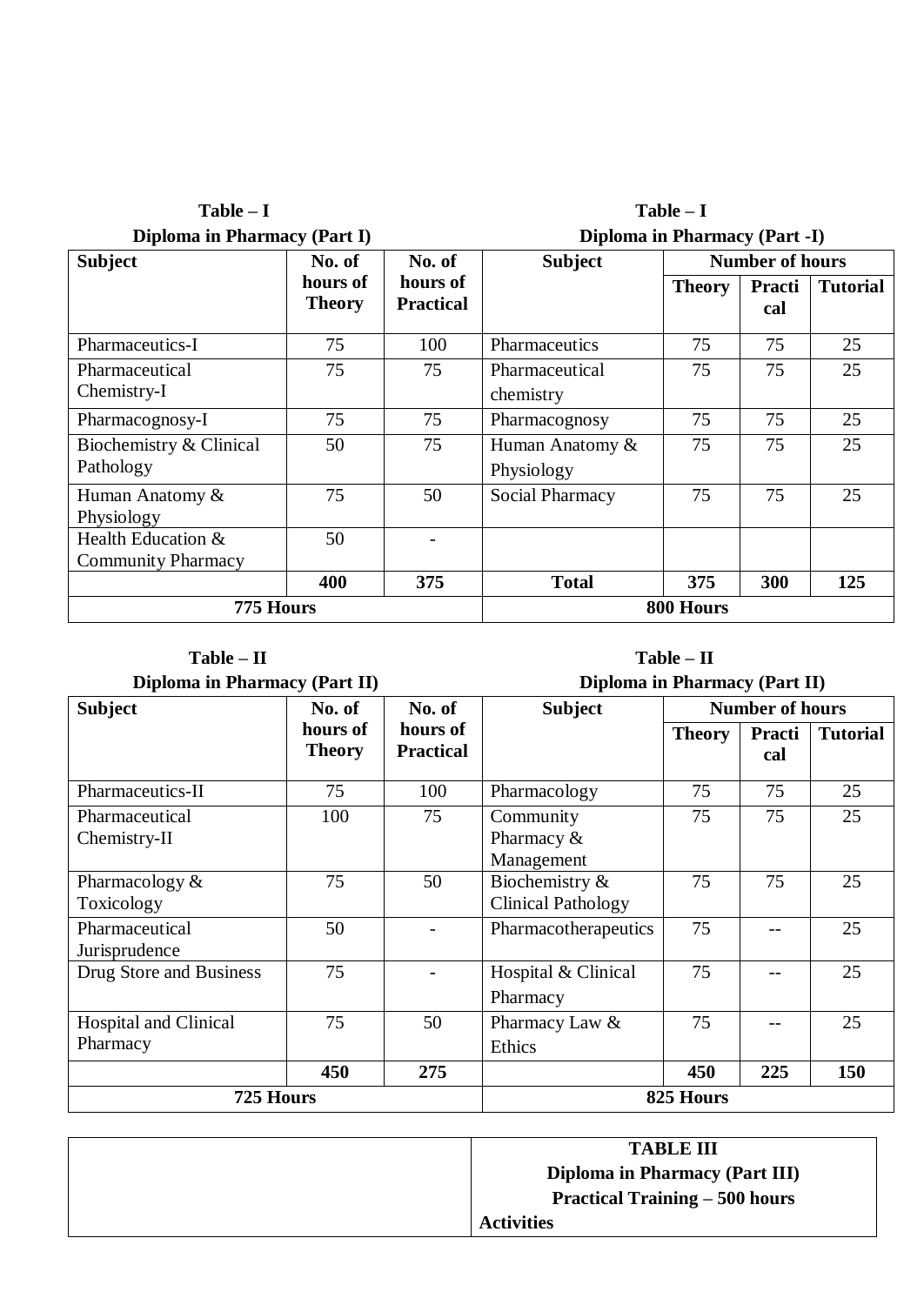| <b>8.</b> The syllabi for each subject of study in the said<br>tables shall be as specified in Appendix A to<br>these regulations. | <b>7.</b> The syllabus for each subject of study shall be as<br>specified in Appendix $- A$ to these regulations. The<br>syllabus may, however, be modified by the Pharmacy<br>Council of India from time to time |
|------------------------------------------------------------------------------------------------------------------------------------|-------------------------------------------------------------------------------------------------------------------------------------------------------------------------------------------------------------------|
|                                                                                                                                    | <b>Stocking of Drugs and Medical Devices</b><br>1)<br>(2)<br><b>Inventory Control Procedures</b><br>3)<br>Handling of prescriptions<br>4)<br>Dispensing (250 hours)<br>5)<br>Patient counseling                   |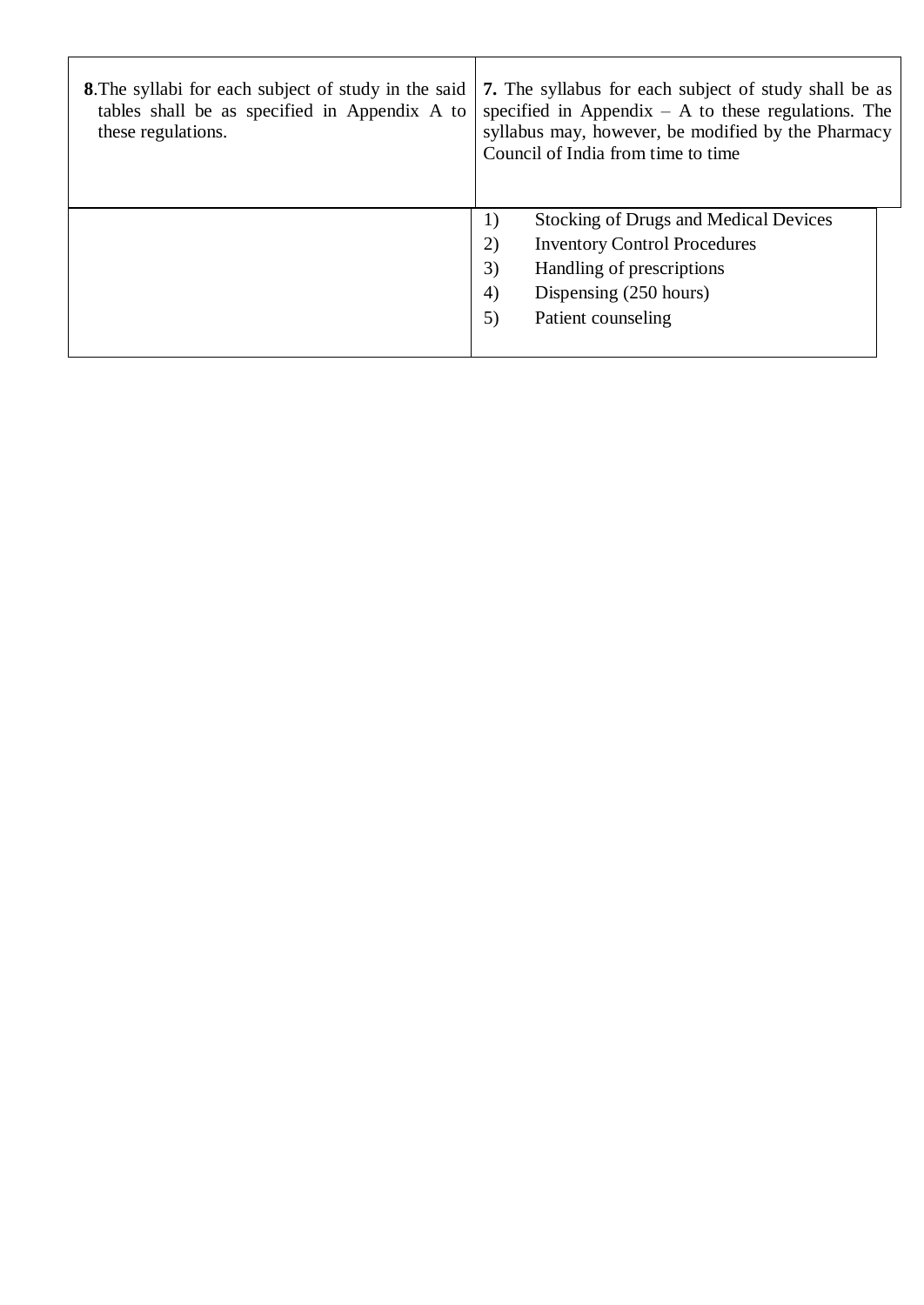| 9. Approval of the authority conducting the course<br>of study:-                                                                                                                                                                                                                                                                                                                                                                                                                                                                                                                                                                                                                                 | 8. Approval of the authority conducting the course of<br>$study: -$                                                                                                                                                                                                                                                                                                                                                                                                                                         |
|--------------------------------------------------------------------------------------------------------------------------------------------------------------------------------------------------------------------------------------------------------------------------------------------------------------------------------------------------------------------------------------------------------------------------------------------------------------------------------------------------------------------------------------------------------------------------------------------------------------------------------------------------------------------------------------------------|-------------------------------------------------------------------------------------------------------------------------------------------------------------------------------------------------------------------------------------------------------------------------------------------------------------------------------------------------------------------------------------------------------------------------------------------------------------------------------------------------------------|
| The course of regular academic study prescribed<br>under regulation 7 shall be conducted in an<br>institution, approved by the Pharmacy Council of<br>India under sub-section (1) of Section 12 of the<br>Pharmacy Act, 1948.                                                                                                                                                                                                                                                                                                                                                                                                                                                                    | (1) No authority in a State shall start or conduct<br>Diploma in Pharmacy course of study without the<br>prior approval of the Pharmacy Council of India.                                                                                                                                                                                                                                                                                                                                                   |
|                                                                                                                                                                                                                                                                                                                                                                                                                                                                                                                                                                                                                                                                                                  | (2) The course of regular academic study prescribed<br>under regulation 6 shall be conducted in an institution,<br>approved by the Pharmacy Council of India under<br>sub-section (1) of Section 12 of the Pharmacy Act,<br>1948                                                                                                                                                                                                                                                                            |
| Provided that the Pharmacy Council of India shall<br>not approve any institution under this regulation<br>unless it provides adequate arrangements for<br>teaching in regard to building accommodation,<br>equipment and teaching staff as specified in<br>Appendix-B to these regulations                                                                                                                                                                                                                                                                                                                                                                                                       | Provided that the Pharmacy Council of India shall not<br>approve any institution under this regulation unless it<br>provides adequate arrangements for teaching in regard<br>to building accommodation, equipments and teaching<br>staff etc. as specified in Appendix-B to these<br>regulations which may be amended by the Pharmacy<br>Council of India from time to time.                                                                                                                                |
| 10. Examinations:-                                                                                                                                                                                                                                                                                                                                                                                                                                                                                                                                                                                                                                                                               | 9. Examinations:-                                                                                                                                                                                                                                                                                                                                                                                                                                                                                           |
| There shall be an examination for Diploma in Pharmacy<br>(Part-I) to examine students of the first year course and<br>an examination for Diploma in Pharmacy (Part-II) to<br>examine students of the second year course. Each<br>examination may be held twice every year. The first<br>examination in a year shall be the annual examination<br>and the second examination shall be supplementary<br>examination of the Diploma in Pharmacy (Part-I) or<br>Diploma in Pharmacy (Part-II), as the case may be. The<br>examinations shall be of written and practical (including<br>oral) nature, carrying maximum marks for each part of a<br>subject, as indicated in Table III and IV below: - | 1) There shall be an annual examination at the end of the<br>academic year<br>2) If necessary, there shall be a supplementary examination<br>for the students who are not able to pass Diploma in<br>Pharmacy Part-I or Part-II, as the case may be, as per the<br>criteria specified by the examining authority.<br>3) The examinations shall be of written and practical<br>(including vica - voce) nature, carrying maximum marks<br>for each part of a subject as indicated in Table IV and V<br>below. |
| $Table - III$<br><b>DIPLOMA IN PHARMACY (PART-I)</b>                                                                                                                                                                                                                                                                                                                                                                                                                                                                                                                                                                                                                                             | $Table - IV$<br>DIPLOMA IN PHARMACY (PART-I)                                                                                                                                                                                                                                                                                                                                                                                                                                                                |

| DIFLOMA IN FRANMACI (FANI-) |                    |  |  |  |  |  |  |  |  |  |
|-----------------------------|--------------------|--|--|--|--|--|--|--|--|--|
|                             | <b>EXAMINATION</b> |  |  |  |  |  |  |  |  |  |
|                             |                    |  |  |  |  |  |  |  |  |  |

|  | <b>Maximum marks</b><br>for Theory |       |      | <b>Maximum marks</b><br>for Practicals |       |      |               | <b>Maximum</b><br>marks for |                   |    | <b>Maximum</b><br>marks for |                |  |  |
|--|------------------------------------|-------|------|----------------------------------------|-------|------|---------------|-----------------------------|-------------------|----|-----------------------------|----------------|--|--|
|  |                                    |       |      |                                        |       |      | <b>Theory</b> |                             | <b>Practicals</b> |    |                             |                |  |  |
|  | Exa                                | $*Se$ | Tota | Exa                                    | $*Se$ | Tota | Ex            | $*<$                        | Total             | Ex | *S                          | $\text{Total}$ |  |  |
|  | minat                              | SS    |      | mın                                    | SS    |      | am            | ess                         |                   | am | ess                         |                |  |  |

 **EXAMINATION EXAMINATION**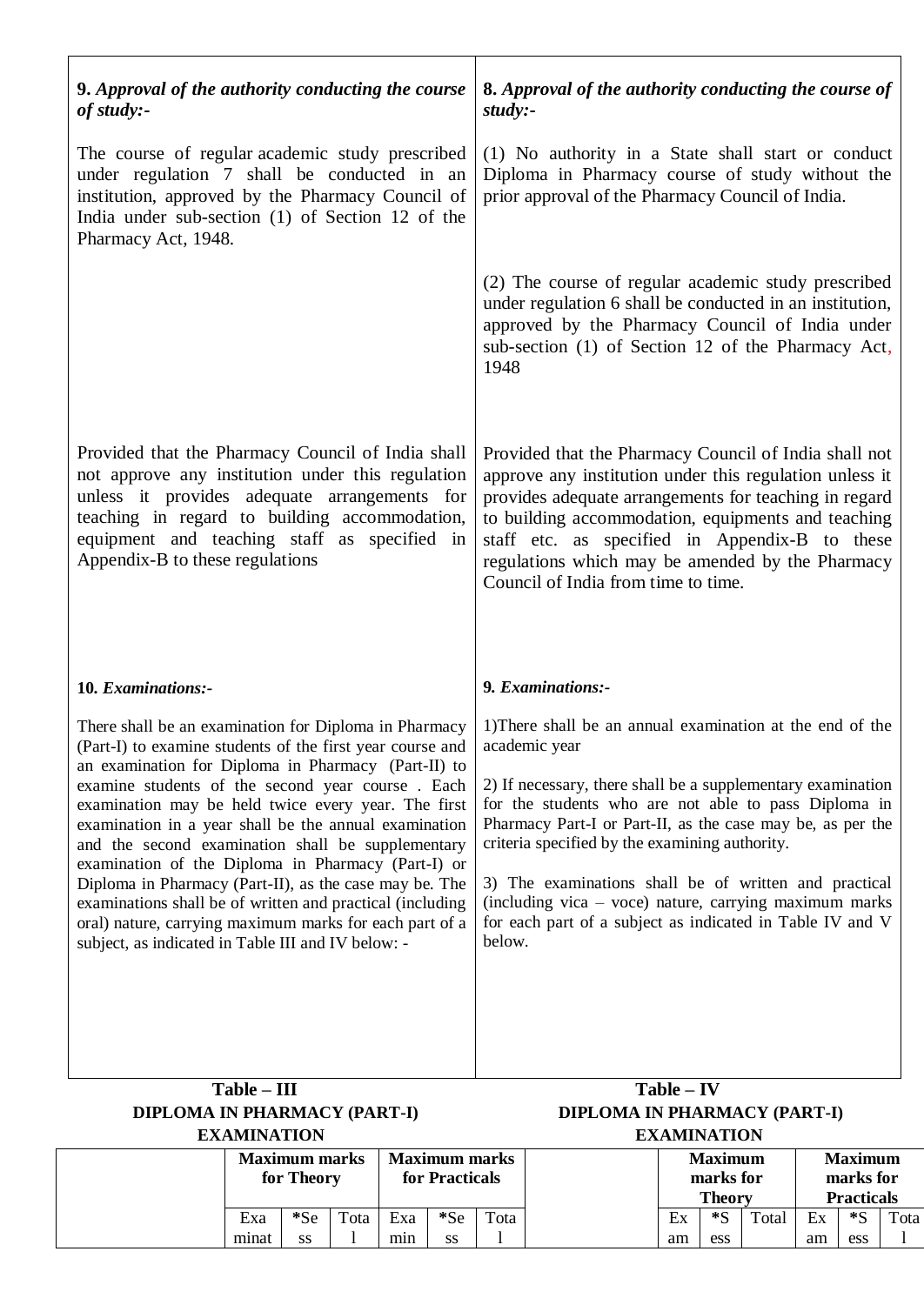| <b>Subject</b>            | ion | iona |                    | atio | iona |                          | <b>Subject</b> | ina | ion |     | ina                      | ion          |     |
|---------------------------|-----|------|--------------------|------|------|--------------------------|----------------|-----|-----|-----|--------------------------|--------------|-----|
|                           |     |      |                    | n    | 1    |                          |                | tio | al  |     | tio                      | <sub>a</sub> |     |
|                           |     |      |                    |      |      |                          |                | n   |     |     | n                        |              |     |
| Pharmaceutics-I           | 80  | 20   | 100                | 80   | 20   | 100                      | Pharmaceutics  | 80  | 20  | 100 | 80                       | 20           | 100 |
| Pharmaceutical            | 80  | 20   | 100                | 80   | 20   | 100                      | Pharmaceutical | 80  | 20  | 100 | 80                       | 20           | 100 |
| Chemistry-I               |     |      |                    |      |      |                          | chemistry      |     |     |     |                          |              |     |
| Pharmacognosy             | 80  | 20   | 100                | 80   | 20   | 100                      | Pharmacognos   | 80  | 20  | 100 | 80                       | 20           | 100 |
|                           |     |      |                    |      |      |                          | y              |     |     |     |                          |              |     |
| Biochemistry &            | 80  | 20   | 100                | 80   | 20   | 100                      | Human          | 80  | 20  | 100 | 80                       | 20           | 100 |
| <b>Clinical Pathology</b> |     |      |                    |      |      |                          | Anatomy &      |     |     |     |                          |              |     |
|                           |     |      |                    |      |      |                          | Physiology     |     |     |     |                          |              |     |
| Human Anatomy &           | 80  | 20   | 100                | 80   | 20   | 100                      | Social         | 80  | 20  | 100 | $\overline{\phantom{0}}$ |              |     |
| Physiology                |     |      |                    |      |      |                          | Pharmacy       |     |     |     |                          |              |     |
| Health Education &        | 80  | 20   | 100                |      |      | $\overline{\phantom{0}}$ |                |     |     |     |                          |              |     |
| Community                 |     |      |                    |      |      |                          |                |     |     |     |                          |              |     |
| Pharmacy                  |     |      |                    |      |      |                          |                |     |     |     |                          |              |     |
|                           |     |      | $600 + 400 = 1000$ |      |      |                          |                |     |     |     |                          |              |     |

### **Table – IV Table – V DIPLOMA IN PHARMACY (PART-II) DIPLOMA IN PHARMACY (PART-II) EXAMINATION EXAMINATION**

\*internal assessment

|                              |                    | <b>Maximum marks</b><br>for Theory |      |                | <b>Maximum marks</b><br>for Practicals |                |                |               | <b>Maximum</b><br>marks for |                   | <b>Maximum</b><br>marks for |       |      |
|------------------------------|--------------------|------------------------------------|------|----------------|----------------------------------------|----------------|----------------|---------------|-----------------------------|-------------------|-----------------------------|-------|------|
|                              |                    |                                    |      |                |                                        |                |                | <b>Theory</b> |                             |                   | <b>Practicals</b>           |       |      |
|                              | Exa                | $*Se$                              | Tota | Exa            | $*Se$                                  | Tota           |                | Ex            | $^*S$                       | Total             | Ex                          | $^*S$ | Tota |
| <b>Subject</b>               | minat              | <b>SS</b>                          | 1    | min            | SS                                     |                | <b>Subject</b> | am            | ess                         |                   | am                          | ess   |      |
|                              | ion                | iona                               |      | atio           | iona                                   |                |                | ina           | ion                         |                   | ina                         | ion   |      |
|                              |                    |                                    |      | $\mathbf n$    | 1                                      |                |                | tio           | al                          |                   | tio                         | al    |      |
|                              |                    |                                    |      |                |                                        |                |                | n             |                             |                   | n                           |       |      |
| Pharmaceutics-II             | 80                 | 20                                 | 100  | 80             | 20                                     | 100            | Pharmacology   | 80            | 20                          | 100               | 80                          | 20    | 100  |
| Pharmaceutical               | 80                 | 20                                 | 100  | 80             | 20                                     | 100            | Community      | 80            | 20                          | 100               | 80                          | 20    | 100  |
| Chemistry-II                 |                    |                                    |      |                |                                        |                | Pharmacy &     |               |                             |                   |                             |       |      |
|                              |                    |                                    |      |                |                                        |                | Management     |               |                             |                   |                             |       |      |
| Pharmacology &               | 80                 | 20                                 | 100  | 80             | 20                                     | 100            | Biochemistry & | 80            | 20                          | 100               | 80                          | 20    | 100  |
| Toxicology                   |                    |                                    |      |                |                                        |                | Clinical       |               |                             |                   |                             |       |      |
|                              |                    |                                    |      |                |                                        |                | Pathology      |               |                             |                   |                             |       |      |
| Pharmaceutical               | 80                 | 20                                 | 100  |                |                                        | $\overline{a}$ | Pharmacotherap | 80            | 20                          | 100               |                             |       |      |
| Jurisprudence                |                    |                                    |      |                |                                        |                | eutics         |               |                             |                   |                             |       |      |
| Drug Store and               | 80                 | 20                                 | 100  | $\overline{a}$ | $\overline{a}$                         |                | Hospital and   | 80            | 20                          | 100               | $\overline{\phantom{0}}$    |       |      |
| <b>Business</b>              |                    |                                    |      |                |                                        |                | Clinical       |               |                             |                   |                             |       |      |
| Management                   |                    |                                    |      |                |                                        |                | Pharmacy       |               |                             |                   |                             |       |      |
| <b>Hospital and Clinical</b> | 80                 | 20                                 | 100  | 80             | 20                                     | 100            | Pharmacy law & | 80            | 20                          | 100               | $\overline{\phantom{0}}$    |       |      |
| Pharmacy                     |                    |                                    |      |                |                                        |                | Ethics         |               |                             |                   |                             |       |      |
|                              | $600 + 400 = 1000$ |                                    |      |                |                                        |                |                |               |                             | $600 + 300 = 900$ |                             |       |      |

\*internal assessment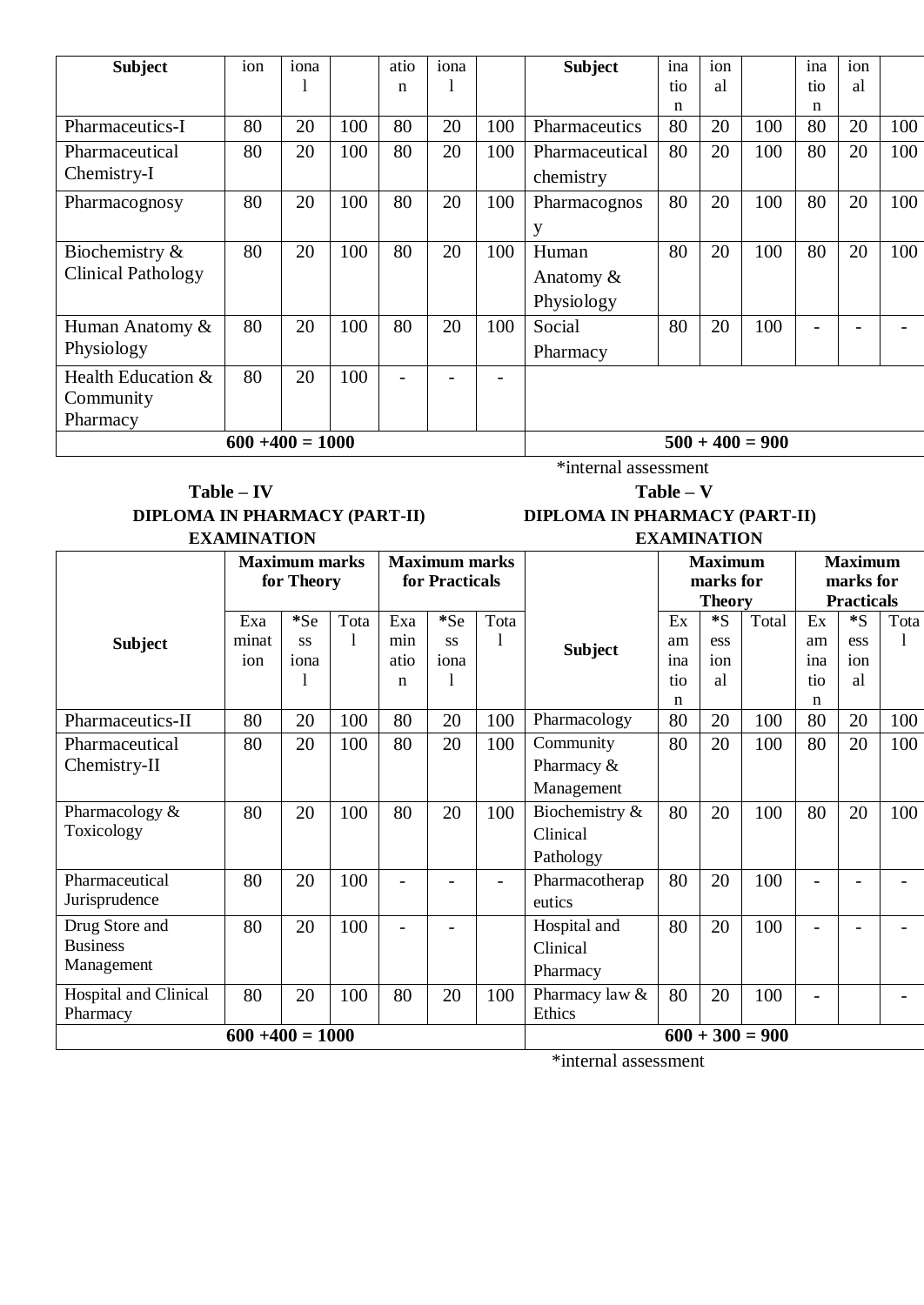| 11. Eligibility for appearing at the Diploma in<br><b>Pharmacy Part-I examination:-</b>                 | 10. Eligibility for appearing at the Diploma in<br><b>Pharmacy Part-I and Part II examination:-</b>       |
|---------------------------------------------------------------------------------------------------------|-----------------------------------------------------------------------------------------------------------|
| Only such candidates who produce certificate from                                                       | Only such candidates who produce certificate from the                                                     |
| the Head of the Academic institution in which he                                                        | Head of the academic institution in which he has                                                          |
| /she has undergone the Diploma in Pharmacy Part-I                                                       | undergone the Diploma in Pharmacy course, in proof                                                        |
| course, in proof of his /her having regularly and                                                       | of his having regularly and satisfactorily undergone                                                      |
| satisfactorily undergone the course of study by                                                         | the course of study by attending not less than 75% of                                                     |
| attending not less than 75% of the classes held both                                                    | the classes held both in theory and in practical                                                          |
| in theory and in practical separately in each subject                                                   | separately in each subject shall be eligible for                                                          |
| shall be eligible for appearing at the Diploma<br>in Pharmacy (Part-I) examination.                     | appearing at the Diploma in Pharmacy (Part-I) or (Part                                                    |
|                                                                                                         | II) examination, as the case may be.                                                                      |
| 12. Eligibility for appearing at the Diploma in<br><b>Pharmacy</b> Part-II examination:-                |                                                                                                           |
|                                                                                                         |                                                                                                           |
| Only such candidates who produce certificate from                                                       |                                                                                                           |
| the Head of the academic institution in which<br>he/she has undergone the Diploma in Pharmacy           |                                                                                                           |
| Part-II course, in proof of his /her having regularly                                                   |                                                                                                           |
| and satisfactorily undergone the Diploma in                                                             |                                                                                                           |
| Pharmacy Part-II course by attending not less than                                                      |                                                                                                           |
| 75% of the classes held both in theory and in                                                           |                                                                                                           |
| practical separately in each subject shall be eligible                                                  |                                                                                                           |
| for appearing at the Diploma in Pharmacy (Part-II)<br>examination.                                      |                                                                                                           |
| 13. Mode of examinations:-                                                                              | 11. Mode of examinations:-                                                                                |
|                                                                                                         |                                                                                                           |
| (1) Each theory and practical examination in the                                                        | (1) Theory and Practical examination in the subjects                                                      |
| subjects mentioned in Table-III & IV shall be                                                           | mentioned in Tables – IV & V shall be of three                                                            |
| of three hours duration.                                                                                | hours examination. Both Theory and Practical are<br>considered as two separate papers.                    |
| (2) A Candidate who fails in theory or practical                                                        | (2) A candidate who fails in theory or practical                                                          |
| examination of a subject shall re-appear both                                                           | examination of a subject shall re-appear for the                                                          |
| in theory and practical of the same subject.                                                            | failed subject. Theory and Practical of a particular                                                      |
|                                                                                                         | subject are considered as individual subjects for                                                         |
|                                                                                                         | the purpose of pass criteria.                                                                             |
| (3) Practical examination shall also consist of a                                                       | (3) Practical examination shall also consist of a viva-                                                   |
| viva-voce (Oral) examination.<br>14. [Award of Sessional marks and maintenance                          | voce examination<br>12. Award of sessional marks and maintenance of                                       |
| of records:-                                                                                            | records:-                                                                                                 |
| (1) A regular record of both theory and practical                                                       | (1) A regular record of both theory and practical class                                                   |
| class work and examinations conducted in an                                                             | work done and examinations held in an institution                                                         |
| institution imparting training for diploma in                                                           | imparting training for diploma in Pharmacy Part-I                                                         |
| Pharmacy Part-I and diploma in Pharmacy Part II<br>courses, shall be maintained for each student in the | and diploma in Pharmacy Part-II courses shall be<br>maintained for each student in the institution and 20 |
| institution and 20 marks for each theory and 20                                                         | marks for each theory and 20 marks for each practical                                                     |
| marks for each practical subject shall be allotted as                                                   | subject shall be allotted as sessional marks.                                                             |
| sessional.                                                                                              |                                                                                                           |
| (2) There shall be at least two periodic sessional                                                      | $(2)$ There<br>shall<br>be<br>periodic<br>two<br>more<br><b>or</b>                                        |
| examinations during each academic year .The                                                             | sessional (internal assessment) examinations during                                                       |
| highest aggregate of any two performances shall                                                         | each academic year. The highest aggregate of any two                                                      |
| form the basis of calculating sessional marks.                                                          | performances shall form the basis of calculating                                                          |
|                                                                                                         | sessionals marks                                                                                          |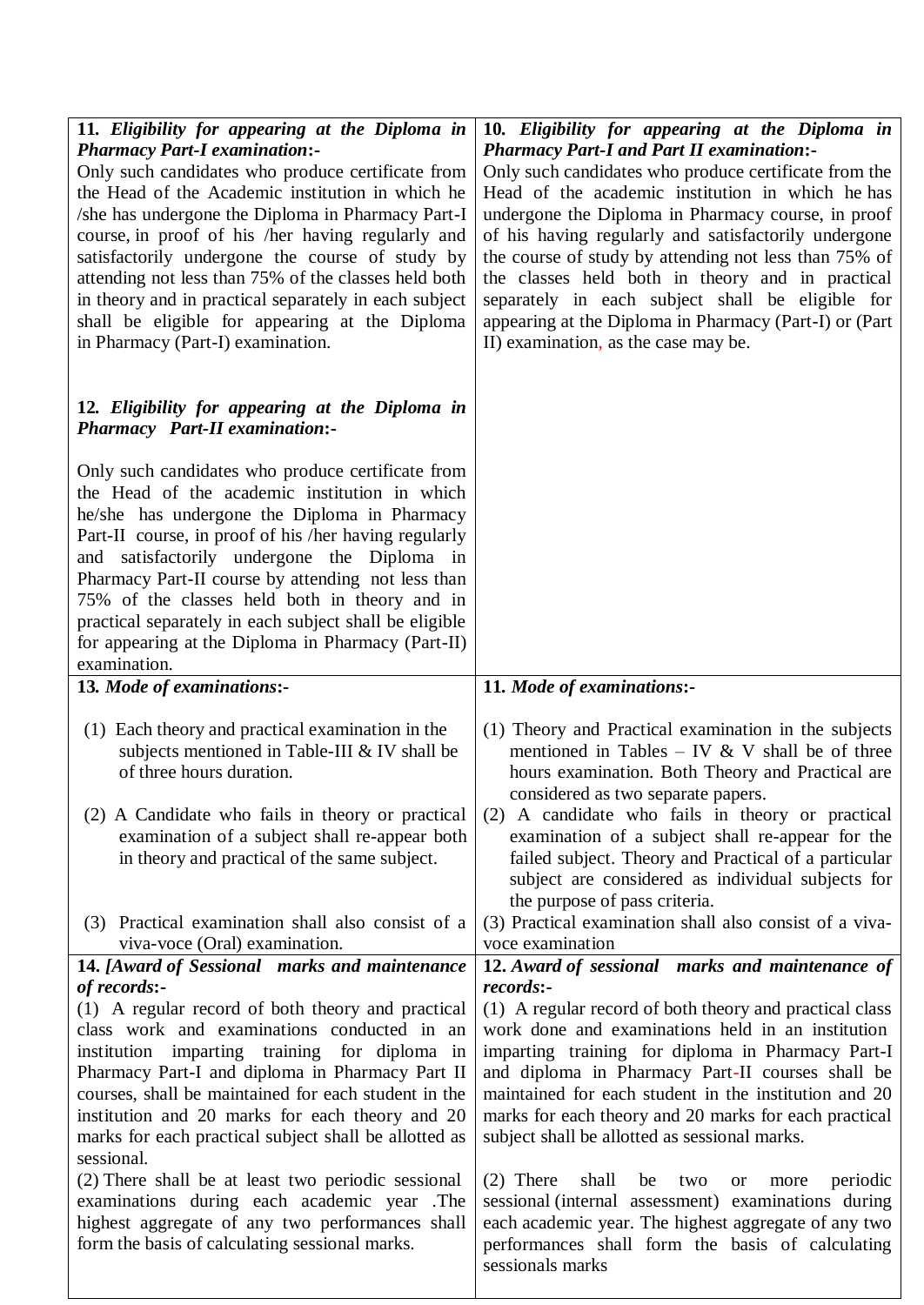| (3) The sessional marks in practicals shall be<br>allotted on the following basis:-                                                                                                                                                                                                                                                                                                                                                                                                                                                                                                                                                                                                                                                                                                                                                                                                                             | (3) The sessional marks in practical shall be allotted<br>on the following basis:-                                                                                                                                                                                                                                                                                                                                                                                                                                                                   |
|-----------------------------------------------------------------------------------------------------------------------------------------------------------------------------------------------------------------------------------------------------------------------------------------------------------------------------------------------------------------------------------------------------------------------------------------------------------------------------------------------------------------------------------------------------------------------------------------------------------------------------------------------------------------------------------------------------------------------------------------------------------------------------------------------------------------------------------------------------------------------------------------------------------------|------------------------------------------------------------------------------------------------------------------------------------------------------------------------------------------------------------------------------------------------------------------------------------------------------------------------------------------------------------------------------------------------------------------------------------------------------------------------------------------------------------------------------------------------------|
| sessional<br>(i)<br>Actual<br>performance<br>the<br>in<br>examination 10marks                                                                                                                                                                                                                                                                                                                                                                                                                                                                                                                                                                                                                                                                                                                                                                                                                                   | Actual performance in the sessional/spacing<br>(i)<br>examination=10 marks                                                                                                                                                                                                                                                                                                                                                                                                                                                                           |
| (ii) Day to day assessment in the practical<br>classwork 10marks.                                                                                                                                                                                                                                                                                                                                                                                                                                                                                                                                                                                                                                                                                                                                                                                                                                               | Day to day assessment in the practical<br>(ii)<br>class/spacing work= $10$ marks.                                                                                                                                                                                                                                                                                                                                                                                                                                                                    |
| 15. Minimum marks for passing the examination:                                                                                                                                                                                                                                                                                                                                                                                                                                                                                                                                                                                                                                                                                                                                                                                                                                                                  | 13. Minimum marks for passing the examination:-                                                                                                                                                                                                                                                                                                                                                                                                                                                                                                      |
| A student shall not be declared to have passed<br>Diploma in Pharmacy examination unless he /she<br>secures at least 50% marks in each of the subject<br>separately in the theory examinations, including<br>sessional marks and at least 50% marks in each of<br>the practical examinations including sessional<br>marks. The candidates securing 60% marks or<br>above in aggregate in all subjects in a single attempt<br>at the Diploma in Pharmacy (Part-I) or Diploma in<br>Pharmacy (Part-II) examinations shall be declared<br>to have passed in first class the Diploma in<br>Pharmacy (Part-I) or Diploma in Pharmacy (Part-II)<br>examinations, as the case may be. Candidates<br>securing 75% marks or above in any subject or<br>subjects shall be declared to have passed with<br>distinction in the subject or those subjects provided<br>he/she passes in all the subjects in a single attempt. | A student shall not be declared to have passed<br>Diploma in Pharmacy examination unless he secures<br>at least 40% marks in each of the subjects separately<br>in the theory as well as the practical examinations<br>including sessional marks. The candidates securing<br>60% marks or above in aggregate in all subjects shall<br>be declared to have passed in first class. The<br>candidates securing 75% marks or above in any<br>subject or subjects shall be declared to have passed<br>with distinction in that subject or those subjects. |
| 16. Eligibility for promotion to Diploma in<br><b>Pharmacy (Part-II):-</b>                                                                                                                                                                                                                                                                                                                                                                                                                                                                                                                                                                                                                                                                                                                                                                                                                                      | 14. Eligibility for promotion to Diploma in Pharmacy<br>$(Part-II):$                                                                                                                                                                                                                                                                                                                                                                                                                                                                                 |
| All candidates who have appeared for all the<br>subjects and passed the Diploma in Pharmacy Part-I<br>examination are eligible for promotion to the<br>Diploma in Pharmacy Part-II class. However,<br>failure in more than two subject shall debar him/<br>from promotion to the Diploma in Pharmacy Part-II<br>class.                                                                                                                                                                                                                                                                                                                                                                                                                                                                                                                                                                                          | All candidates who have appeared for all the subjects<br>and passed the Diploma in Pharmacy Part-I<br>examination are eligible for promotion to the Diploma<br>in Pharmacy Part-II class. However, the students may<br>be promoted to second year with full carryover of all<br>subjects.                                                                                                                                                                                                                                                            |
| 17. Improvement of sessional marks:-<br>Candidates who wish to improve sessional marks<br>can do so, by appearing in two additional sessional<br>examinations during the next academic year. The<br>average score of the two examination shall be the<br>basis for improved sessional marks in theory. The<br>sessional of practicals shall be improved by<br>appearing in additional practical examinations.<br>Marks awarded to a candidate for day to day<br>assessment in the practical class can not be<br>improved unless he /she attends a regular course of<br>study again.                                                                                                                                                                                                                                                                                                                             | 15. Improvement of sessional marks:-<br>The candidates who wish to improve sessional marks<br>can do so by appearing in two additional sessional<br>examinations during the next academic year. The<br>average score of the two examinations shall be the<br>basis for improved sessional marks in theory as well<br>as in practical. Marks awarded to a candidate for day<br>to day assessment in the practical class cannot be<br>improved unless he attends a regular course of study<br>again.                                                   |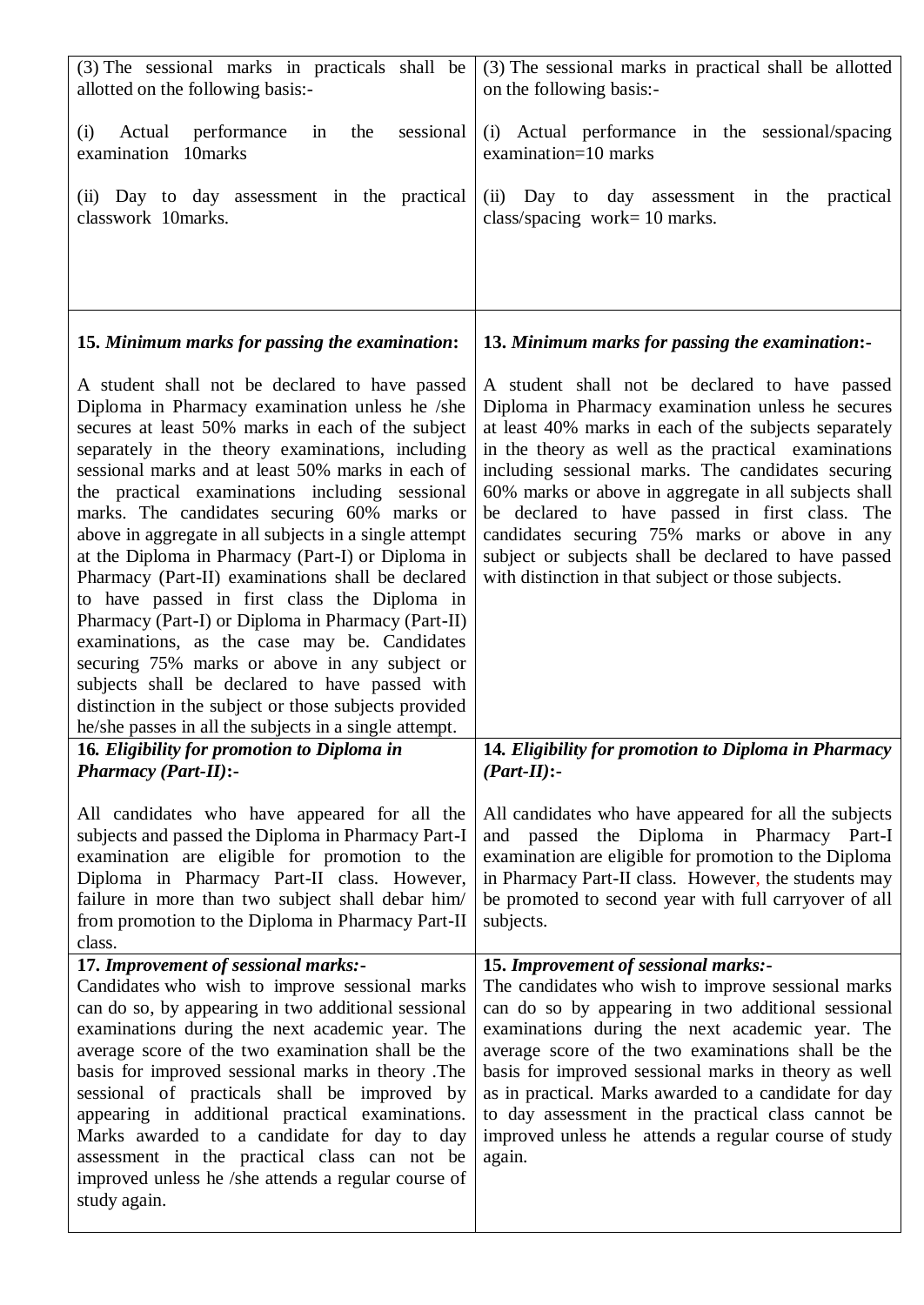| 18. Approval of examinations:-<br>The examinations mentioned in regulations 10 to<br>13 and 15 shall be held by an authority herein after<br>referred to as the Examining Authority in a State,<br>which shall be approved by the Pharmacy Council<br>of India under sub-section (2) of section 12 of the<br>Pharmacy Act, 1948. Such approval shall be<br>granted only if the Examining Authority concerned<br>fulfills the conditions as specified in Appendix-C to<br>these regulations.                                                                                                                                                        | 16. Approval of examinations:-<br>The examinations mentioned in regulations 8 to 11<br>and 12 shall be held by an authority (herein=after<br>referred to as the examining authority) in a State<br>which shall be approved by the Pharmacy Council of<br>India under sub-section $(2)$ of section 12 of the<br>Pharmacy Act, 1948. Such approval shall be granted<br>only if the examining authority concerned fulfills the<br>conditions<br>specified<br>in<br>Appendix-C<br>as<br>to<br>these regulations. |
|----------------------------------------------------------------------------------------------------------------------------------------------------------------------------------------------------------------------------------------------------------------------------------------------------------------------------------------------------------------------------------------------------------------------------------------------------------------------------------------------------------------------------------------------------------------------------------------------------------------------------------------------------|--------------------------------------------------------------------------------------------------------------------------------------------------------------------------------------------------------------------------------------------------------------------------------------------------------------------------------------------------------------------------------------------------------------------------------------------------------------------------------------------------------------|
| 19. Certificate of passing examination for<br>Diploma in Pharmacy (Part-II):-                                                                                                                                                                                                                                                                                                                                                                                                                                                                                                                                                                      | 17. Certificate of passing examination for Diploma<br>in Pharmacy (Part-II):-                                                                                                                                                                                                                                                                                                                                                                                                                                |
| Certificate to having passed the examination for the<br>Diploma in Pharmacy Part II shall be granted by the<br>Examining Authority to a successful student.                                                                                                                                                                                                                                                                                                                                                                                                                                                                                        | Certificate of having passed the Diploma in Pharmacy<br>Part-II shall be granted by the examining authority to a<br>successful student.                                                                                                                                                                                                                                                                                                                                                                      |
| 20. Period and other conditions for Practical<br>Training:-                                                                                                                                                                                                                                                                                                                                                                                                                                                                                                                                                                                        | 18. Period and other conditions for practical<br>training:-                                                                                                                                                                                                                                                                                                                                                                                                                                                  |
| (1) After having appeared in Part-II examination for<br>Diploma in Pharmacy,<br>conducted<br>by<br>the<br>Board/University or other approved Examining<br>Body or any other course accepted as being<br>equivalent by the Pharmacy Council of India, a<br>candidate shall be eligible to undergo practical<br>training in one or more of the following institutions<br>namely:                                                                                                                                                                                                                                                                     | (1) After having appeared in Part-II examination for<br>the Diploma in Pharmacy held by an approved<br>examining authority, a candidate shall be eligible to<br>undergo practical training in one or more of the<br>following institutions namely:                                                                                                                                                                                                                                                           |
| (i) Hospitals/Dispensaries run by Central/State Gov<br>(ii)A Pharmacy, Chemist and Druggist licensed<br>under the Drugs and Cosmetics Rules, 1945 made<br>under the Drugs and Cosmetics Act, 1940 (23 of<br>194                                                                                                                                                                                                                                                                                                                                                                                                                                    | (i) Hospitals/Dispensaries run by Central Govt. /State<br>Govts.<br>(ii) A pharmacy licensed for retail sale of drugs under<br>the Drugs and Cosmetics Rules, 1945 having the<br>services of registered pharmacists.<br>(iii) Hospitals and dispensaries other than those                                                                                                                                                                                                                                    |
| (iii) Drugs manufacturing Unit licensed under the<br>Drugs and Cosmetics Act, 1940 & rules made<br>thereunder.                                                                                                                                                                                                                                                                                                                                                                                                                                                                                                                                     | specified in sub-regulation (i) and (ii) above for the<br>purpose of giving practical training shall have to be<br>recognized by the Pharmacy Council of India on<br>fulfilling the conditions specified in Appendix "D" to<br>these regulations.                                                                                                                                                                                                                                                            |
| $(2)$ The institutions referred in sub-regulation $(1)$<br>shall be eligible to impart training subject to the<br>condition that number of student pharmacists that<br>may be taken in any hospital, pharmacy, chemist<br>and druggist and drugs manufacturing unit licensed<br>under the Drugs and Cosmetics Rules, 1945 made<br>under the Drugs and Cosmetics Act, 1940 shall not<br>exceed two where there is one registered pharmacist<br>engaged in the work in which the student<br>pharmacist is undergoing practical training, where<br>there is more than one registered pharmacist<br>similarly engaged, the number shall not exceed one | (2) The institutions referred in sub-regulation (1) shall<br>be eligible to impart training subject to the condition<br>that number of student pharmacists that may be taken<br>in any hospital, dispensary or pharmacy licensed<br>under the Drugs and Cosmetics Rules, 1945 shall not<br>exceed <b>FOUR</b> where there is one registered<br>pharmacist. Where there are more than one registered<br>pharmacists the number shall not exceed TWO for<br>each additional such registered pharmacists.       |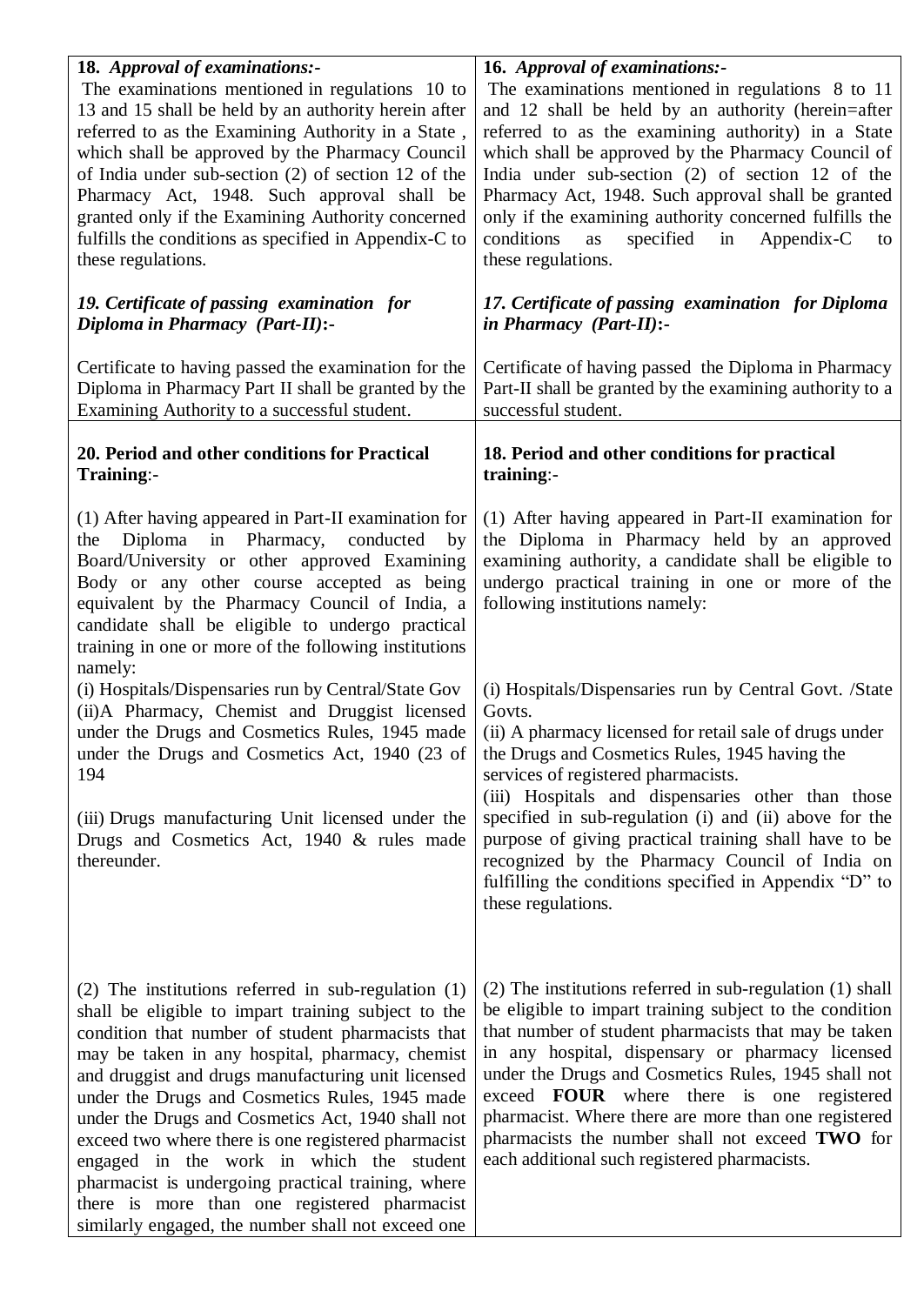| for each additional such registered pharmacist.                                                                                                                                                                                                                                                                                                                                 |                                                                                                                                                                                                                                                                                                                                                                 |
|---------------------------------------------------------------------------------------------------------------------------------------------------------------------------------------------------------------------------------------------------------------------------------------------------------------------------------------------------------------------------------|-----------------------------------------------------------------------------------------------------------------------------------------------------------------------------------------------------------------------------------------------------------------------------------------------------------------------------------------------------------------|
| (3) Hospital and Dispensary other than those<br>specified in sub-regulation (1) for the purpose of<br>giving practical training shall have to be recognised<br>by Pharmacy Council of India on fulfilling the<br>conditions specified in Appendix "D to these<br>regulations.                                                                                                   |                                                                                                                                                                                                                                                                                                                                                                 |
| (4) In the course of practical training, the trainee<br>shall have exposure to                                                                                                                                                                                                                                                                                                  | (3) In the course of practical training, the trainee shall<br>have exposure to-                                                                                                                                                                                                                                                                                 |
| (i) Working knowledge of keeping of records<br>required by various Acts concerning the profession<br>of Pharmacy, and                                                                                                                                                                                                                                                           | (i) Working knowledge of keeping of records required<br>by various Legislative Acts concerning the profession<br>of pharmacy; and                                                                                                                                                                                                                               |
| (ii) Practical experience in-                                                                                                                                                                                                                                                                                                                                                   | (ii) Practical experience in activities mentioned in<br>Table III under regulation 6 of these regulations.                                                                                                                                                                                                                                                      |
| (a) the manipulation of pharmaceutical apparatus in<br>common use.                                                                                                                                                                                                                                                                                                              |                                                                                                                                                                                                                                                                                                                                                                 |
| (b) the reading, translation and copying<br>of<br>prescription including checking of doses;                                                                                                                                                                                                                                                                                     |                                                                                                                                                                                                                                                                                                                                                                 |
| (c) the dispensing of prescription illustrating the<br>commoner methods of administering medicaments;<br>and                                                                                                                                                                                                                                                                    |                                                                                                                                                                                                                                                                                                                                                                 |
|                                                                                                                                                                                                                                                                                                                                                                                 |                                                                                                                                                                                                                                                                                                                                                                 |
| (d) the storage of drugs and medical preparations<br>(5) The practical training shall be not less than five<br>hundred hours spread over a period of not less than<br>three months, provided that not less than two<br>hundred and fifty hours are devoted to actual<br>dispensing of prescriptions                                                                             | (5) The practical training shall be of not less than five<br>hundred hours spread over a period of not less than<br>three months provided that not less than two hundred<br>and fifty hours are devoted to actual dispensing of<br>prescriptions.                                                                                                               |
| <b>Procedure</b><br>followed<br>21.<br>to<br>prior<br>be<br>to<br>commencing of the training:-                                                                                                                                                                                                                                                                                  | 21. Procedure to be followed prior to commenment<br>of the training:-                                                                                                                                                                                                                                                                                           |
| (1) The head of an academic training institution, on<br>application, shall supply in triplicate 'Practical<br>Training Contract Form for qualification as a<br>Pharmacist' (hereinafter referred to as the Contract<br>Form ) to candidate eligible to undertake the said<br>practical training. The Contract Form shall be as<br>specified in Appendix-E to these regulations. | (1) The head of an academic training institution, on<br>application, shall supply in triplicate 'Practical<br>Training Contract Form for Pharmacist' (hereinafter<br>referred to as the Contract Form) to the candidate<br>eligible to undertake the said practical training. The<br>Contract Form shall be as specified in Appendix-E to<br>these regulations. |
| (2) The Head of an academic training institution<br>shall fill section I of the Contract Form. The trainee<br>shall fill Section II of the said Contract Form and<br>the Head of the institution agreeing to impart the<br>training (hereinafter referred to as the Apprentice<br>Master) shall fill Section III of the said Contract<br>From.                                  | (2) The head of an academic training institution shall<br>fill Section I of the Contract Form. The trainee shall<br>fill Section II of the said Contract Form and the head<br>of the institution agreeing to impart the training<br>(hereinafter referred to as the Apprentice Master) shall<br>fill Section III of the said Contract From.                     |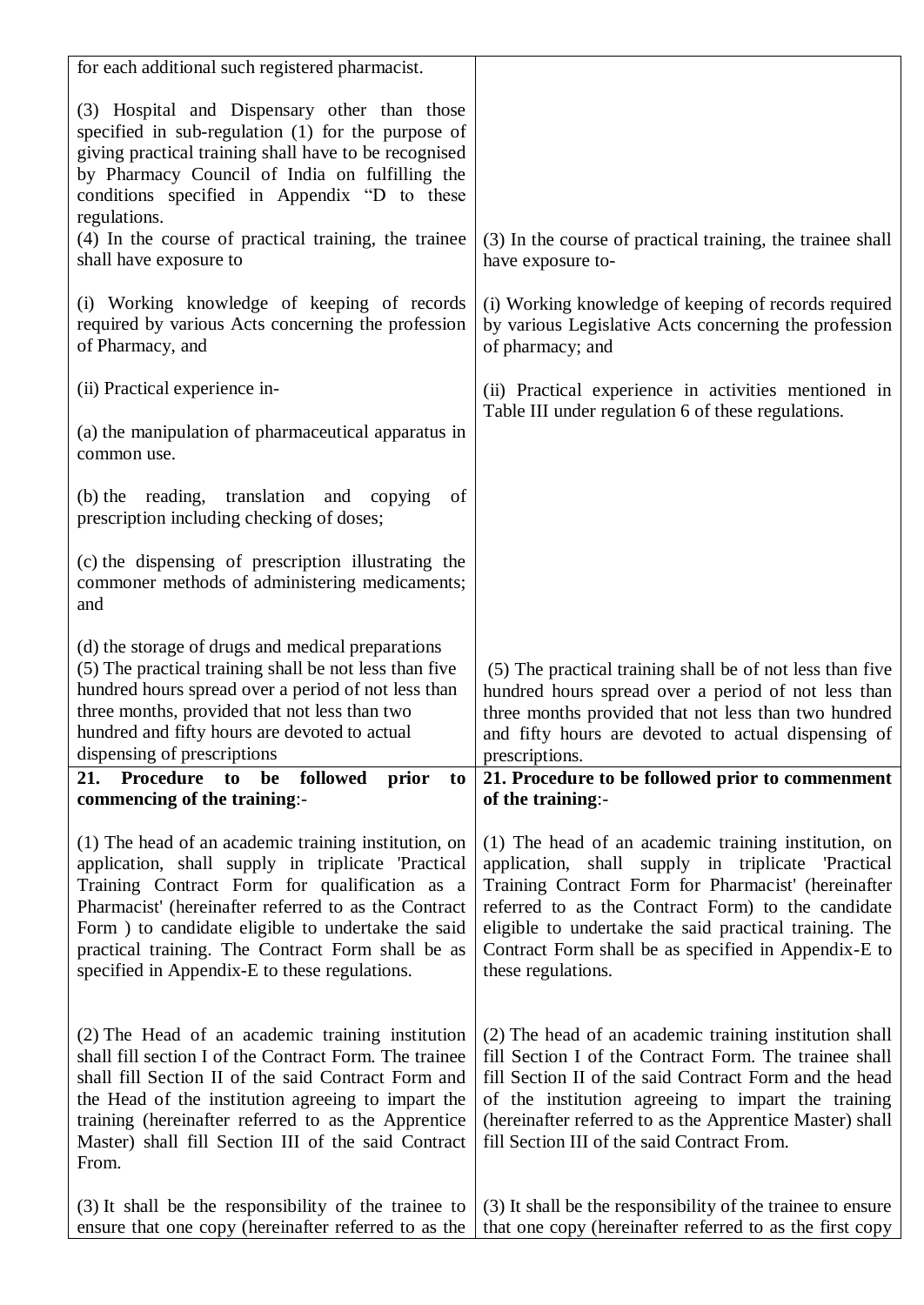| first copy of the Contract Form) so filled is<br>submitted to the Head of the academic training<br>institution and the other two copies (hereinafter<br>referred to as the Second copy and the third copy)<br>shall be filed with the Apprentice Master (if he so<br>desires) or with the trainee pending completion of<br>the training.                                                                                                                                                          | of the Contract Form) so filled is submitted to the<br>head of the academic training institution and the other<br>two copies (hereinafter referred to as the second copy<br>and the third copy) shall be filed with the Apprentice<br>Master (if he so desires) or with the trainee till<br>completion of the training.                                                                                                                                                                                           |
|---------------------------------------------------------------------------------------------------------------------------------------------------------------------------------------------------------------------------------------------------------------------------------------------------------------------------------------------------------------------------------------------------------------------------------------------------------------------------------------------------|-------------------------------------------------------------------------------------------------------------------------------------------------------------------------------------------------------------------------------------------------------------------------------------------------------------------------------------------------------------------------------------------------------------------------------------------------------------------------------------------------------------------|
| 22. Certificate of passing Diploma in Pharmacy<br>Part-III:-                                                                                                                                                                                                                                                                                                                                                                                                                                      | 20. Certificate of passing Diploma in Pharmacy<br>Part-III:-                                                                                                                                                                                                                                                                                                                                                                                                                                                      |
| On satisfactory completion of the apprentice period,<br>the Apprentice Master shall fill SECTION IV of the<br>second copy and third copy of the Contract Form<br>and cause it to be sent to the head of the academic<br>training institution who shall suitably enter in the<br>first copy of the entries from the second copy and<br>third copy and shall fill SECTION V of the three<br>copies of Contract Form and thereafter hand over<br>both the second copy and third copy to the trainee. | On satisfactory completion of the practical training<br>period, the Apprentice Master shall fill Section IV of<br>the second copy and third copy of the Contract Form<br>and cause it to be sent to the head of the academic<br>training institution who shall suitably enter in the first<br>copy of the entries from the second copy and the third<br>copy and shall fill Section V of the three copies of<br>Contract Form and thereafter hand over both the<br>second copy and the third copy to the trainee. |
| This, if completed in all respects, shall be regarded<br>as a certificate of having successfully completed the<br>course of Diploma in Pharmacy (Part-III).                                                                                                                                                                                                                                                                                                                                       | This Contract Form, completed in all respects, shall be<br>regarded as a certificate of having successfully<br>completed the course of Diploma in Pharmacy (Part-<br>$III$ ).                                                                                                                                                                                                                                                                                                                                     |
| 23. Certificate of Diploma in Pharmacy:                                                                                                                                                                                                                                                                                                                                                                                                                                                           | 21. Certificate of Diploma in Pharmacy:                                                                                                                                                                                                                                                                                                                                                                                                                                                                           |
| A certificate of Diploma in Pharmacy shall be<br>granted by the Examining Authority to a successful<br>candidate on producing certificate of having passed<br>the Diploma in Pharmacy Part I and Part II and<br>satisfactory completion of practical training for<br>Diploma in Pharmacy (Part-III).                                                                                                                                                                                              | A certificate of Diploma in Pharmacy shall be granted<br>by the examining authority to a successful candidate<br>on producing certificates of having passed the<br>Diploma in Pharmacy Part I and Part II<br>and<br>satisfactory completion of practical training for<br>Diploma in Pharmacy (Part-III).                                                                                                                                                                                                          |
| 24. Miscellaneous:                                                                                                                                                                                                                                                                                                                                                                                                                                                                                |                                                                                                                                                                                                                                                                                                                                                                                                                                                                                                                   |
| No course of training in pharmacy shall be<br>considered for approval under regulation 18 unless<br>it satisfies all the conditions prescribed under these<br>regulations                                                                                                                                                                                                                                                                                                                         |                                                                                                                                                                                                                                                                                                                                                                                                                                                                                                                   |
| 25. Repeal and Savings:                                                                                                                                                                                                                                                                                                                                                                                                                                                                           | 22. Repeal and Savings:                                                                                                                                                                                                                                                                                                                                                                                                                                                                                           |
| (1) The Education Regulations, 1981 (hereinafter<br>referred to as the said regulations) published by the<br>Pharmacy Council of India vide No 14-55/79 Pt.<br>I/PCI/4235-4650 dt. 8th July 1981 is hereby<br>repealed.                                                                                                                                                                                                                                                                           | (1) The Education Regulations, 1991 (hereinafter<br>referred to as the said regulations) published<br>by the Pharmacy Council of India vide<br>No.<br>dt.<br>is hereby repealed.<br>(2) Notwithstanding such repeal,<br>(a) Anything done or any action taken under                                                                                                                                                                                                                                               |
| (2) Notwithstanding such repeal,                                                                                                                                                                                                                                                                                                                                                                                                                                                                  | the said regulations shall be deemed to<br>have been done or taken under the                                                                                                                                                                                                                                                                                                                                                                                                                                      |
| (a) Anything done or any action taken under<br>the said regulations shall be deemed to have<br>been done or taken under the corresponding<br>provision<br>of<br>regulations.<br>these                                                                                                                                                                                                                                                                                                             | of<br>corresponding<br>provision<br>these<br>regulations.<br>(b) A person who has admitted as a student<br>under the said regulations to the course of<br>training for Diploma in Pharmacy and who                                                                                                                                                                                                                                                                                                                |
| (b) A person who was admitted as a student                                                                                                                                                                                                                                                                                                                                                                                                                                                        | had not passed the examination at the                                                                                                                                                                                                                                                                                                                                                                                                                                                                             |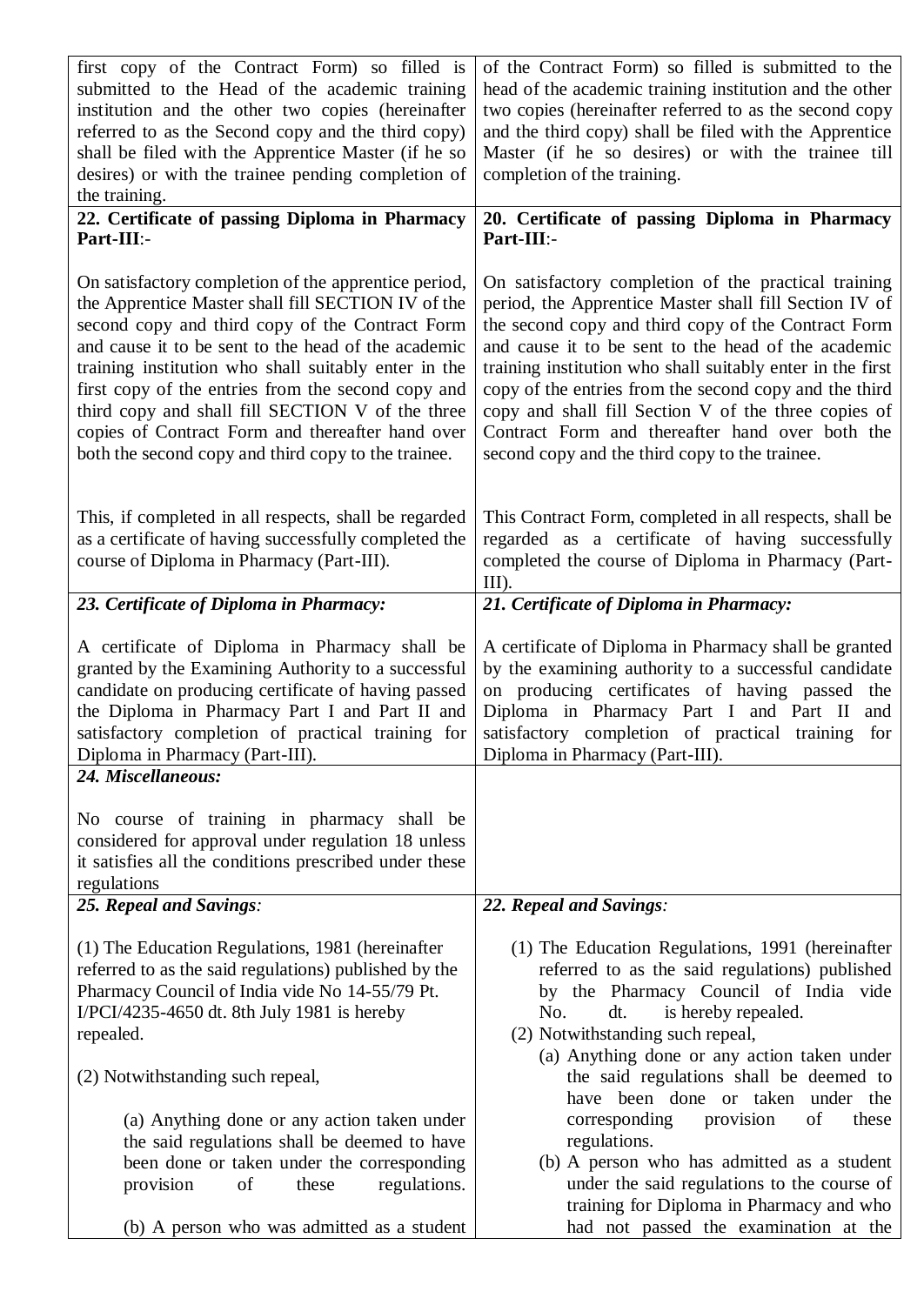| under the said regulation to the course of<br>training for Diploma in Pharmacy and who<br>had not passed the examination at the<br>commencement of these regulations shall be<br>required to pass the examination in<br>accordance with the provision of the said<br>regulation as if these regulations had not<br>come into force: | commencement of these regulations shall<br>be required to pass the examination in<br>accordance with the provisions of the said<br>regulations as if these regulations had not<br>come into force:                                                                        |
|-------------------------------------------------------------------------------------------------------------------------------------------------------------------------------------------------------------------------------------------------------------------------------------------------------------------------------------|---------------------------------------------------------------------------------------------------------------------------------------------------------------------------------------------------------------------------------------------------------------------------|
| Provided however, the Examining Authority in a<br>particular State may fix a date after which the<br>examinations under the said Regulations shall not<br>be conducted.                                                                                                                                                             | Provided that the examining authority in a particular<br>State may fix a date after which the examination under<br>the said regulations shall not be conducted and this<br>date shall not be more than four academic years after<br>the publication of these regulations. |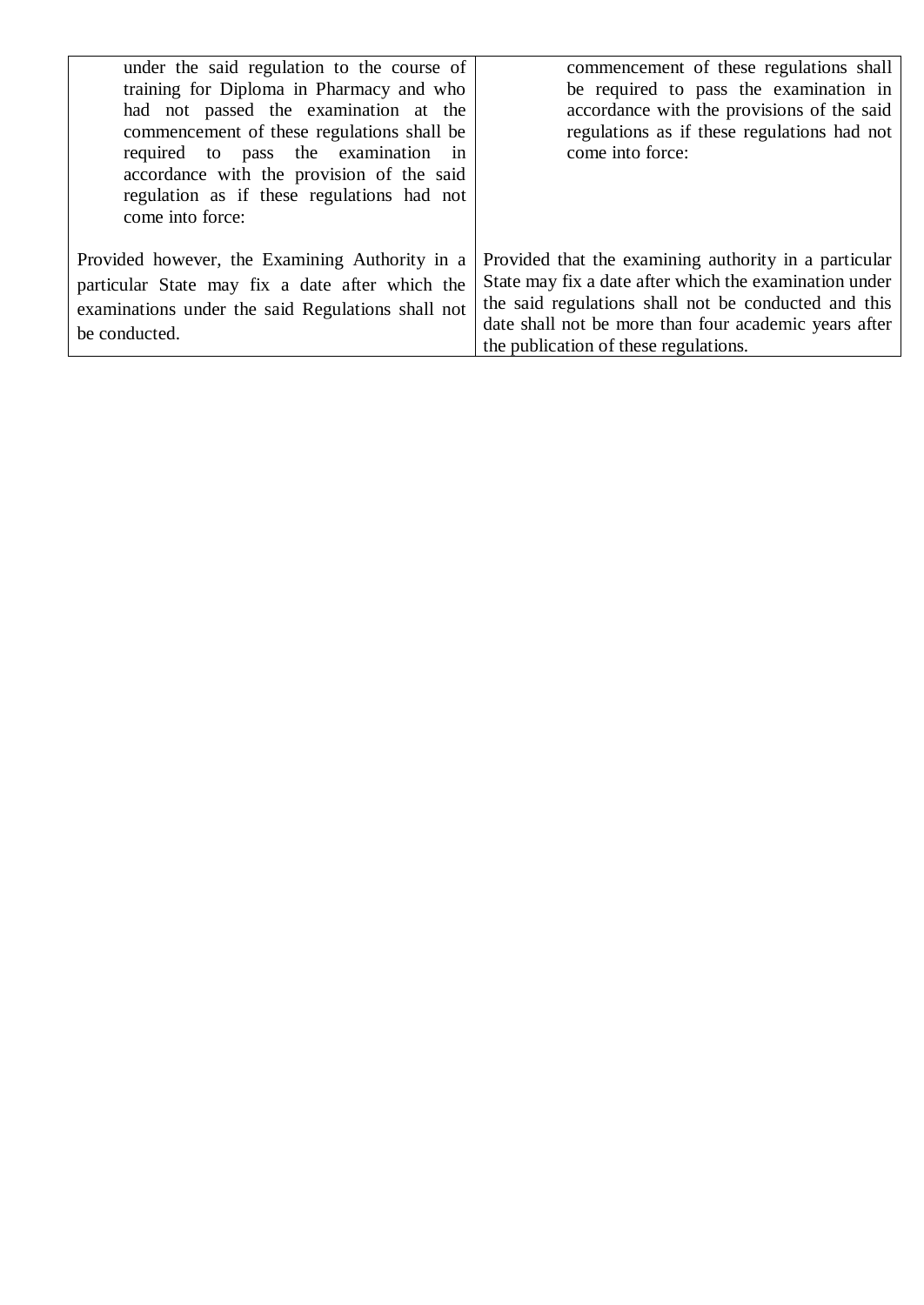| Sl.No. | <b>Subjects</b>                 | <b>Number of Hours</b> |               |                  |                 |
|--------|---------------------------------|------------------------|---------------|------------------|-----------------|
|        |                                 |                        | <b>Theory</b> | <b>Practical</b> | <b>Tutorial</b> |
|        | Pharmaceutics                   |                        | 75            | 75               | 25              |
| 2.     | <b>Pharmaceutical Chemistry</b> |                        | 75            | 75               | 25              |
| 3.     | Pharmacognosy                   |                        | 75            | 75               | 25              |
| 4.     | Human Anatomy and Physiology    |                        | 75            | 75               | 25              |
|        | Social Pharmacy                 |                        | 75            |                  | 25              |
|        | <b>Total</b>                    |                        | 375           | 300              | 125             |
|        |                                 |                        | 800           |                  |                 |

## **Diploma in Pharmacy Part-II**

| Sl.No. | <b>Subjects</b>                   | <b>Number of Hours</b> |                  |                 |  |
|--------|-----------------------------------|------------------------|------------------|-----------------|--|
|        |                                   | <b>Theory</b>          | <b>Practical</b> | <b>Tutorial</b> |  |
|        | Pharmacology                      | 75                     | 75               | 25              |  |
| 2.     | Community Pharmacy & Management   | 75                     | 75               | 25              |  |
| 3.     | Biochemistry & Clinical Pathology | 75                     | 75               | 25              |  |
| 4.     | Pharmacotherapeutics              | 75                     |                  | 25              |  |
| 5.     | Hospital & Clinical Pharmacy      | 75                     |                  | 25              |  |
| 6.     | Pharmacy Law & Ethics             | 75                     |                  | 25              |  |
|        | <b>Total</b>                      | 450                    | 225              | 150             |  |
|        |                                   | 825                    |                  |                 |  |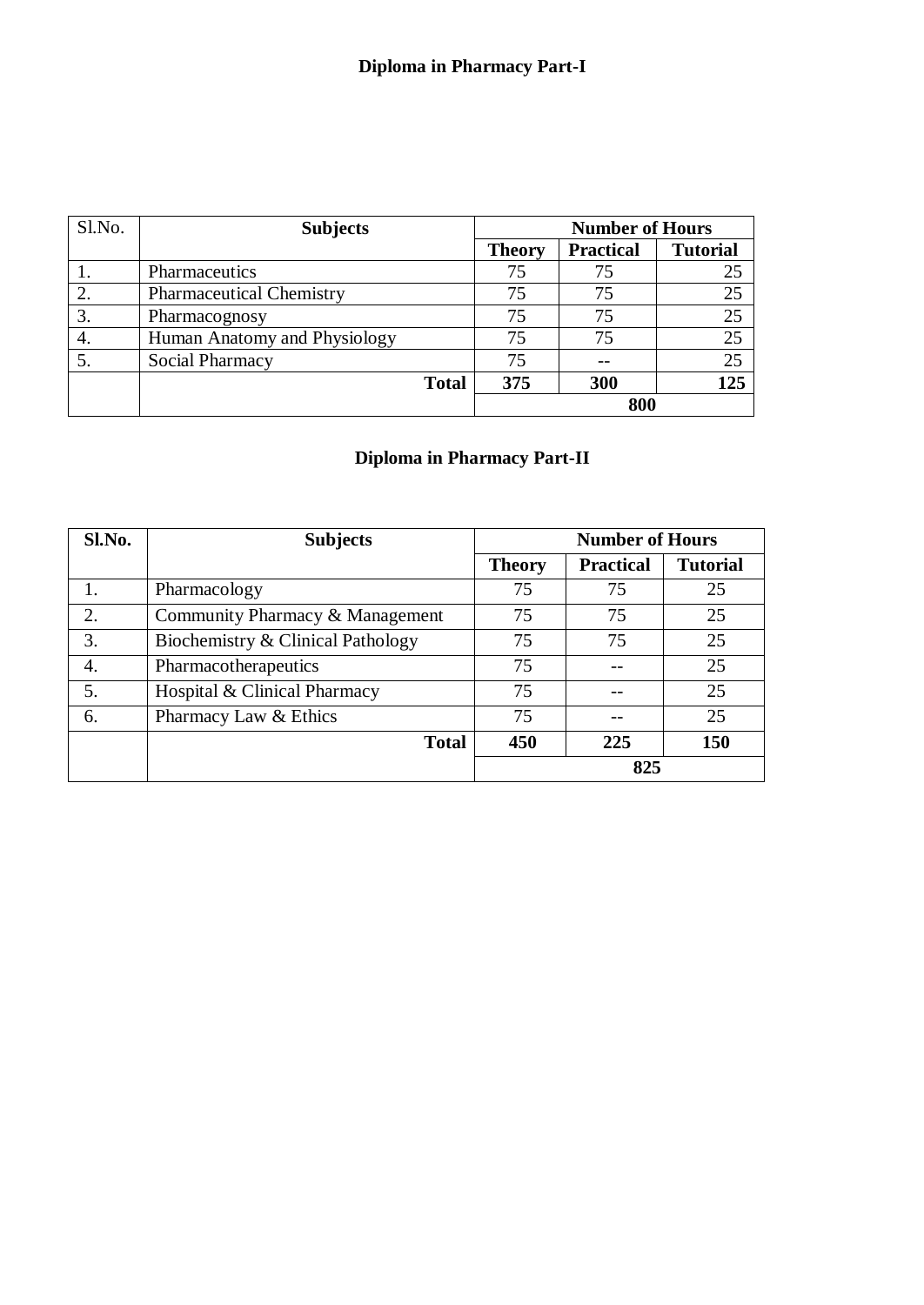## **Diploma in Pharmacy Part-I**

| Sl.No. | <b>Subjects</b>                 | <b>Number of Hours</b> |                  |                 |  |
|--------|---------------------------------|------------------------|------------------|-----------------|--|
|        |                                 | <b>Theory</b>          | <b>Practical</b> | <b>Tutorial</b> |  |
|        | Pharmaceutics                   | 75                     | 75               | 25              |  |
| 2.     | <b>Pharmaceutical Chemistry</b> | 75                     | 75               | 25              |  |
| 3.     | Pharmacognosy                   | 75                     | 75               | 25              |  |
| 4.     | Human Anatomy and Physiology    | 75                     | 75               | 25              |  |
| 5.     | Social Pharmacy                 | 75                     |                  | 25              |  |
|        | <b>Total</b>                    | 375                    | 300              | 125             |  |
|        |                                 |                        | 800              |                 |  |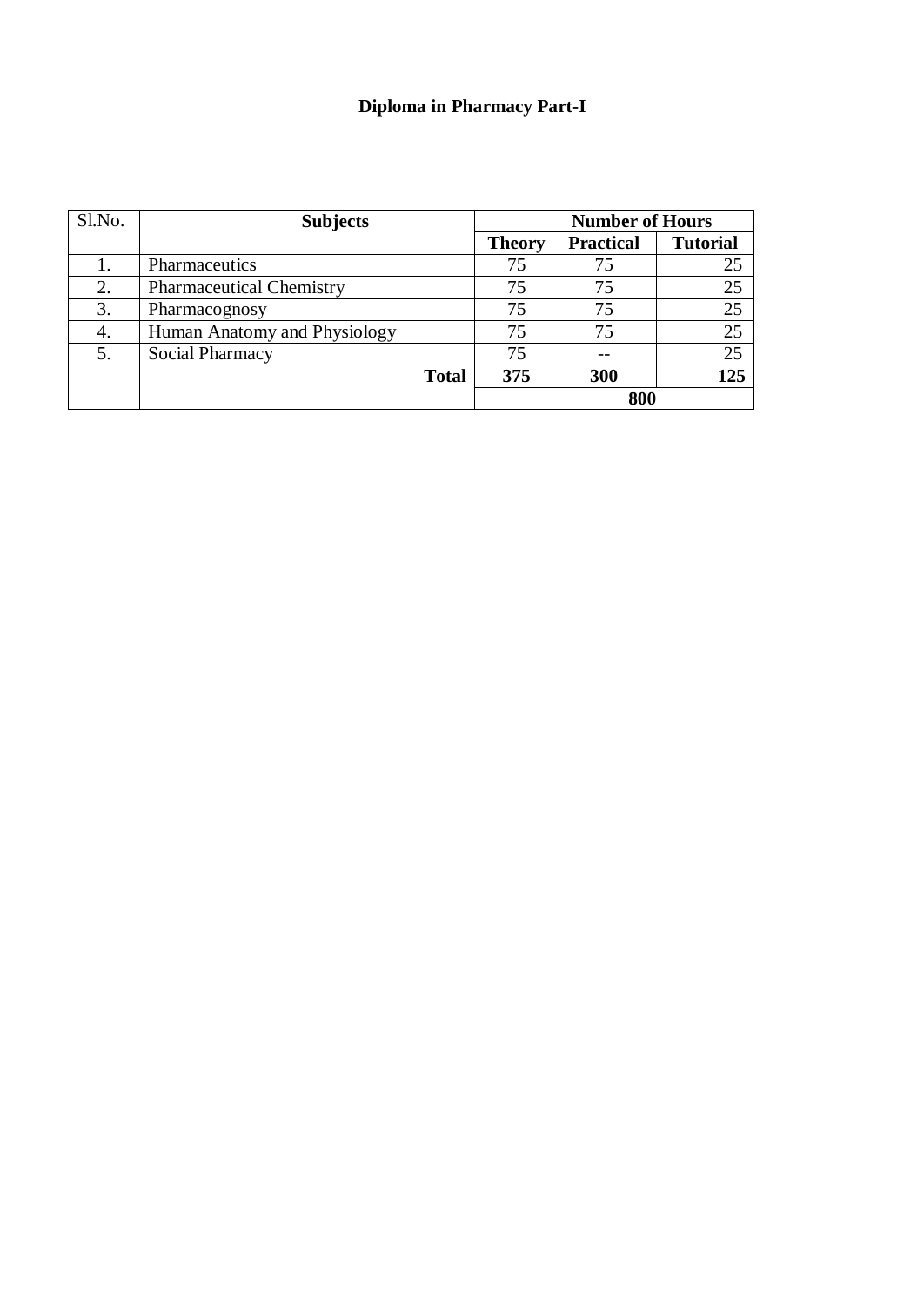## **Diploma in Pharmacy Part-II**

| Sl.No. | <b>Subjects</b>                   | <b>Number of Hours</b> |                  |                 |  |
|--------|-----------------------------------|------------------------|------------------|-----------------|--|
|        |                                   | <b>Theory</b>          | <b>Practical</b> | <b>Tutorial</b> |  |
| 1.     | Pharmacology                      | 75                     | 75               | 25              |  |
| 2.     | Community Pharmacy & Management   | 75                     | 75               | 25              |  |
| 3.     | Biochemistry & Clinical Pathology | 75                     | 75               | 25              |  |
| 4.     | Pharmacotherapeutics              | 75                     |                  | 25              |  |
| 5.     | Hospital & Clinical Pharmacy      | 75                     |                  | 25              |  |
| 6      | Pharmacy Law & Ethics             | 75                     |                  | 25              |  |
|        | <b>Total</b>                      | 450                    | 225              | 150             |  |
|        |                                   | 825                    |                  |                 |  |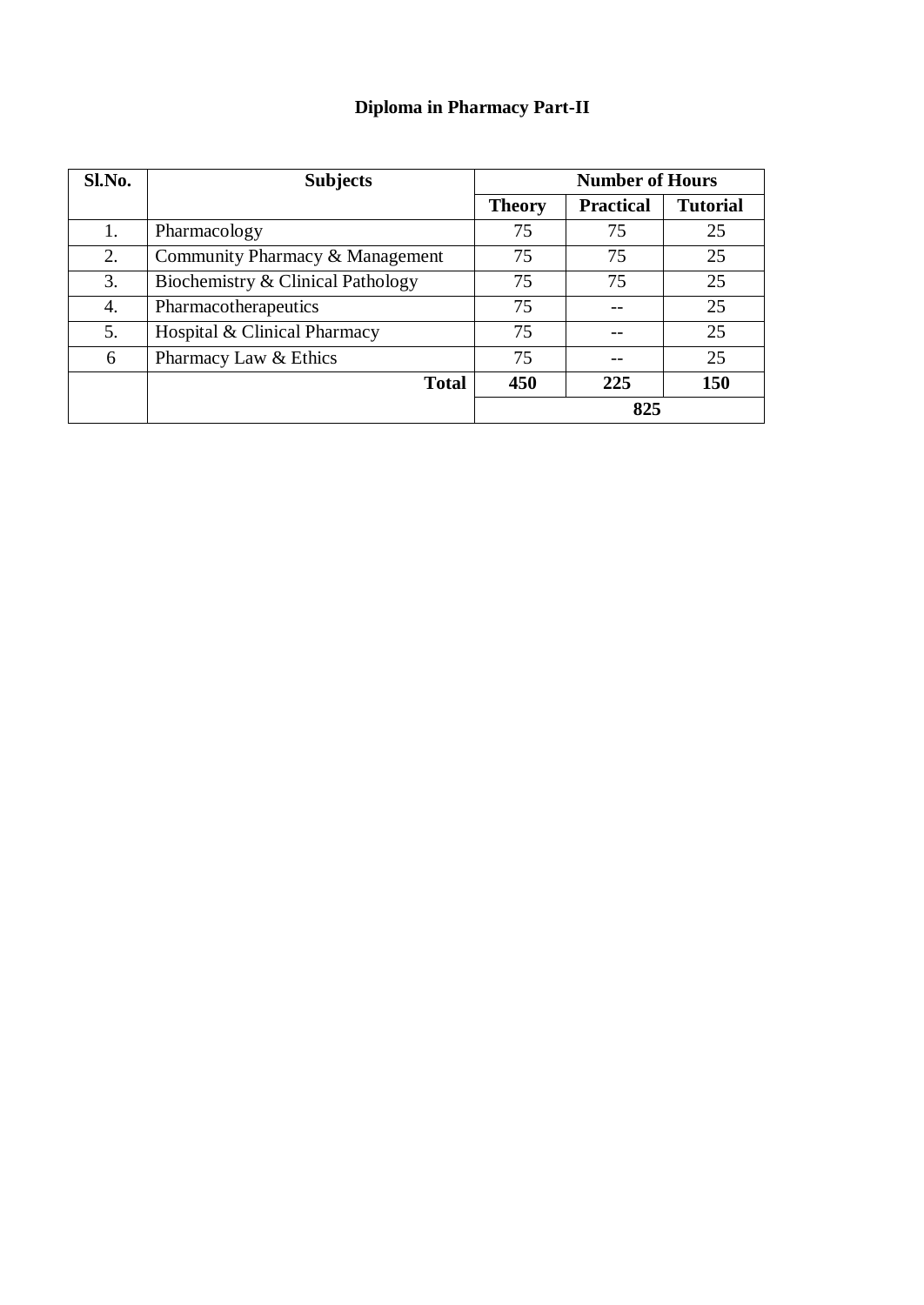#### **1. Pharmaceutics**

**Scope:** This course is designed to impart basic knowledge on the art and science of formulating and dispensing of different dosage forms.

**Objectives:** Upon completion of the course, the student shall be able to understand

- $\bullet$  the formulation aspects of different dosage forms
- the evaluation of pharmaceutical dosage forms
- the importance of good manufacturing practices.

#### **Theory 75 Hours (3 hrs/week)**

| <b>Chapter</b> | <b>Topic</b>                                                                                                                                      | <b>Hours</b>   |
|----------------|---------------------------------------------------------------------------------------------------------------------------------------------------|----------------|
|                | History of profession of Pharmacy in India in relation to Pharmacy education,                                                                     | 5              |
|                | industry and associations.                                                                                                                        |                |
|                | Pharmacy as a career                                                                                                                              |                |
|                | Pharmacopoeia: Introduction to IP, BP, USP, NF and extra pharmacopoeia.<br>$\bullet$                                                              |                |
|                | Salient features of Indian Pharmacopoeia                                                                                                          |                |
| $\overline{2}$ | Prescription: Definition, significance, parts and handling of prescription.                                                                       | 4              |
|                | Posology: Definition, factors affecting dose selection.                                                                                           |                |
|                | Calculation of doses for infants & children based on age, body weight and body<br>surface area                                                    |                |
|                | Pharmaceutical Dosage forms: Definition, classification, advantages, disadvantages, formulation,                                                  |                |
|                | storage and quality control tests of                                                                                                              |                |
| 3              | Tablets – coated and uncoated                                                                                                                     | 6              |
| $\overline{4}$ | Capsules - hard and soft gelatin capsules                                                                                                         | $\overline{4}$ |
| 5              | Liquid oral preparations- solution, syrup, elixir, emulsion, suspension, dry<br>powder for reconstitution                                         | 6              |
| 6              | Topical preparations - ointments, creams, pastes, gels, liniments and lotions                                                                     | 6              |
|                | Suppositories and pessaries                                                                                                                       |                |
| $\tau$         | Nasal preparations                                                                                                                                | $\overline{4}$ |
| 8              | Powders and granules - Insufflations, dusting powders, effervescent powders and                                                                   | $\overline{4}$ |
|                | effervescent granules                                                                                                                             |                |
| 9              | <b>Sterile formulations</b> – Injectables, eye drops and eye ointments                                                                            | 6              |
| 10             | Pharmaceutical Aerosols: Definition, types of aerosol systems, propellants,<br>containers and valves                                              | $\overline{4}$ |
| 11             | Immunological products: Definition, classification of sera, vaccines, toxoids and<br>storage conditions                                           | $\overline{4}$ |
| 12             | Quality assurance: Definition and concept of quality control, quality assurance,<br>good manufacturing practice (GMP), calibration and validation | $\overline{4}$ |
| 13             | Packaging materials: Types, selection criteria, advantages and disadvantages of<br>glass, plastic, metal, rubber as packaging materials           | 8              |
| 14             | <b>Pharmaceutical aids:</b>                                                                                                                       | 5 <sup>5</sup> |
|                | Organoleptics and preservatives: Definition, types with examples and uses                                                                         |                |
| 15             | Novel drug delivery systems: Introduction, Classification with examples                                                                           | 5              |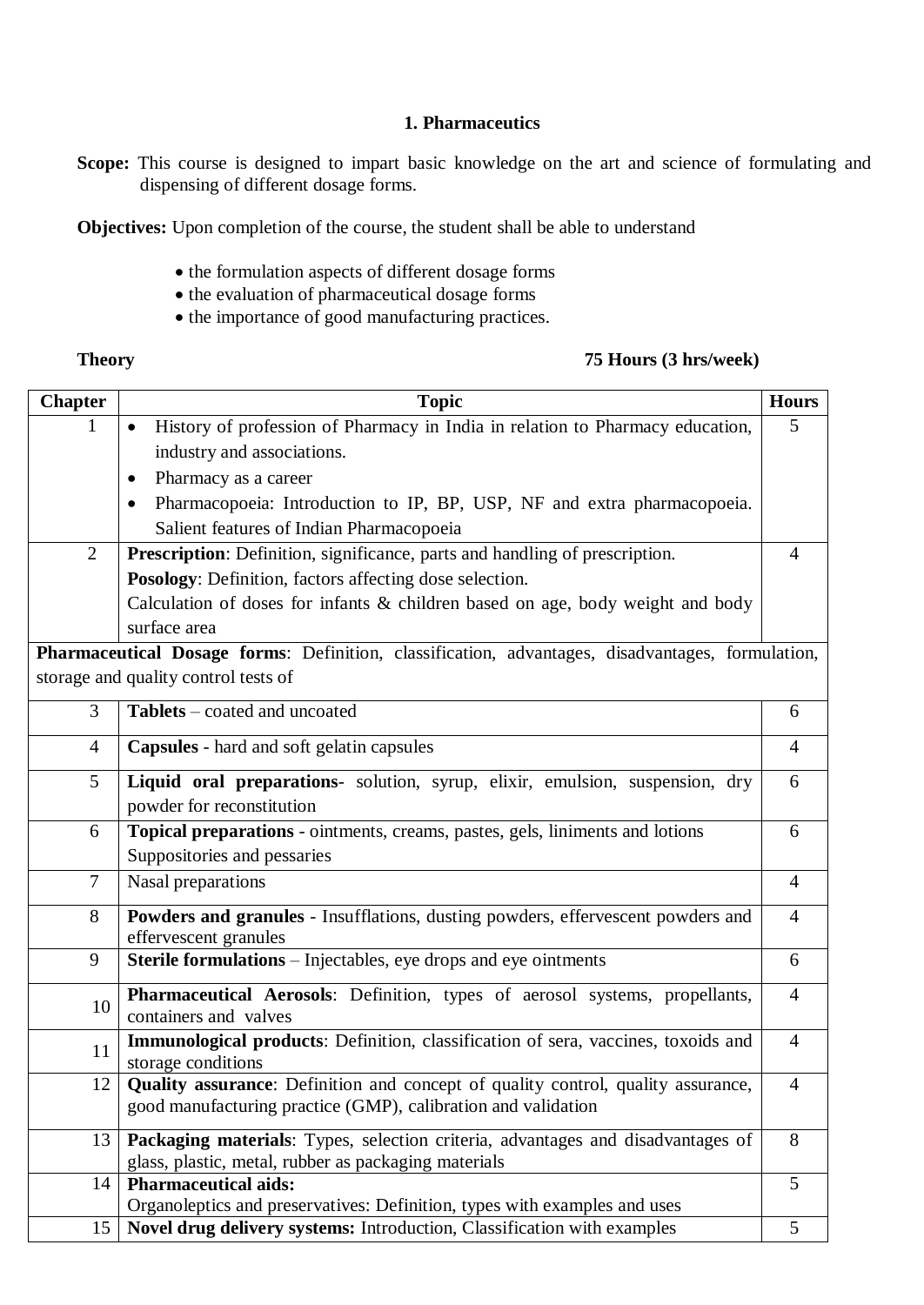Minimum of 25 experiments to be conducted

- **1.** Formulation of the following dosage forms
	- Liquid orals: Simple syrup, Piperazine citrate elixir, Aqueous Iodine solution, Strong Iodine solution
	- Emulsion: Castor oil emulsion, Cod liver oil emulsion
	- Suspension: Calamine lotion, Magnesium hydroxide mixture
	- Ointments: Simple ointment base, Sulphur ointment
	- Dry powder: Effervescent powder, Dusting powder,
	- Sterile Injections: Calcium gluconate Injection
	- Capsules: Indomethacin capsules, Tetracycline capsules
- **2** Demonstration for tablet manufacturing including all types of coated tablets
- **3.** Demonstration of methods for evaluation of all types of above formulations as per IP

### **Recommended Books**

- 1. History of Pharmacy in India by Dr. Harikishan Singh
- 2. Indian Pharmacopoeia, Govt. of India Publication
- 3. A Text book of Pharmaceuticals Formulation by B.M. Mithal, Vallabh Prakashan.
- 4. Bentleys' Text book of Pharmaceutics,  $8<sup>th</sup>$ Edition, editor E.A. Rawlins, published by Elsevier Int.,
- 5. The Theory and Practice of Industrial Pharmacy. Leon Lachman, Herbert Lieberman and Joseph Kanig, Editors, Lea and Febiger, Philadelphia. Latest edition Verghese publishing House

 $***$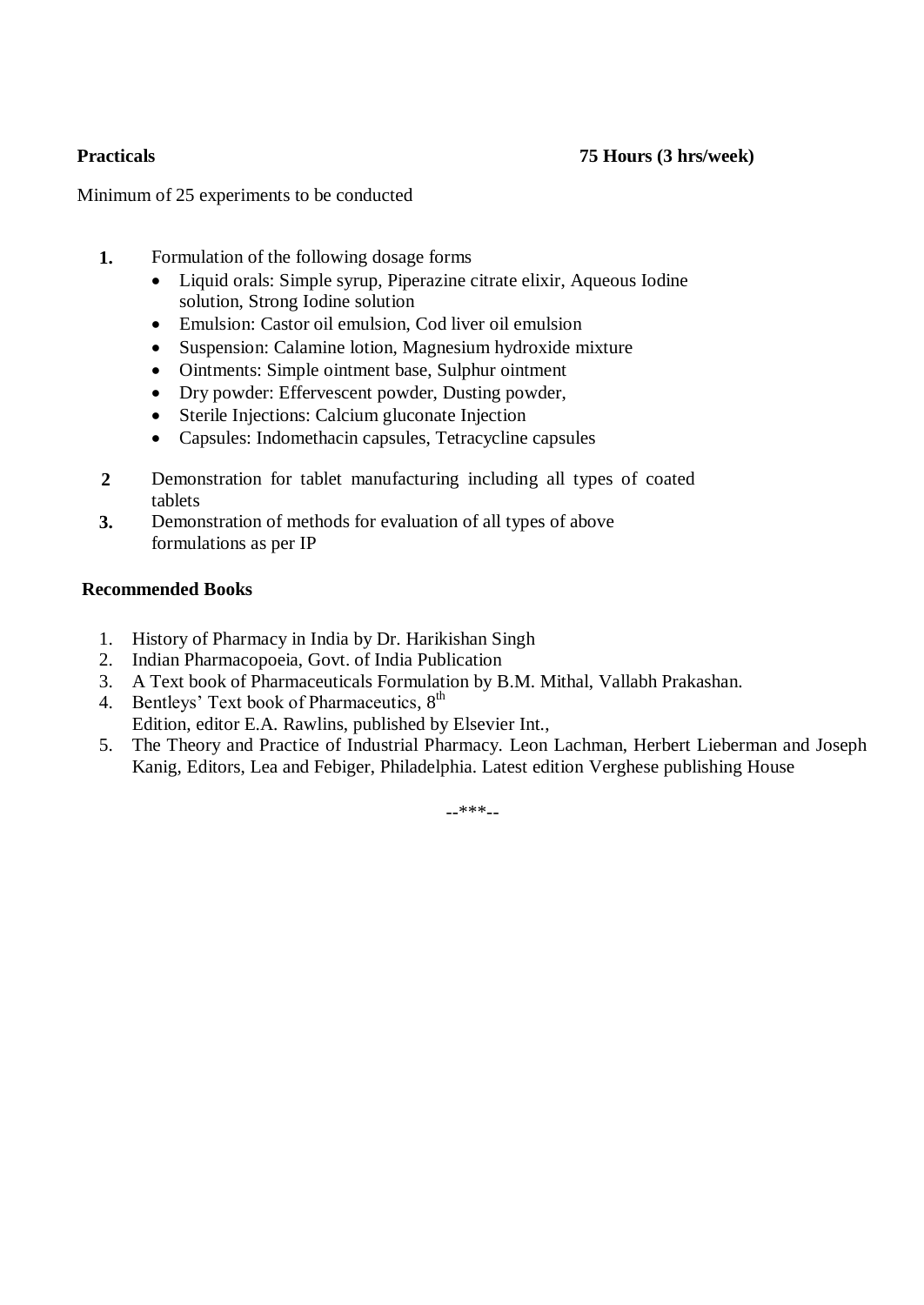### **2. Pharmaceutical Chemistry**

**Scope:** This course is designed to impart basic knowledge on the chemistry of drugs and pharmaceuticals. The course gives knowledge of chemical structure, storage conditions and medicinal uses of organic and inorganic chemicals and quality control aspects of pharmaceuticals.

**Objectives:** Upon completion of the course, the student shall be able to understand

- the various impurities in pharmaceuticals and tests to identify them
- the chemical nature and medicinal uses of drug substances
- the storage conditions of pharmaceuticals
- the quantitative and qualitative analysis of official compounds

#### **Theory 75 Hours (3 hrs/week)**

| <b>Chapter</b> | <b>Topic</b>                                                                                            | <b>Hours</b>   |
|----------------|---------------------------------------------------------------------------------------------------------|----------------|
|                | Introduction to Pharmaceutical chemistry: Scope and objectives                                          | 8              |
|                | Sources and types of errors: Accuracy, precision, significant figures.                                  |                |
|                | <b>Impurities in Pharmaceuticals:</b> Source and effect of impurities in pharmacopoeial                 |                |
|                | substances, importance of limit test, Principle and procedures of Limit tests for                       |                |
|                | chlorides, sulphates, iron, heavy metals and arsenic.                                                   |                |
| $\overline{2}$ | Volumetric analysis: Fundamentals of volumetric analysis, Acid-base titration, Non-                     | 8              |
|                | aqueous titration, precipitation titration, complexometric titration, redox titration                   |                |
|                | Gravimetric analysis: Principle and method.                                                             |                |
| $\overline{3}$ | Inorganic Pharmaceuticals: Pharmaceutical formulations, storage conditions and uses                     | $\overline{7}$ |
|                | of                                                                                                      |                |
|                | Haematinics: Ferrous sulphate, Ferrous gluconate<br>$\bullet$                                           |                |
|                | Antacids: Aluminium hydroxide gel, Magnesium hydroxide<br>٠                                             |                |
|                | Anti microbial agents: Hydrogen peroxide, Boric acid, Bleaching powder<br>٠                             |                |
|                | Dental products: Calcium carbonate, Sodium fluoride                                                     |                |
|                | Medicinal gases: Carbon dioxide, nitrous oxide, oxygen                                                  |                |
| $\overline{4}$ | Introduction to nomenclature of organic chemical systems with particular reference to                   | $\overline{2}$ |
|                | heterocyclic compounds containing up to Three rings                                                     |                |
|                | Study of the following category of medicinal compounds with respect to classification, chemical name,   |                |
|                | chemical structure (compounds marked with*) uses, stability and storage conditions, different types     |                |
|                | of formulations and their popular brand names                                                           |                |
| 5              | <b>Drugs acting on Central Nervous System</b>                                                           | 9              |
|                | Anaesthetics: Thiopental sodium*, Ketamine hydrochloride*.                                              |                |
|                | Sedatives and Hypnotics: Diazepam*, Alprazolam*, Nitrazepam, Phenobarbital*,                            |                |
|                | Antipsychotics: Chloropromazine hydrochloride*, Haloperidol*, Droperidol,                               |                |
|                | Risperidone*, Sulperide*                                                                                |                |
|                | Anticonvulsants: Phenytoin*, Ethosuximide, Carbamazepine*, Clonazepam,<br>$\bullet$                     |                |
|                | Primidone, Valproic acid*, Gabapentin*                                                                  |                |
|                | Anti-depressants: Amitriptyline hydrochloride*, Imipramine hydrochloride*,<br>$\bullet$<br>Fluoxetine*. |                |
| 6              | <b>Drugs acting on Autonomic Nervous System</b>                                                         | 9              |
|                | Sympathomimetic agents: Direct acting: Nor-epinephrine, Epinephrine,                                    |                |
|                | Phenylephrine, Dopamine, Terbutaline, Salmeterol, Salbutamol,<br>Albuterol,                             |                |
|                | Tetrahydrazoline, Oxymetazoline. Indirect<br>Naphazoline,<br>acting<br>agents:                          |                |
|                | Hydroxyamphetamine, Pseudoephedrine, Propylhexadrine. Agents with mixed                                 |                |
|                | mechanism: Ephedrine, Metaraminol.                                                                      |                |
|                | Adrenergic Antagonists: Alpha adrenergic blockers: Tolazoline, Phentolamine,                            |                |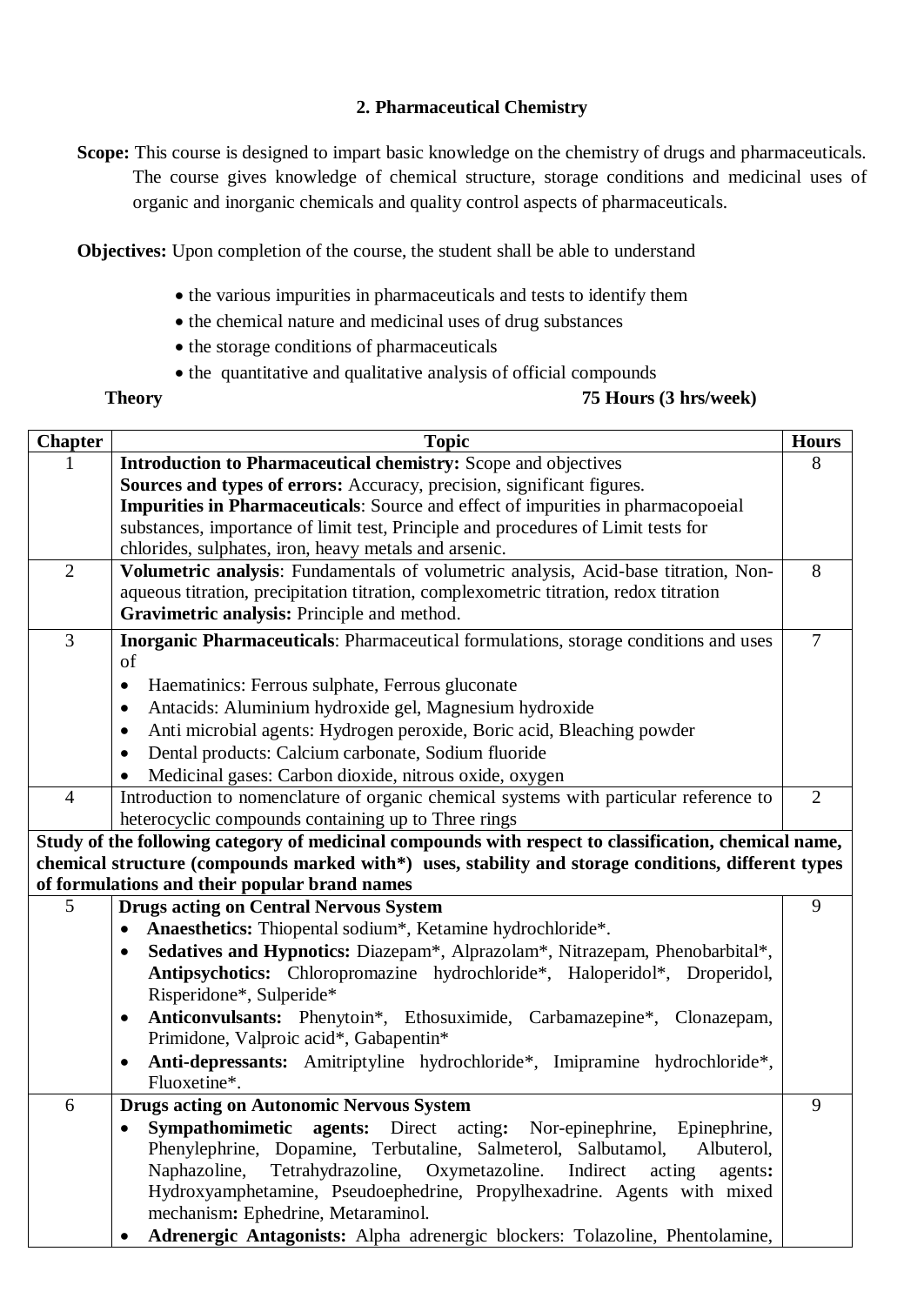|                | Phenoxybenzamine, Prazosin, Doxazosin. Beta adrenergic blockers: Propranolol,                   |                |
|----------------|-------------------------------------------------------------------------------------------------|----------------|
|                | Practolol, Acebutolol, Atenolol, Esmolol, Metoprolol, Labetolol and Carvedilol                  |                |
|                | Cholinergic drugs and related agents: Direct acting agents: Acetylcholine,<br>$\bullet$         |                |
|                | Carbachol, Bethanechol, Methacholine and Pilocarpine. Cholinesterase inhibitors:                |                |
|                | Neostigmine, Pyridostigmine, Edrophonium chloride, Tacrine hydrochloride,                       |                |
|                | Ambinonium chloride, Pralidoxime chloride, Isofluorphate, Echothiophate iodide,                 |                |
|                | Parathione, Malathion.                                                                          |                |
|                | Cholinergic Blocking agents: Solanaceous alkaloids and analogues:<br>Atropine<br>٠              |                |
|                | sulphate, Homatropine hydrogen bromide, Ipratropium bromide.<br>Synthetic                       |                |
|                | blocking agents: Tropicamide, Cyclopentolate<br>cholinergic<br>hydrochloride,                   |                |
|                | Clindinium bromide, Dicyclomine hydrochloride, Procylidine hydrochloride                        |                |
|                | Tridihex ethylchloride, Isopropamide iodide, and Ethopropazine hydrochloride                    |                |
| $\overline{7}$ | <b>Drugs acting on Cardiovascular System</b>                                                    | 5              |
|                | Anti-arrythmic Drugs: Quinidine sulphate, Procainamide hydrochloride,                           |                |
|                | Verapamil, Diltiazem hydrochloride, Phenytoin sodium, Lidocaine hydrochloride,                  |                |
|                | Tocainide hydrochloride, Mexiletine hydrochloride, Lorcainide hydrochloride,                    |                |
|                | amiodarone and Sotalol.                                                                         |                |
|                | Anti-hypertensive Agents: Propranolol, timolol, Captopril, Lisinopril, Enalapril,<br>$\bullet$  |                |
|                | Benzapril hydrochloride, Quinapril hydrochloride, Methyldopate hydrochloride,                   |                |
|                | Clonidine hydrochloride. Reserpine, Hydralazine hydrochloride, Nifedipine,                      |                |
|                | Antianginal agents: isosorbide dinitrate, amyl nitrite                                          |                |
| 8              | Diuretics: acetazolamide, frusemide, bumetanide, chlorthiazide, benzthiazide,                   | $\overline{2}$ |
|                | xipmide, spiranolactone                                                                         |                |
| 9              | Hypoglycemic agents: insulin and its preparations, metformin, tolbutamide,                      | $\overline{3}$ |
|                | glibenclamide, glipizide, Glimepiride, pioglitazone, ripaglinide                                |                |
|                |                                                                                                 |                |
| 10             | Analgesic and anti-inflammatory agents: Morphine analogues, Narcotic antagonists;               | $\overline{3}$ |
|                | Nonsteroidal anti inflammatory agents (NSAIDs) aspirin, diclofenac, ibuprofen,                  |                |
|                | piroxicam, celecoxib, mefenamic acid, paracetamol                                               |                |
| 11             | <b>Anti-infective agents</b>                                                                    | 8              |
|                | Antifungal<br>Amphotericin-B<br>Griseofulvin, Econoazole<br>agents:<br>and<br>nitrate,          |                |
|                | Miconazole, Ketoconazole, Itraconazole, Fluconazole, Naftifine hydrochloride,                   |                |
|                | Tolnaftate.                                                                                     |                |
|                | Urinary tract anti-infective agents: Nalidixic Acid, Cinoxacin, Norfloxacin,                    |                |
|                | Ciprofloxacin, Ofloxacin, Lomefloxacin, Sparfloxacin.                                           |                |
|                | Anti-tubercular Agents: INH, Ethionamide, ethambutol, Pyrazinamide, Para amino                  |                |
|                | salicylic acid, Rifampicin                                                                      |                |
|                | Antiviral agents: Amantadine hydrochloride, Idoxuridine, Acyclovir, Gancyclovir,                |                |
|                | Foscarnet, Zidovudine, Lamivudine, Ribavirin                                                    |                |
|                | Antimalarials: Quinine sulphate, Chloroquine phosphate, Primaquine phosphate,                   |                |
|                | Quinacrine hydrochloride, Mefloquine, Cycloguanil, proguanil, Pyrimethamine                     |                |
|                | Sulfonamides: History and development, mechanism of action sulfanilamide,                       |                |
|                | sulfadiazine, sulfamethoxazole, sulfacetamide, mefenide acetate and cotrimoxazole               |                |
| 12             | Antibiotics: Penicillin G, ampicillin, amoxicillin, cloxacillin, clavulanic acid,               | 8              |
|                | cephalosporins, streptomycin, neomycin, tetracycline, doxycycline, minocycline,                 |                |
|                | erythromycin, azithromycin, chloramphenicol, clindamycin.                                       |                |
| 13             | Anti-neoplastic agents: Meclorethamine, Cyclophosphamide, Busulfan, Thiotepa,                   | $\overline{3}$ |
|                | Mercaptopurine, Fluorouracil, Floxuridine, Cytarabine, Methotrexate, Azathioprine,              |                |
|                | Dactinomycin, Daunorubicin hydrochloride, Doxorubicin hydrochloride, Etoposide,                 |                |
|                | Vinblastin sulphate, Vincristin sulphate, Cisplatin, Mitotane and bromostanolone<br>propionate. |                |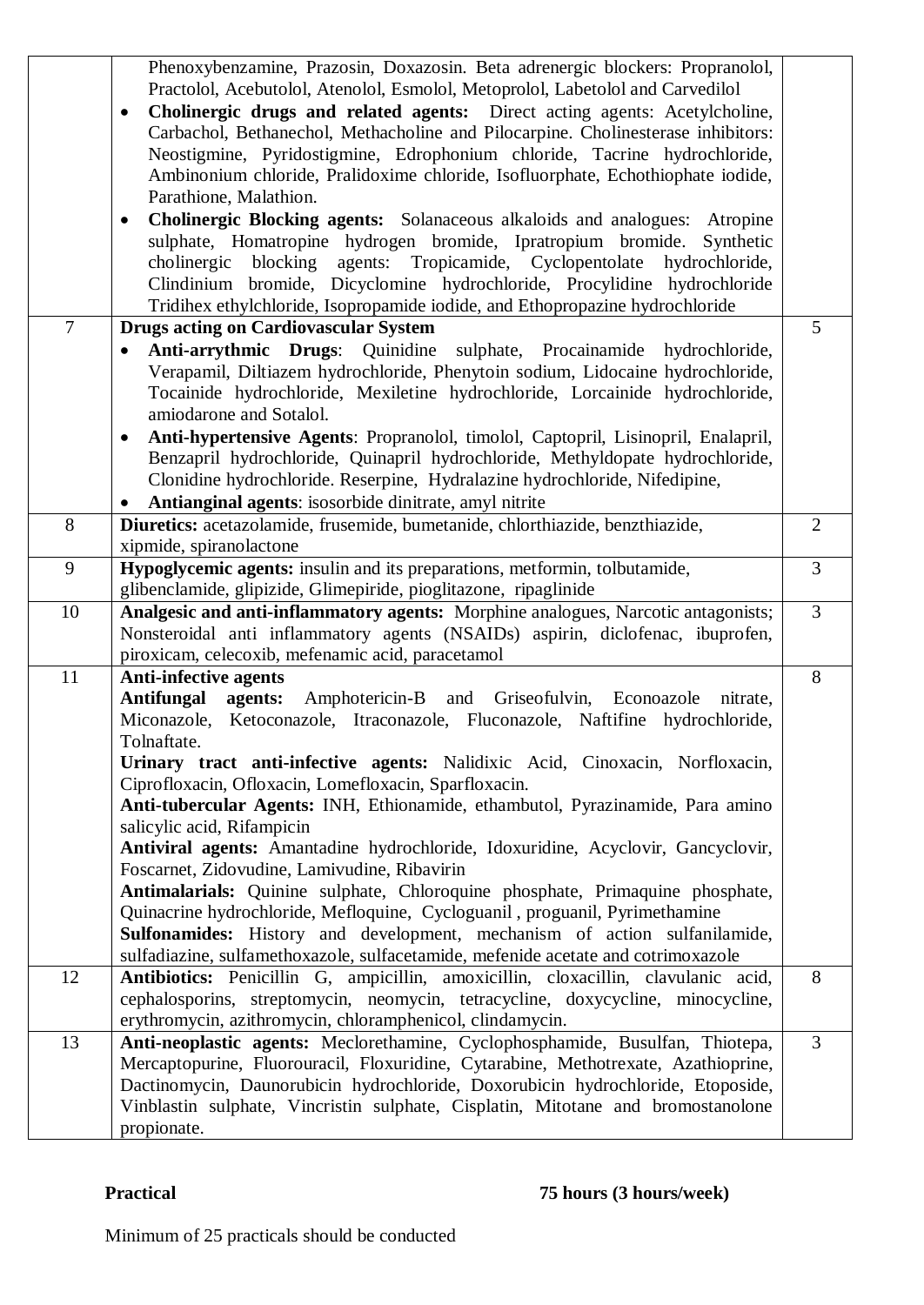| $\mathbf{1}$   | <b>Limit tests</b>                                                    |
|----------------|-----------------------------------------------------------------------|
|                | Limit test for chlorides                                              |
|                | Limit test for sulphate                                               |
|                | Limit test for Iron                                                   |
|                | Limit test for heavy metals<br>$\bullet$                              |
| $\overline{2}$ | Identification tests for Anions and cations as per IP                 |
| 3              | <b>Fundamentals of volumetric analysis</b>                            |
|                | Preparation of standard solution and standardization of               |
|                | Sodium hydroxide, ceric ammonium sulfate, potassium permanganate      |
| $\overline{4}$ | Assay of the following compounds                                      |
|                | Ferrous sulphate- by redox titration                                  |
|                | Calcium gluconate-by complexometry                                    |
|                | Sodium chloride-by Modified Volhard's method<br>$\bullet$             |
|                | Ascorbic acid by cerimetry<br>$\bullet$                               |
|                | Metronidazole by Non Aqueous Titration<br>$\bullet$                   |
|                | Ibuprofen by alkalimetry                                              |
| 5              | <b>Fundamentals of preparative organic chemistry</b>                  |
|                | Determination of Melting point and boiling point of organic compounds |
| 6              | Preparation of organic compounds.                                     |
|                | Acetanilide from aniline                                              |
|                | Aspirin from salicylic acid                                           |
| $\overline{7}$ | <b>Identification and test for purity of pharmaceuticals</b>          |
|                | Aspirin, caffeine, paracetamol, sulfanilamide                         |

- 1. Medicinal & Pharmaceutical chemistry by Harikishan Singh and VK Kapoor
- 2. Wilson and Gisvold's Text book of Organic Medicinal and pharmaceutical Chemistry
- 3. Practical Organic Chemistry by Mann and Saunders.
- 4. Practical Pharmaceutical Chemistry, Volume- I & II by Beckett and J. B. Stanlake
- 5. Indian Pharmacopoeia
- 6. Vogel's text book of Practical Organic Chemistry

--\*\*\*--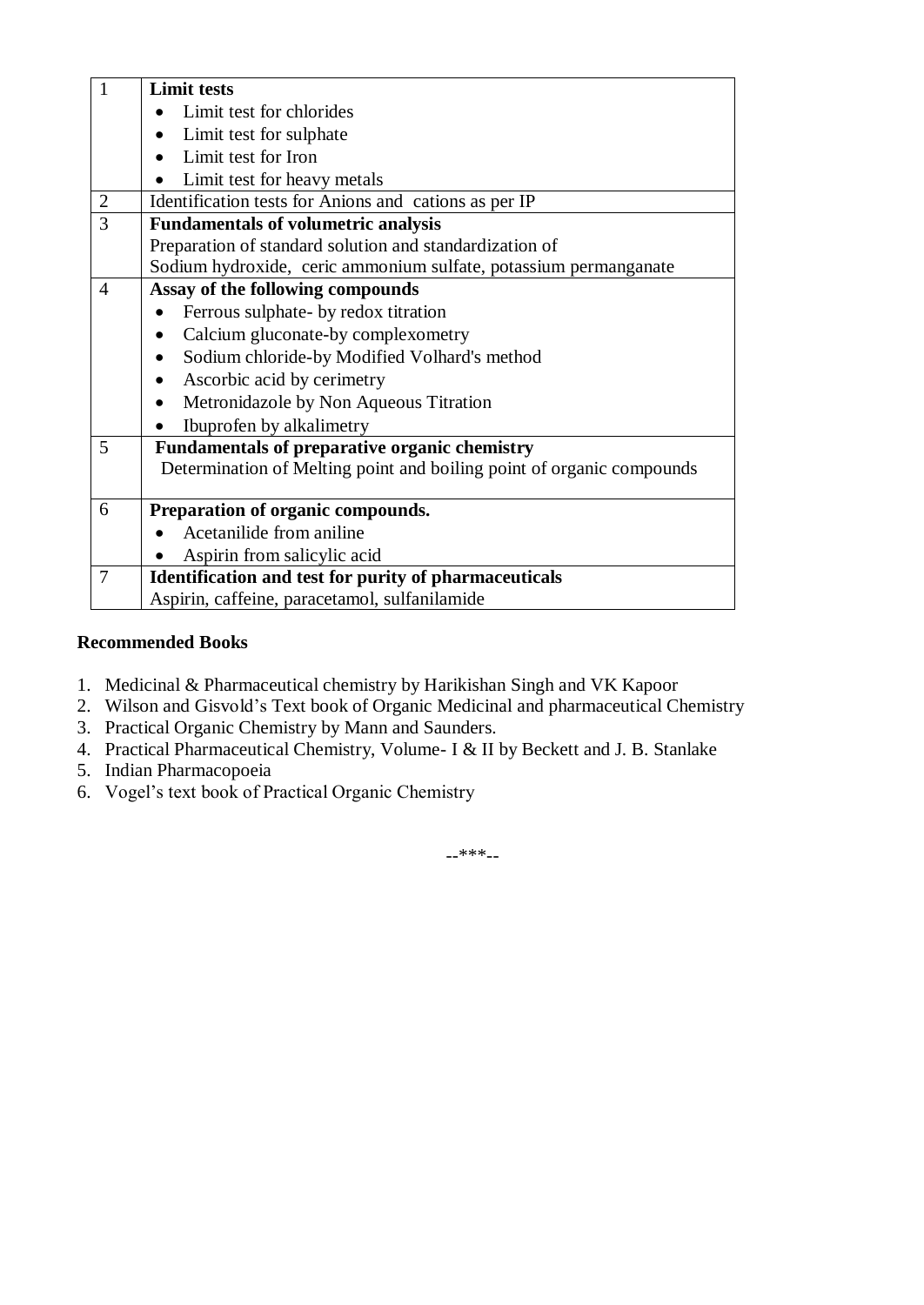#### **3. Pharmacognosy**

**Scope:** This course is designed to impart knowledge of medicinal uses of various naturally occurring drugs. It also emphasizes the study of evaluation of crude drugs, alternative system of medicine nutraceuticals and herbal cosmetics.

**Objectives:** Upon the completion of the course, the student shall be able to

- Identify the important crude drugs of natural origin
- Know the herbs used as nutraceuticals and cosmeceuticals
- Understand the principles of alternative system of medicines
- Understand the importance of quality control of drugs of natural origin

### **Theory 75 Hours (3Hrs/Week)**

| $\mathbf{1}$   | Definition, history, present status and scope of Pharmacognosy                             |                                                                                                                       | 02 |
|----------------|--------------------------------------------------------------------------------------------|-----------------------------------------------------------------------------------------------------------------------|----|
| $\overline{2}$ | <b>Classification of drugs:</b><br>Alphabetical                                            |                                                                                                                       | 04 |
|                | Taxonomical                                                                                |                                                                                                                       |    |
|                | Morphological                                                                              |                                                                                                                       |    |
|                | Pharmacological                                                                            |                                                                                                                       |    |
|                | Chemical                                                                                   |                                                                                                                       |    |
|                | Chemo-taxonomical                                                                          |                                                                                                                       |    |
| 3              | <b>Quality control of crude drugs:</b>                                                     |                                                                                                                       | 06 |
|                | Different methods of adulteration of crude drugs                                           |                                                                                                                       |    |
|                | Evaluation of crude drugs                                                                  |                                                                                                                       |    |
| $\overline{4}$ |                                                                                            | Brief outline of occurrence, distribution, isolation, identification tests, therapeutic activity                      | 06 |
|                |                                                                                            | and pharmaceutical applications of alkaloids, terpenoids, glycosides, volatile oils, tannins                          |    |
|                | and resins.                                                                                |                                                                                                                       |    |
| 5              |                                                                                            | Biological source, chemical constituents and therapeutic efficacy of the following                                    | 34 |
|                | categories of crude drugs.                                                                 |                                                                                                                       |    |
|                | Laxatives                                                                                  | - Aloe, Castor oil, Ispaghula, Senna                                                                                  |    |
|                | Cardiotonics                                                                               | - Digitalis, Arjuna                                                                                                   |    |
|                | Carminatives and G.I. regulators                                                           | -Coriander, Fennel, Cardamom, Ginger, Clove,                                                                          |    |
|                |                                                                                            | Black Pepper, Asafoetida, Nutmeg, Cinnamon                                                                            |    |
|                | Astringents                                                                                | - Myrobalan, Black Catechu                                                                                            |    |
|                | Drugs acting on nervous system                                                             | - Hyoscyamus, Belladonna, Ephedra, Opium, Tea<br>leaves, Coffee seeds, Coca                                           |    |
|                | Anti-hypertensive                                                                          | - Rauwolfia                                                                                                           |    |
|                | Anti-tussives                                                                              | Tolu Balsam                                                                                                           |    |
|                | Anti-rheumatics                                                                            | Colchicum seed                                                                                                        |    |
|                | Anti-tumor                                                                                 | - Vinca, Podophyllum                                                                                                  |    |
|                | Anti-leprotics                                                                             | - Chaulmoogra oil                                                                                                     |    |
|                | Antidiabetics                                                                              | - Pterocarpus, Gymnema                                                                                                |    |
|                | Diuretics                                                                                  | - Gokhru, Punarnava                                                                                                   |    |
|                |                                                                                            |                                                                                                                       |    |
|                |                                                                                            |                                                                                                                       |    |
|                |                                                                                            |                                                                                                                       |    |
|                |                                                                                            |                                                                                                                       |    |
|                | Anti-dysentrics<br>Antiseptics and disinfectants<br>Antimalarials<br>Oxytocics<br>Vitamins | Ipecacuanha<br>- Benzoin, Myrrh, Neem, Turmeric<br>Cinchona, Artemisia<br>- Ergot<br>- Cod liver oil, Shark liver oil |    |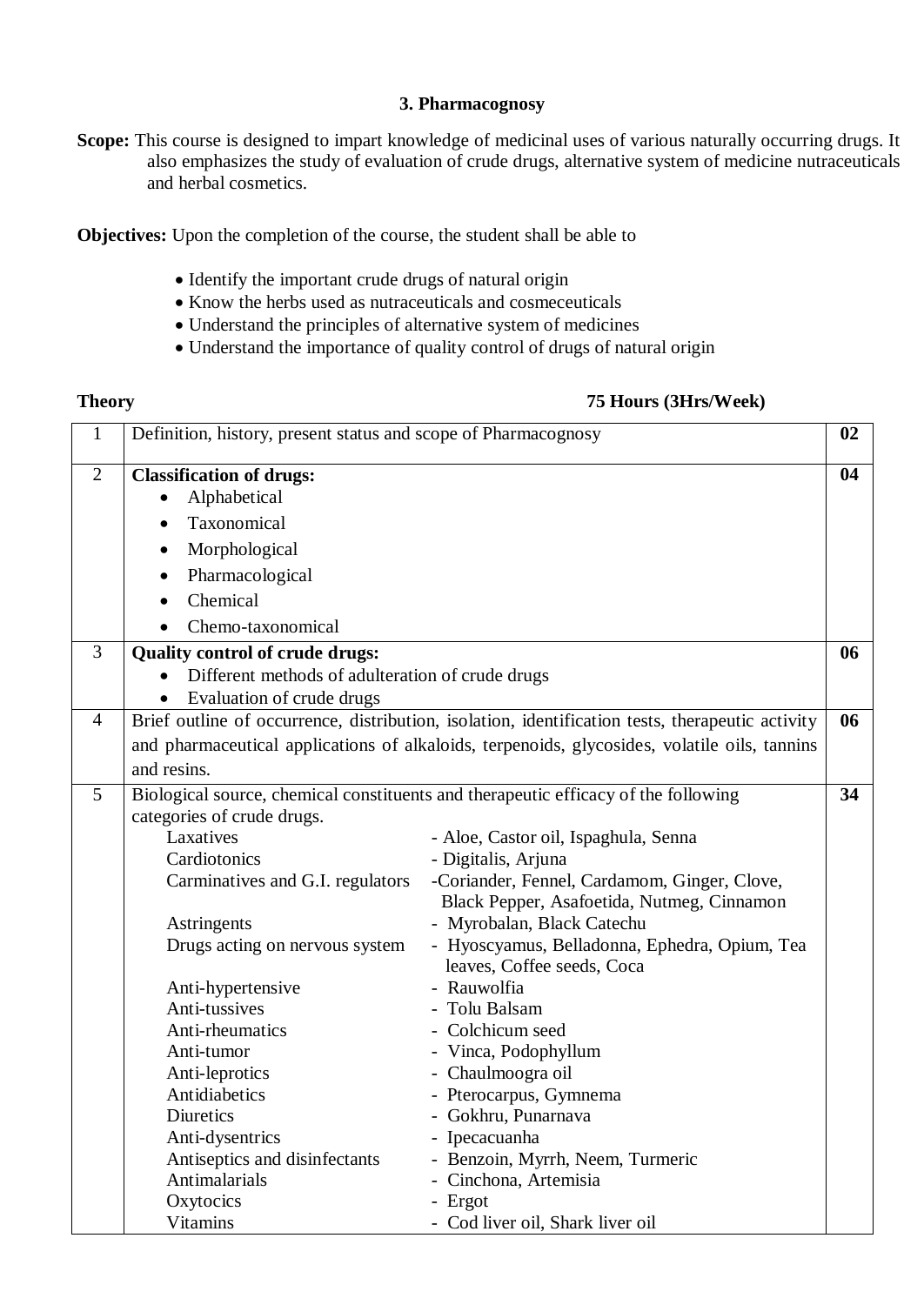|        | Enzymes                                                                  | - Papaya, Diastase, Pancreatin, Yeast                                                          |                |
|--------|--------------------------------------------------------------------------|------------------------------------------------------------------------------------------------|----------------|
|        | <b>Pharmaceutical Aids</b>                                               | - Kaolin, Lanolin, Beeswax, Acacia, Tragacanth,                                                |                |
|        |                                                                          | Sodium alginate, Agar, Guar gum, Gelatin                                                       |                |
|        | Miscellaneous                                                            | - Squill, Galls, Pale catechu, Aswagandha,                                                     |                |
|        |                                                                          | Vasaka, Tulsi, Guggul                                                                          |                |
| 6      |                                                                          | Plant fibers used as surgical dressings: Cotton, silk, wool and regenerated fibers             | 03             |
|        | Sutures – Surgical Catgut and Ligatures                                  |                                                                                                |                |
| $\tau$ | 1. Basic principles involved in the alternative system of medicine like: |                                                                                                | 08             |
|        | Ayurveda, Sidha, Unani and Homeopathy                                    |                                                                                                |                |
|        | 2. Method of preparation of Ayurvedic formulations in like:              |                                                                                                |                |
|        | Arista, Asava, Gutika, Taila, Churna, Lehya and Bhasma                   |                                                                                                |                |
| 8      |                                                                          | Role of medicinal and aromatic plants in national economy and their export potential           | 02             |
| 9      | Herbs as health food:                                                    |                                                                                                | 0 <sub>5</sub> |
|        |                                                                          | Brief introduction and therapeutic applications of: Nutraceuticals, Antioxidants, Pro-biotics, |                |
|        |                                                                          | Pre-biotics, Dietary fibers, Omega-3-fatty acids, Spirulina, Carotenoids, Soya and Garlic      |                |
| 10     | <b>Herbal cosmetics:</b>                                                 |                                                                                                | 0 <sub>5</sub> |
|        |                                                                          | Sources, chemical constituents, commercial preparations, therapeutic and cosmetic uses of :    |                |
|        |                                                                          | Aloe vera gel, Almond oil, Lavender oil, Olive oil, Rosemary oil, Sandal Wood oil              |                |

#### **Practicals 75 Hours (3 hrs/week)**

#### **Minimum of 25 experiments to be conducted**

- 1 Morphological Identification of drug : Ispaghula, Senna, Coriander, Fennel, Cardamom, Ginger, Nutmeg Black Pepper, Cinnamon, Clove, Ephedra, Rauwolfia, Gokhru, Punarnava, Cinchona, Agar.
- 2 Gross anatomical studies (Transverse Section) of the following drugs: Senna, Datura, Cinnamon, Cinchona, Coriander, Fennel, Clove, Ginger, Nuxvomica, Ipecacuanha.
- 3 Physical and chemical tests for evaluation of drugs Asafoetida, Benzoin, Pale catechu, Black catechu, Castor oil, Acacia, Tragacanth, Agar, Guar gum, Gelatin.

### **Recommended Books**

- 1. Text book of Pharmacognosy by C. K. Kokate, S. B. Gokhale, A.P. Purohith, Nirali Prakashan
- 2. Text book of Pharmacognosy by C.S. Shah and J. S. Quadry, CBS Publishers & Distributors Pvt. Ltd.
- 3. Text Book of Pharmacognosy by T. E. Wallis. CBS Publishers & Distributors Pvt. Ltd.
- 4. Study of crude drugs by M. A. Iyengar, Manipal Press Ltd, Manipal
- 5. Powder crude drugs by M. A. Iyengar, Manipal Press Ltd, Manipal
- 6. Anatomy of crude drugs by M. A. Iyengar, Manipal Press Ltd, Manipal

--\*\*\*--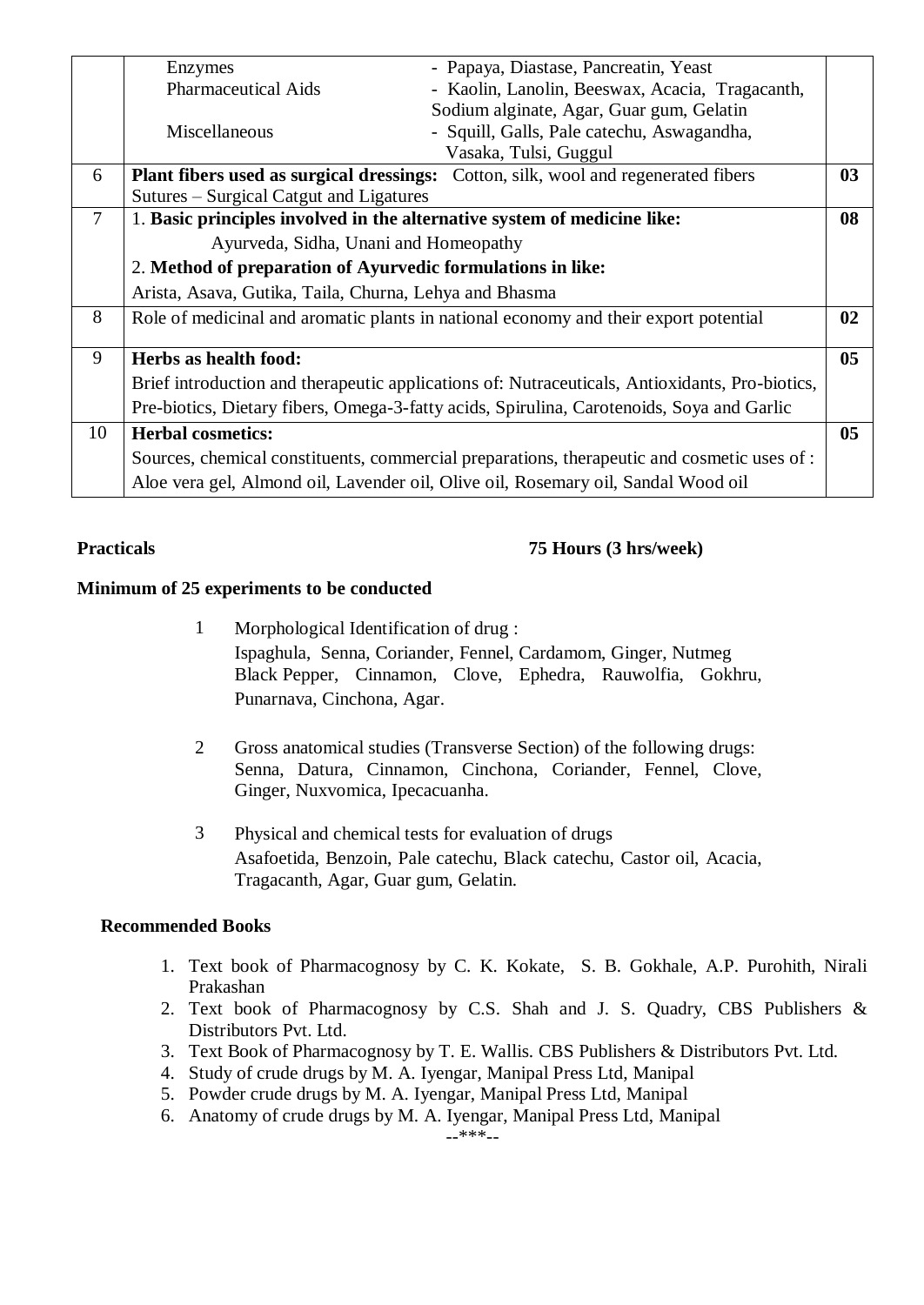#### **4. Human Anatomy and Physiology**

**Scope:** This course is designed to impart basic knowledge on the structure and functions of the human body. It helps in understanding both homeostasis mechanism and homeostatic imbalances of various systems of human body.

**Objectives:** Upon the completion of the course, the student shall be able to

- Understand the structure and functions of the various organs of the human body
- Understand the various homeostatic mechanisms and their imbalance
- Perform the haematological tests and also record the blood pressure, heart rate, pulse rate and respiratory volumes

### **Theory 75 Hours (3 hrs/week)**

| <b>Chapter</b> | <b>Topic</b>                                                                                                                                                                                                                                                              | <b>Hours</b>   |
|----------------|---------------------------------------------------------------------------------------------------------------------------------------------------------------------------------------------------------------------------------------------------------------------------|----------------|
|                | Scope of Anatomy and Physiology. Definition of various terminology                                                                                                                                                                                                        | $\overline{2}$ |
| $\mathbf{2}$   | <b>Structure of Cell:</b> components and its functions                                                                                                                                                                                                                    | $\overline{2}$ |
| 3              | Tissues of the human body: Epithelial, Connective, Muscular and Nervous tissues<br>- their sub-types and characteristics.                                                                                                                                                 | $\overline{4}$ |
| $\overline{4}$ | a) Osseous system : structure and functions of bones of axial and appendicular<br>skeleton                                                                                                                                                                                | 3              |
|                | b) Classification, types and movements of joints, disorders of joints                                                                                                                                                                                                     | 3              |
| 5              | <b>Haemopoetic system</b><br>Composition and functions of blood<br>$\bullet$<br>Process of Haemopoesis<br>$\bullet$<br>Characteristics and functions of RBC's, WBC's and platelets<br>$\bullet$<br>Mechanism of Blood Clotting<br>$\bullet$<br>Importance of Blood groups | 8              |
| 6              | <b>Lymphatic system</b>                                                                                                                                                                                                                                                   | 3              |
|                | Lymph and lymphatic system, composition, function and its formation.<br>Structure and functions of spleen and lymph node.                                                                                                                                                 |                |
| $\tau$         | <b>Cardiovascular system</b>                                                                                                                                                                                                                                              | 8              |
|                | Anatomy and Physiology of heart                                                                                                                                                                                                                                           |                |
|                | Blood vessels and circulation (Pulmonary, coronary and systemic circulation)                                                                                                                                                                                              |                |
|                | Cardiac cycle and Heart sounds, Basic knowledge of ECG<br>$\bullet$                                                                                                                                                                                                       |                |
|                | Blood pressure and its regulation                                                                                                                                                                                                                                         |                |
| 8              | <b>Respiratory system</b><br>Anatomy of respiratory organs and their functions.<br>Regulation of respiration.<br>Respiratory volumes and capacities (definition)                                                                                                          | $\overline{4}$ |
| 9              | <b>Digestive system</b>                                                                                                                                                                                                                                                   | 8              |
|                | Anatomy and Physiology of GIT.<br>Anatomy and functions of accessory glands.<br>Physiology of digestion and absorption                                                                                                                                                    |                |
| 10             | <b>Skeletal muscles</b>                                                                                                                                                                                                                                                   | $\overline{2}$ |
|                | Histology<br>$\bullet$                                                                                                                                                                                                                                                    |                |
|                | Physiology of muscle contraction                                                                                                                                                                                                                                          |                |
|                | Disorder of skeletal muscles                                                                                                                                                                                                                                              |                |
| 11             | Nervous system<br>Classification of nervous system<br>٠                                                                                                                                                                                                                   | 8              |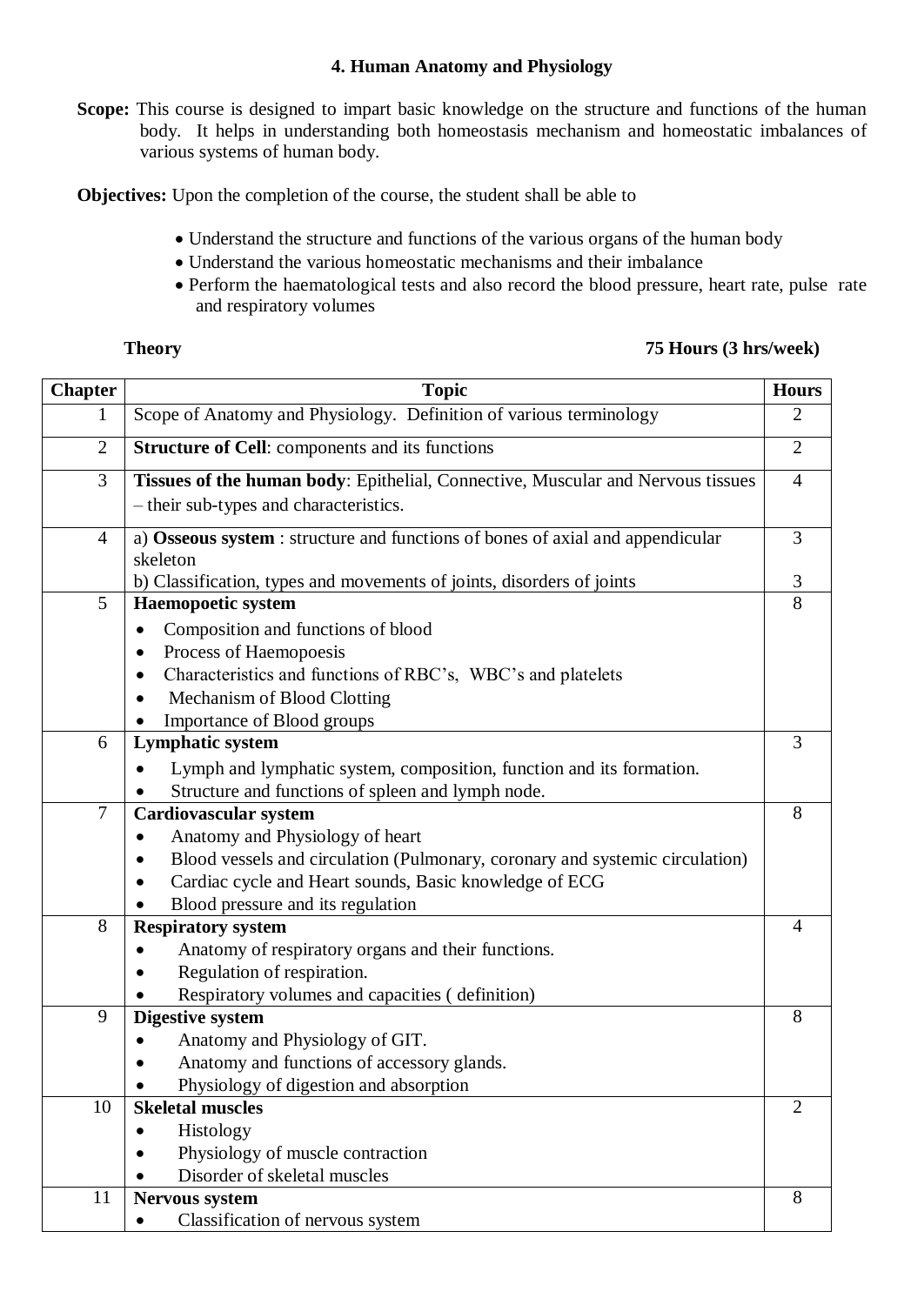|    | Anatomy and physiology of cerebrum, cerebellum, mid brain<br>٠                         |   |
|----|----------------------------------------------------------------------------------------|---|
|    | Function of hypothalamus, medulla oblongata and basal ganglia<br>٠                     |   |
|    | Spinal cord-structure and reflexes<br>٠                                                |   |
|    | Names and functions of cranial nerves.                                                 |   |
|    | Anatomy and physiology of sympathetic and parasympathetic nervous<br>٠<br>system (ANS) |   |
| 12 | <b>Sense organs</b>                                                                    | 6 |
|    | Anatomy and physiology of                                                              |   |
|    | Eye,                                                                                   |   |
|    | Ear,                                                                                   |   |
|    | Skin                                                                                   |   |
|    | Tongue and nose                                                                        |   |
| 13 | <b>Urinary system</b>                                                                  | 4 |
|    | Anatomy and physiology of urinary system                                               |   |
|    | Physiology of urine formation                                                          |   |
|    | Renin - angiotensin system                                                             |   |
|    | Clearance tests and micturition.                                                       |   |
| 14 | <b>Endocrine system (Hormones and their functions)</b>                                 | 6 |
|    | Pituitary gland<br>$\bullet$                                                           |   |
|    | Adrenal gland                                                                          |   |
|    | Thyroid and parathyroid gland                                                          |   |
|    | Pancreas and gonads                                                                    |   |
| 15 | <b>Reproductive system</b>                                                             | 4 |
|    | Anatomy of Male and female reproductive system<br>$\bullet$                            |   |
|    | Physiology of menstruation                                                             |   |
|    | Spermatogenesis and Oogenesis                                                          |   |
|    | Pregnancy and parturition                                                              |   |
|    |                                                                                        |   |

### **Practicals 75 Hours (3 hrs/week)**

### **List of experiments**

- 1. Study of compound microscope
- 2. General techniques for the collection of blood
- 3. Microscopic examination of Epithelial tissue, Cardiac muscle, Smooth muscle, Skeletal muscle, connective tissue and Nervous tissue.
- 4. Study of Human Skeleton-Axial skeleton and appendicular skeleton
- 5. Study of appliances used in Haematological experiments
- 6. Determination of
	- a. Blood group
	- b. ESR
	- c. Haemoglobin content of blood
	- d. Bleeding time and Clotting time
- 7. Determination of WBC count of blood
- 8. Determination of RBC count of blood
- 9. Determination of Differential count of blood
- 10. Recording of Blood Pressure
- 11. Recording of Body temperature, Pulse rate and Heart rate
- 12. Study of various systems and organs with the help of chart, models and specimen
	- a) Cardiovascular system
	- b) Respiratory system
	- c) Digestive system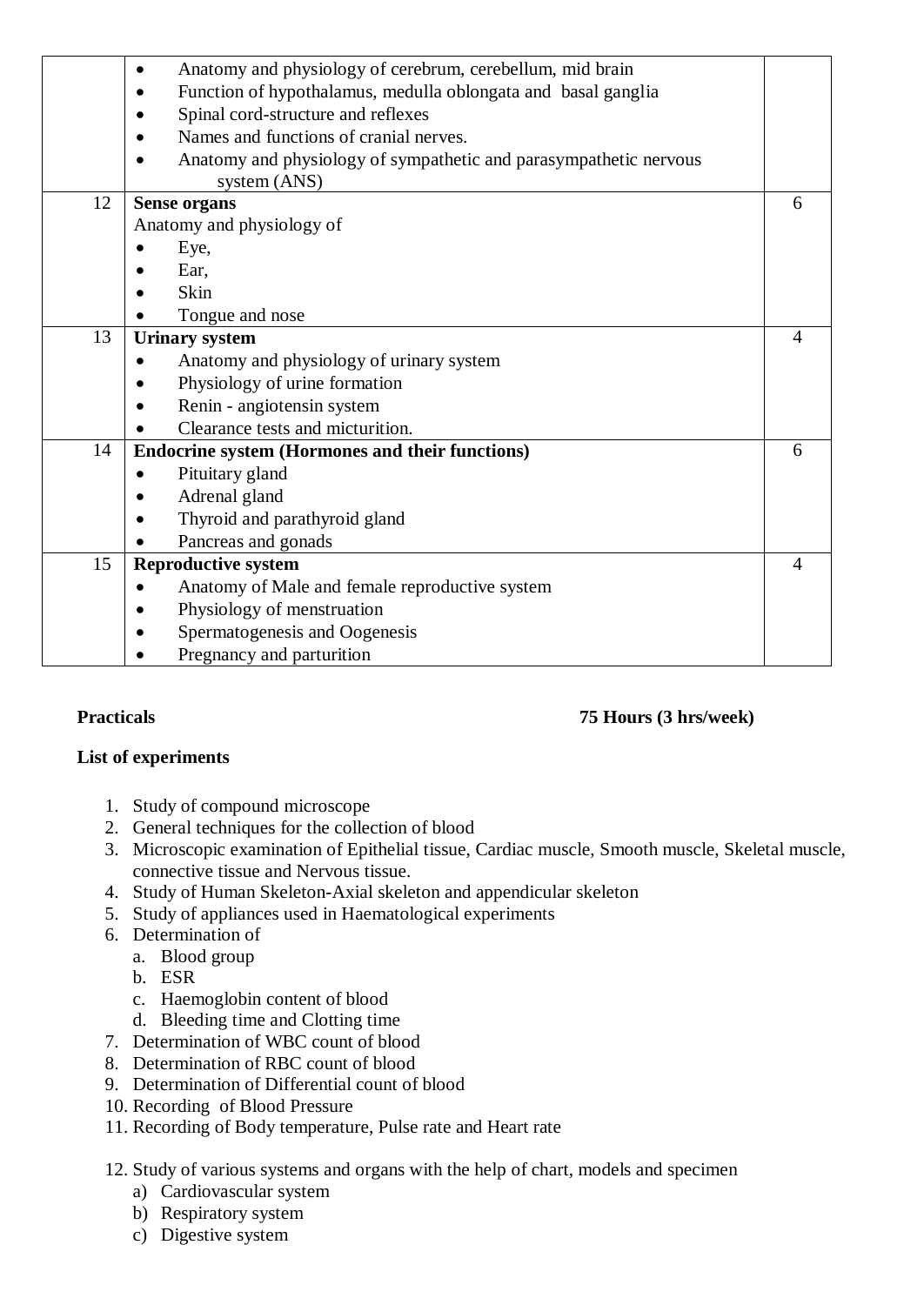- d) Urinary system
- e) Endocrine system
- f) Reproductive system
- g) Nervous system
- h) Eye
- i) Ear
- j) Skin

- 1. Human Physiology by C. C. Chatterjee
- 2. Human Anatomy and Physiology by S. Chaudhary and A. Chaudhary
- 3. Derasari and Gandhi's elements of Human Anatomy, Physiology and Health Education
- 4. S.R. Kale and R.R. Kale, Textbook of Practical Anatomy and Physiology

#### **Reference Books:**

- 1. Ross and Wilson Anatomy and Physiology in Health and illness
- 2. Human Anatomy and Physiology by Tortora Gerard J
- 3. Fundamentals of medical Physiology by K.Sambulingam and Prana Sambulingam
- 4. Ranade V.G. Text book of Practical Physiology
- 5. Goyal R.K., Natvar M.P. and Shah S.A., Practical Anatomy, Physiology and biochemistry, Experimental Physiology

--\*\*\*--

#### **5. Social Pharmacy**

Scope: This course is designed to impart basic knowledge on public health, safe use of medicines, smoking cessation, health promotion, immunisation, de-addiction, abuse and misuse of drugs.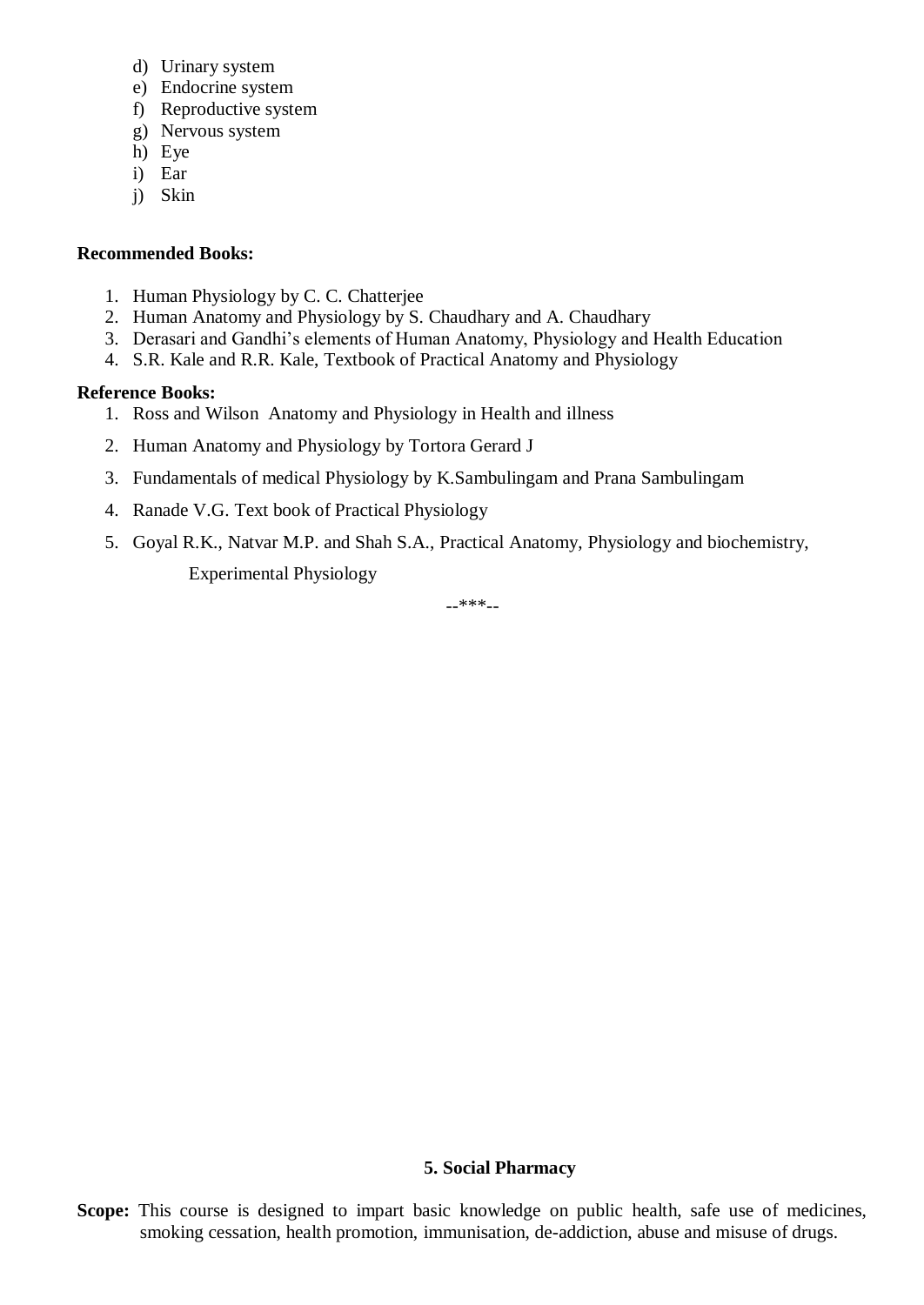**Objectives:** Upon completion of the course, the student shall be able to understand

- the disease preventive measures
- health promotion and education
- $\bullet$  the social responsibility of the pharmacist in public health

### **Theory 75 Hours (3 Hrs/Week)**

| <b>Chapter</b> | <b>Topic</b>                                                                                                                                                                                                                                                                                                                                                                                                                                                                                                                                                                                                                                                                                                                                                                                                                                              | <b>Hours</b>   |
|----------------|-----------------------------------------------------------------------------------------------------------------------------------------------------------------------------------------------------------------------------------------------------------------------------------------------------------------------------------------------------------------------------------------------------------------------------------------------------------------------------------------------------------------------------------------------------------------------------------------------------------------------------------------------------------------------------------------------------------------------------------------------------------------------------------------------------------------------------------------------------------|----------------|
| $\mathbf{1}$   | <b>Introduction to Social Pharmacy</b>                                                                                                                                                                                                                                                                                                                                                                                                                                                                                                                                                                                                                                                                                                                                                                                                                    | $\overline{4}$ |
|                | Definition and Scope. Social Pharmacy as a discipline and its scope in<br>$\bullet$<br>improving the public health. Role of Pharmacist in Public Health.<br>Concept of Health-WHO Definition, various dimensions, determinants,<br>and health indicators.<br>National Health Policy                                                                                                                                                                                                                                                                                                                                                                                                                                                                                                                                                                       |                |
| $\overline{2}$ | <b>Preventive care</b>                                                                                                                                                                                                                                                                                                                                                                                                                                                                                                                                                                                                                                                                                                                                                                                                                                    | 16             |
|                | Demography and Family Planning.<br>$\bullet$<br>Mother and child health, importance of breastfeeding, ill effects of<br>$\bullet$<br>weaning foods and bottle feeding<br>Vaccines and immunizations<br>$\bullet$<br>Effect of Environment on Health– Water pollution, importance of safe<br>$\bullet$<br>drinking water, waterborne diseases, air pollution, noise pollution, sewage<br>and solid waste disposal, occupational illnesses<br>Psychosocial Pharmacy: Drugs of misuse and abuse – psychotropics,<br>$\bullet$<br>narcotics, alcohol, tobacco and tobacco products. Social Impact of these<br>habits on social health and productivity<br>Personal hygiene and sanitation in reproductive age group<br>$\bullet$<br>Role of pharmacist in preventive care<br>$\bullet$                                                                        |                |
| 3              | <b>Nutrition and Health</b>                                                                                                                                                                                                                                                                                                                                                                                                                                                                                                                                                                                                                                                                                                                                                                                                                               | 10             |
|                | Basics of nutrition – Macronutrients and Micronutrients<br>$\bullet$<br>Fibre diet-importance and sources (Plant and animal origin),<br>٠<br>Calorific and nutritive values of various foods<br>$\bullet$<br>Balanced diet, nutrition deficiency diseases, ill effects of junk foods<br>$\bullet$<br>Genetically modified foods - Definition, advantages, disadvantages<br>$\bullet$<br>Ill effects of artificial ripening, hybridization, use of pesticides,<br>adulteration of foods.<br>Nutrition/dietary<br>recommendation<br>for<br>blood<br>diabetes,<br>pressure,<br>٠<br>Hyperlipidemia, arthritis, renal disease, liver disease.<br>Artificial sweeteners, zero calorie concept, glycemic index of foods<br>$\bullet$<br>Dietary supplements, nutraceuticals, food supplements, - indications,<br>$\bullet$<br>benefits, Drug -Food Interactions |                |
| 4              | <b>Health Promotion and Health education</b>                                                                                                                                                                                                                                                                                                                                                                                                                                                                                                                                                                                                                                                                                                                                                                                                              | 40             |
|                | Epidemiology of Communicable Diseases: Causative agents and Clinical<br>presentations and Role of Pharmacist in educating the public in prevention of<br>communicable diseases :<br>Respiratory infections - chickenpox, measles, rubella, mumps, influenza<br>(including Avian-Flu, H1N1), diphtheria, whooping cough, meningococcal<br>meningitis, acute respiratory infections, tuberculosis                                                                                                                                                                                                                                                                                                                                                                                                                                                           |                |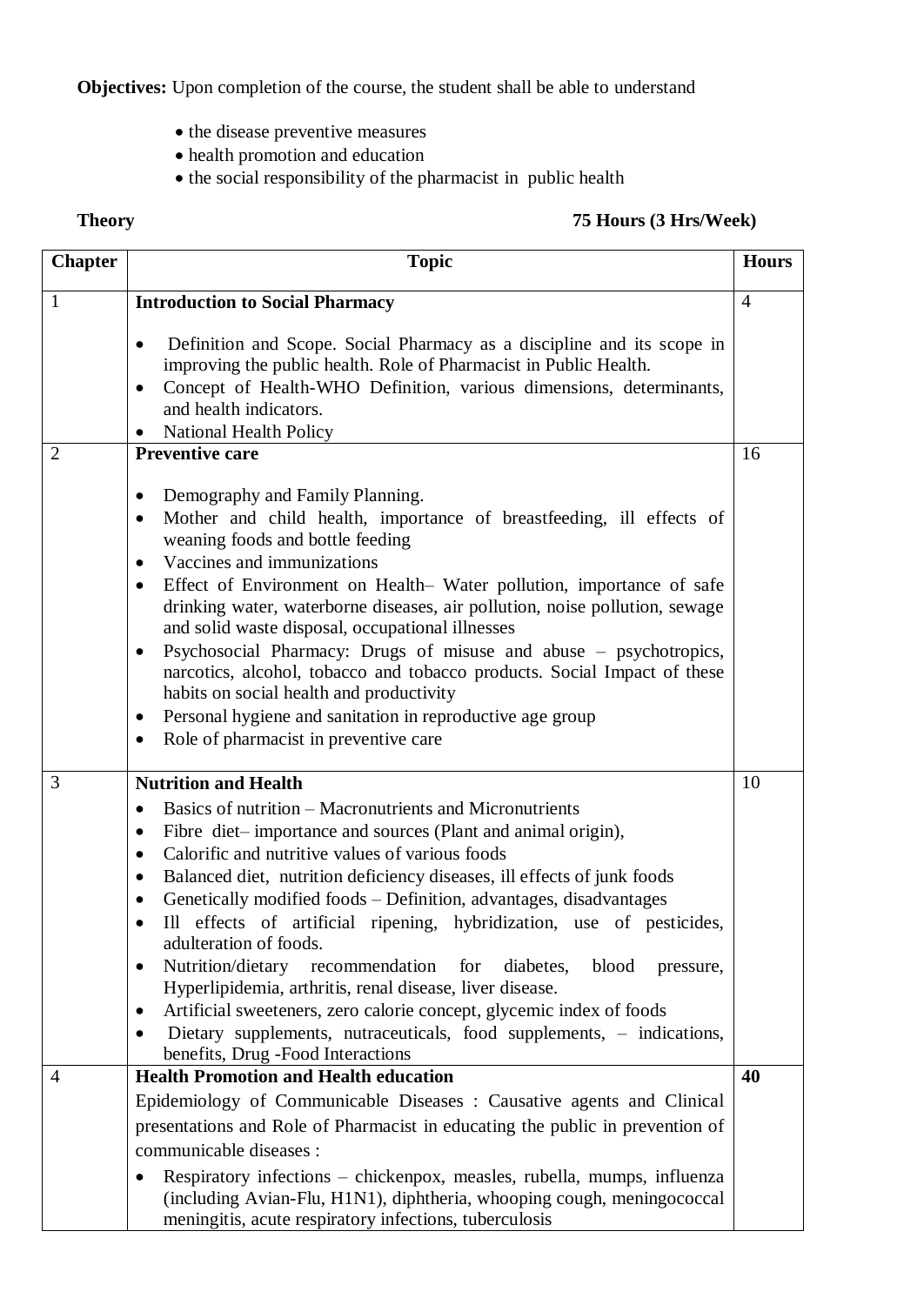| Intestinal infections – poliomyelitis, viral hepatitis, cholera, acute<br>$\bullet$ |  |
|-------------------------------------------------------------------------------------|--|
| diarrhoeal diseases, typhoid, food poisoning, amebiasis, worm infestations          |  |
| Arthropod-borne infections - dengue, malaria, filariasis and, chikungunya           |  |
| Surface infections – trachoma, tetanus, leprosy, STDs, HIV/AIDS                     |  |
| Introduction to health systems and National health programs in India. Basics 5      |  |
| of disaster management.                                                             |  |
|                                                                                     |  |

- 1. Social Pharmacy Innovation and development edt. Geoff Harding, Sarah Nettleton and Kevin taylor. The Pharmaceutical Press.
- 2. Text Book of Community Pharmacy Practice. RPSGB Publication
- 3. Community Pharmacy Handbook- Jonathan Waterfield
- 4. S.Khurana, P Suresh and R Kalsi. Health Education & Community Pharmacy. S Vikas & Co
- 5. Social Pharmacy: Tayler,Geoffery. Pharmaceutical Press. London.

--\*\*\*--

#### **1. Pharmacology**

**Scope:** The subject provides basic knowledge of drugs with regard to definition, classification, pharmacokinetics and pharmacodynamics, uses, dose, route of administration, contraindications.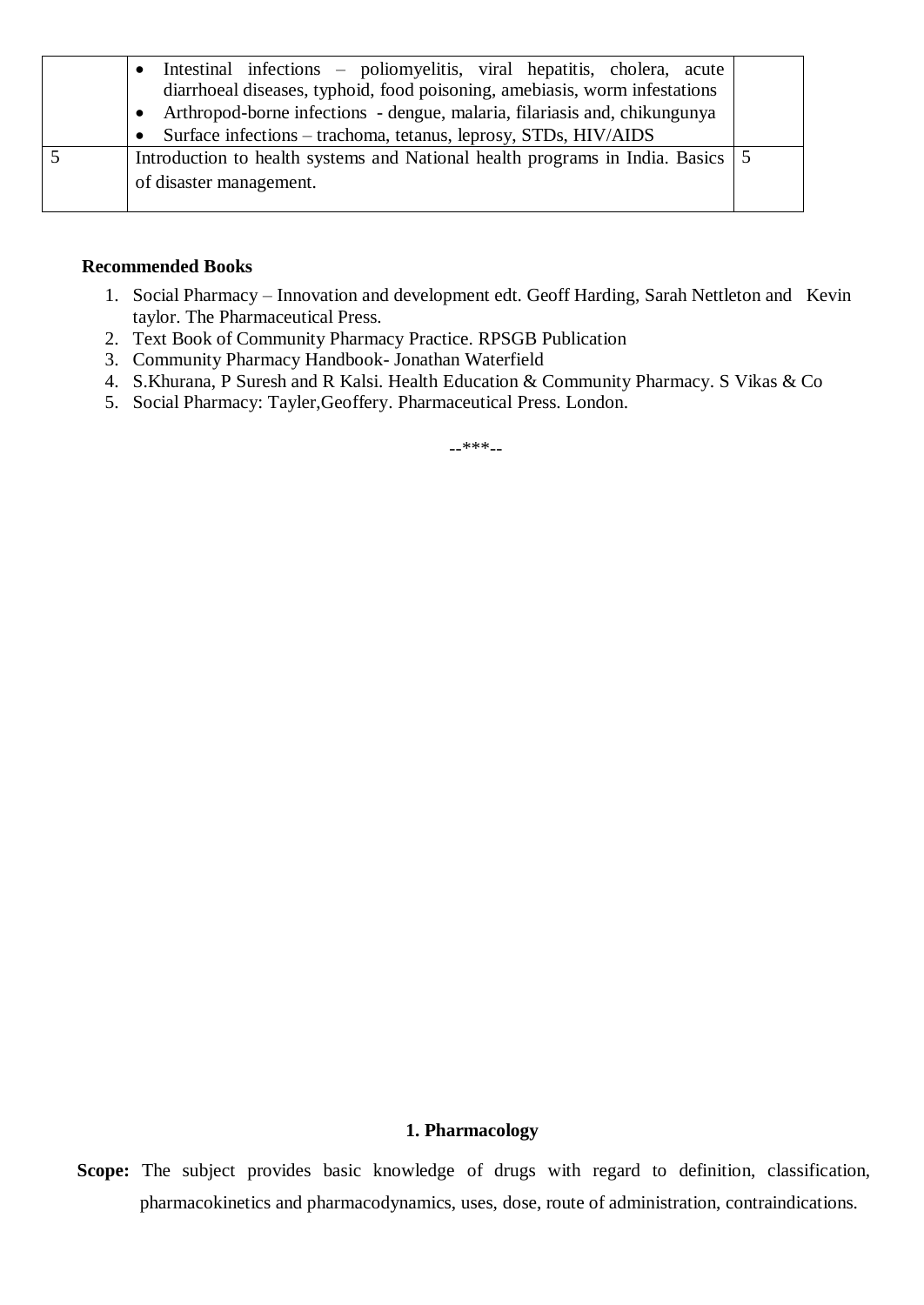- pharmacokinetics and pharmacodynamics of various drugs
- the clinical uses, dose, adverse effects indications and contraindications of various drugs

### **Theory 75 Hours (3 hrs/week)**

| <b>Chapter</b> | <b>Topic</b>                                                                                                                      | <b>Hours</b>   |
|----------------|-----------------------------------------------------------------------------------------------------------------------------------|----------------|
|                | <b>General Pharmacology</b>                                                                                                       | 8              |
|                | Introduction and scope of Pharmacology                                                                                            |                |
|                | Various routes of drug administration- advantages and disadvantages                                                               |                |
|                | Drug absorption- definition, types, factors affecting drug absorption<br>٠                                                        |                |
|                | Bio availability and the factors affecting the bioavailability                                                                    |                |
|                | Drug distribution- definition, factors affecting drug distribution                                                                |                |
|                | Biotransformation of drugs- Definition, types of biotransformation<br>reactions                                                   |                |
|                | Excretion of drugs- Definition, routes of drug elimination<br>General mechanisms of drug action and factors modifying drug action |                |
| $\overline{2}$ | <b>Drugs Acting on Peripheral Nervous System</b>                                                                                  | 13             |
|                | Steps involved in neurohumoral transmission                                                                                       |                |
|                | • Definition, classification, pharmacological actions, dose, indications, and<br>contraindications of                             |                |
|                | a) Cholinergic drugs                                                                                                              |                |
|                | b) Anti-Cholinergic drugs                                                                                                         |                |
|                | c) Adrenergic drugs                                                                                                               |                |
|                | d) Adrenergic receptor blockers                                                                                                   |                |
|                | e) Neuromuscular blocking agents                                                                                                  |                |
|                | f) Drugs used in Myasthenia gravis<br>g) Local anaesthetic agents                                                                 |                |
|                | h) Non Steroidal Anti-Inflammatory drugs (NSAIDs)                                                                                 |                |
| 3              | <b>Drugs Acting on Eye</b>                                                                                                        | $\overline{2}$ |
|                | Definition, classification, pharmacological actions, dose, indications<br>and                                                     |                |
|                | contraindications of Miotics, Mydriatics and Cycloplegics                                                                         |                |
| $\overline{4}$ | <b>Drugs Acting on the Central Nervous System</b>                                                                                 | 10             |
|                | Definition, classification, pharmacological actions, dose, indications and                                                        |                |
|                | contraindications of                                                                                                              |                |
|                | General anaesthetics                                                                                                              |                |
|                | Hypnotics and sedatives                                                                                                           |                |
|                | Anti-Convulsant drugs                                                                                                             |                |
|                | Anti-anxiety drugs                                                                                                                |                |
|                | Anti-depressant drugs                                                                                                             |                |
|                | Centrally acting muscle relaxants                                                                                                 |                |
|                | Narcotic analgesics                                                                                                               |                |
| 5              | <b>Drugs Acting on Cardiovascular System</b>                                                                                      | 6              |
|                | Definition, classification, pharmacological actions, dose, indications<br>and                                                     |                |
|                | contraindications of                                                                                                              |                |
|                | Anti-hypertensive drugs                                                                                                           |                |
|                | Anti-anginal drugs                                                                                                                |                |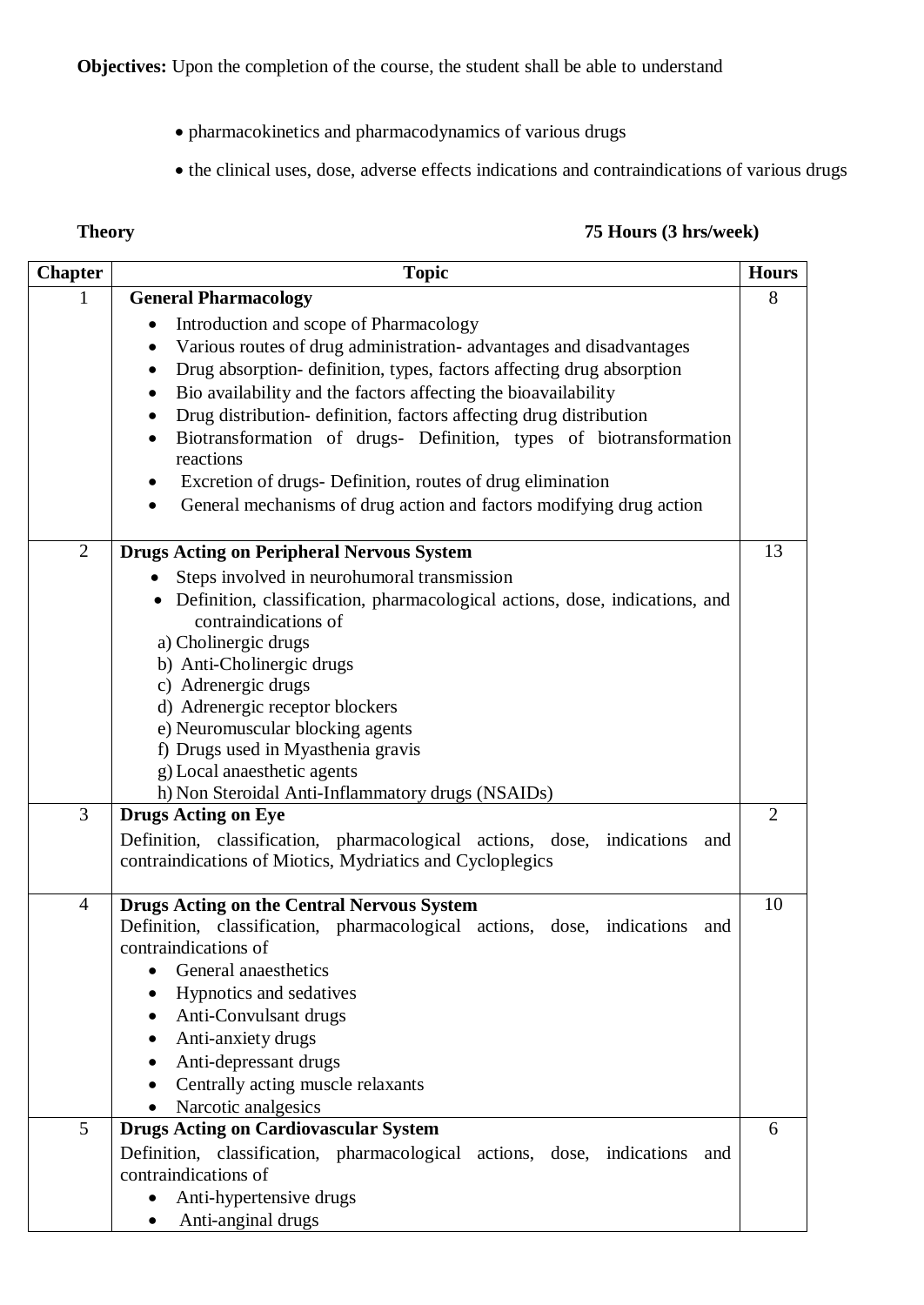|    | Anti-arrhythmic drugs<br>$\bullet$                                                                    |                |  |
|----|-------------------------------------------------------------------------------------------------------|----------------|--|
|    | Drugs used in atherosclerosis and congestive heart failure.                                           |                |  |
| 6  | <b>Drugs Acting on Blood and Blood Forming Organs</b>                                                 |                |  |
|    | Definition, classification, pharmacological actions, dose, indications<br>and<br>contraindications of |                |  |
|    | Haematinics, Anti-coagulants and Anti platelet drugs.                                                 |                |  |
| 7  | Definition, classification, pharmacological actions, dose, indications<br>and                         | $\overline{2}$ |  |
|    | contraindications of                                                                                  |                |  |
|    | <b>Bronchodilators</b>                                                                                |                |  |
|    | Expectorants                                                                                          |                |  |
|    | Anti-tussives                                                                                         |                |  |
| 8  | <b>Drugs Acting on Gastro Intestinal Tract</b>                                                        | 5              |  |
|    | Definition, classification, pharmacological actions, dose, indications<br>and                         |                |  |
|    | contraindications of                                                                                  |                |  |
|    | Anti-ulcer drugs<br>٠                                                                                 |                |  |
|    | Anti-emetics<br>$\bullet$                                                                             |                |  |
|    | Laxatives and purgatives                                                                              |                |  |
|    | Anti-diarrheal drugs<br>$\bullet$                                                                     |                |  |
| 8  | <b>Drugs Acting on Kidney</b>                                                                         | $\overline{2}$ |  |
|    | Definition, classification, pharmacological actions, dose, indications, and                           |                |  |
|    | contraindications of                                                                                  |                |  |
|    | <b>Diuretics</b>                                                                                      |                |  |
|    | <b>Anti-Diuretics</b>                                                                                 |                |  |
| 9  | <b>Hormones and Hormone Antagonists</b>                                                               | 8              |  |
|    | Physiological and pathological role and clinical uses of thyroid hormones<br>$\bullet$                |                |  |
|    | and anti-thyroid drugs, Parathormone, calcitonin and vitamin D                                        |                |  |
|    | Insulin, Oral hypoglycemic agents<br>٠                                                                |                |  |
|    | <b>Estrogen and Progesterone</b>                                                                      |                |  |
|    | Oxytocin                                                                                              |                |  |
| 10 | <b>Autocoids</b>                                                                                      | 3              |  |
|    | Physiological role of Histamine, 5 HT and Prostaglandins.                                             |                |  |
|    | Classification, clinical uses and adverse effects of antihistamines and 5                             |                |  |
|    | HT antagonists                                                                                        |                |  |
| 11 | Chemotherapy                                                                                          | 12             |  |
|    | Classification, dose, indication and contraindications of drugs belonging to<br>Penicillins           |                |  |
|    | Cephalosporins                                                                                        |                |  |
|    | Aminoglycosides<br>$\bullet$                                                                          |                |  |
|    |                                                                                                       |                |  |
|    | Fluoroquinolones<br>٠<br>Anti-tubercular drugs                                                        |                |  |
|    | Anti-fungal drugs                                                                                     |                |  |
|    | Anti-viral drugs                                                                                      |                |  |
|    | Anti-cancer                                                                                           |                |  |
|    |                                                                                                       |                |  |

## **Practicals 75 Hours (3 hrs/week)**

- Demonstration with recommended software and explanations only
- No use of animals for doing the Experiments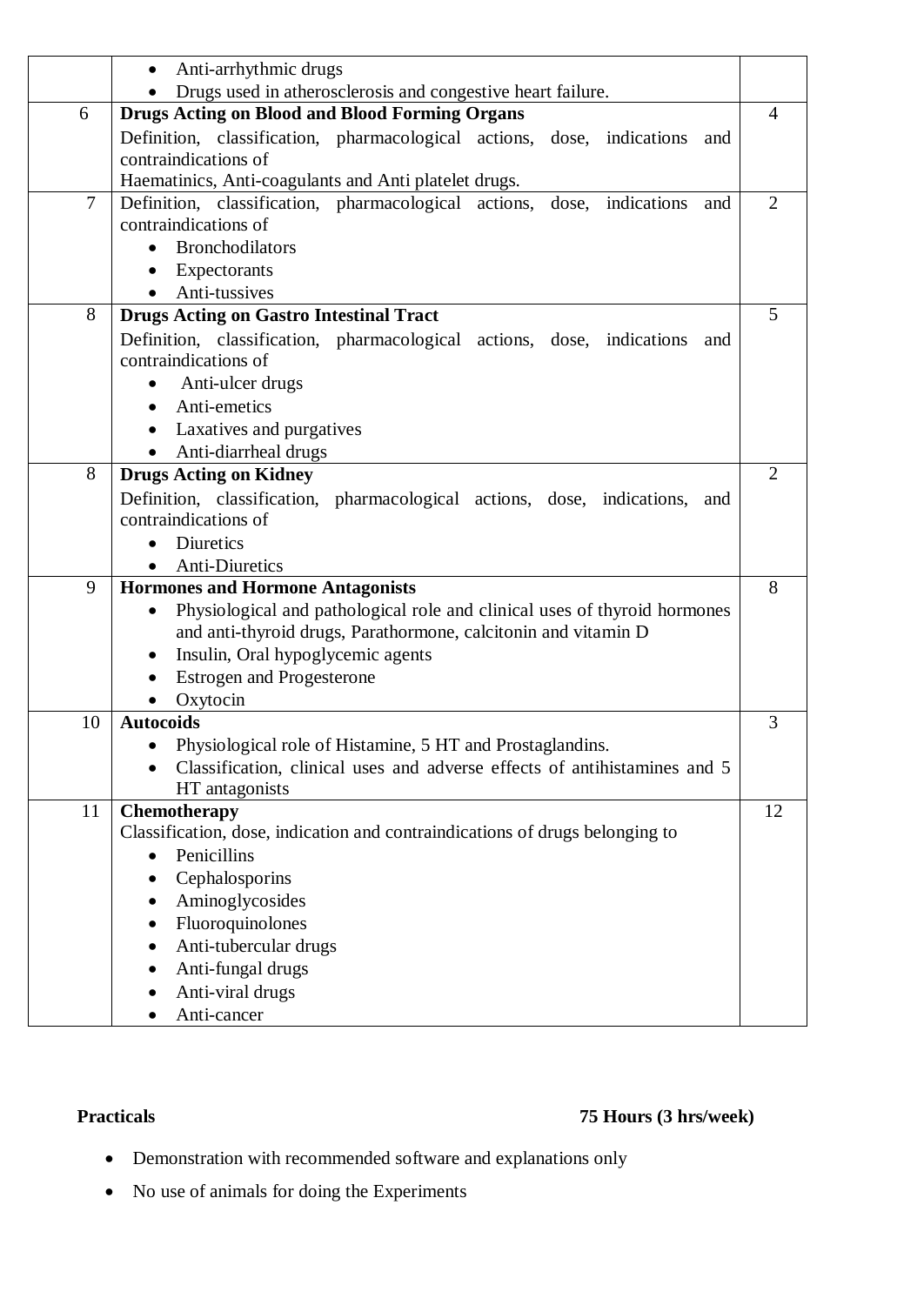#### **Minimum of 25 experiments to be conducted**

- 1. Introduction to experimental pharmacology
- 2. Study of laboratory animals (a. Mice, b. Rats c. Guinea pigs, d. Rabbits)
- 3. Commonly used instruments in Experimental Pharmacology
- 4. Study of different routes of administration of drugs
- 5. Study of Local anaesthetics on rabbit eye and study of Mydriatic and Mitotic effect on rabbit eye
- 6. Demonstration of effect of analgesics using Analgesiometer
- 7. Principles involved in screening of anti-convulsant in mice or rats
- 8. Principles involved in screening of Muscle relaxants using Rota Rod apparatus
- 9. Principles involved in screening of CNS stimulants and depressants using actophotometer
- 10. Pyrogen testing by rabbit method
- 11. Study of effect of drugs on isolated heart
- 12. Effect of drugs on ciliary motility on frog's buccal cavity

### **Recommended Books**

- 1. Satoskar, R.S. and Bhandarkar, S.D. Pharmacology and Pharmacotherapeutics
- 2. B. Suresh, A Text Book of Pharmacology
- 3. Derasari and Ghandhi, Elements of Pharmacology
- 4. S.K.Kulkarni ,Practical Pharmacology and Clinical Pharmacy
- 5. Ex- pharm 1.00 soft ware

#### **Reference Books**

- 6. H.K.Sharma. Principles of Pharmacology
- 7. Mary J.Mycek, Lippincott Williams and Wilkins. Lippincott's illustrated Reviews:Pharmacology
- 8. Tripathi, K.D. Essentials of Medical Pharmacology.

--\*\*\*--

### **2. Community Pharmacy and Management**

**Scope:** The course is designed to impart basic knowledge and skills to provide various pharmaceutical care services to patients and general practitioners in the community setup.

**Objectives:** Upon completion of the course, the student shall be able to understand the procedure to set up and manage the community pharmacy

- to review and fill the prescriptions
- to counsel the patients about the disease and medications.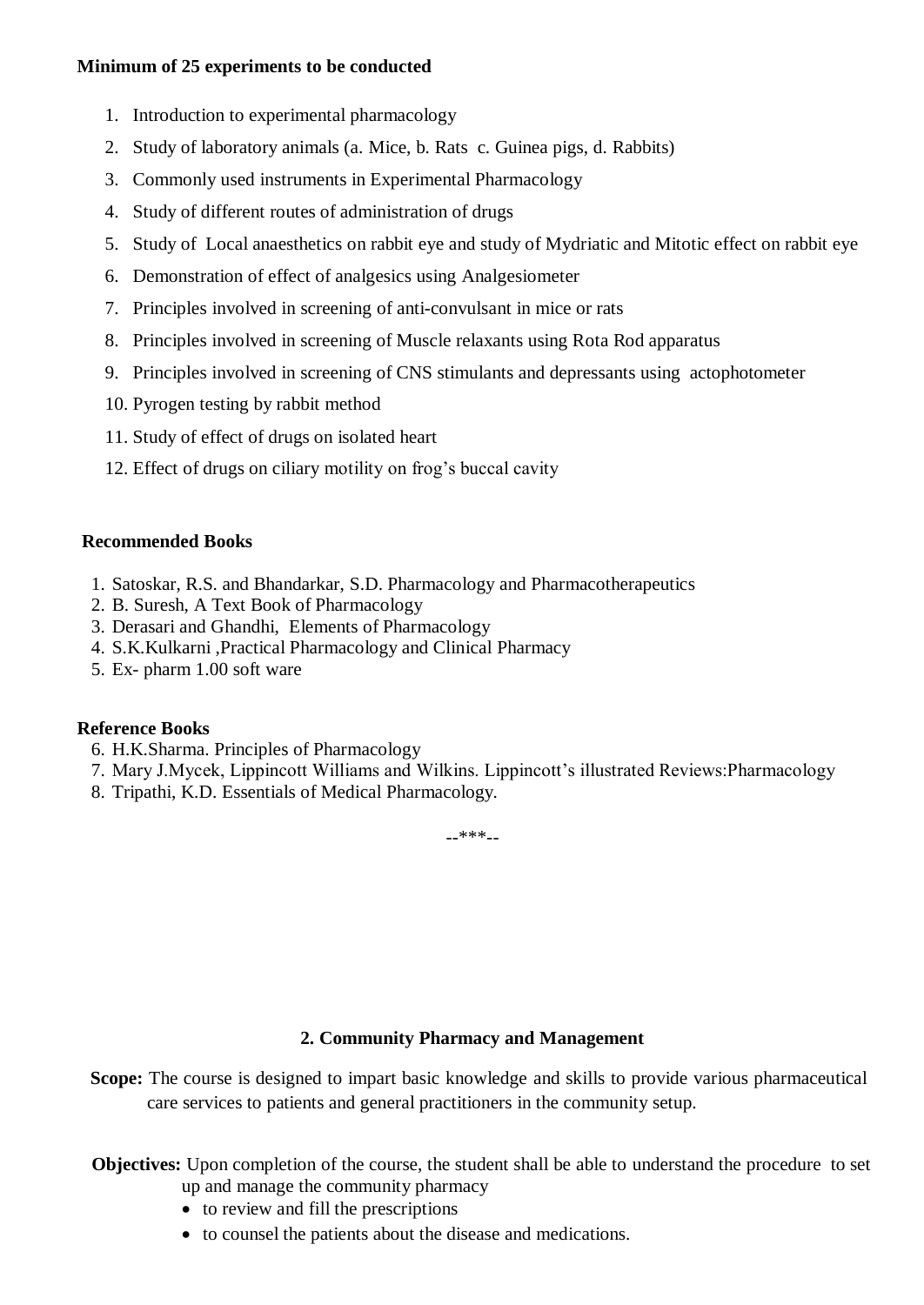to check Blood Pressure, capillary blood glucose and lung function

| eo<br>л<br>п |
|--------------|
|              |

## **Theory** 75 Hours (3 hrs/week)

| <b>Chapte</b>  | <b>Topic</b>                                                                                                                                                                                                                                                                                            | <b>Hours</b>   |
|----------------|---------------------------------------------------------------------------------------------------------------------------------------------------------------------------------------------------------------------------------------------------------------------------------------------------------|----------------|
| r              |                                                                                                                                                                                                                                                                                                         |                |
| $\mathbf{1}$   | Community Pharmacy Practice - Definition, history and development of                                                                                                                                                                                                                                    | $\overline{2}$ |
|                | community pharmacy- International and Indian scenario                                                                                                                                                                                                                                                   |                |
| $\overline{2}$ | Professional responsibilities of community pharmacist.                                                                                                                                                                                                                                                  | 3              |
|                | Introduction to concept of Good Pharmacy Practice                                                                                                                                                                                                                                                       |                |
| 3              | <b>Prescription and prescription handling</b>                                                                                                                                                                                                                                                           | 6              |
|                | Definition, Parts of prescriptions, legality of prescriptions, Prescription<br>$\bullet$<br>handling, labelling of dispensed medications (Main label, Ancillary label,<br>pictograms), brief instructions on medication usage.<br>Dispensing process, dispensing errors and strategies to minimize them |                |
| 4              | <b>Patient counselling</b>                                                                                                                                                                                                                                                                              | 10             |
|                | Definition and Benefits of patient counselling,                                                                                                                                                                                                                                                         |                |
|                | Stages – counselling Introduction, counselling content, counselling process<br>and counselling conclusion,                                                                                                                                                                                              |                |
|                | Barriers – Types and strategies to overcome the barriers                                                                                                                                                                                                                                                |                |
|                | Counselling points for the selected chronic diseases (Hypertension,<br>$\bullet$                                                                                                                                                                                                                        |                |
|                | Diabetes, Asthma, Tuberculosis, Chronic obstructive pulmonary disease and<br>AIDS)                                                                                                                                                                                                                      |                |
|                | PPIs – (Patient Package Insert) - Definition, Importance and benefits of                                                                                                                                                                                                                                |                |
|                | PPIs. Scenario of PPI use in India and other countries.                                                                                                                                                                                                                                                 |                |
|                | Patient Information leaflets- Definition and uses                                                                                                                                                                                                                                                       |                |
| 6              | <b>Communication skills</b>                                                                                                                                                                                                                                                                             | 6              |
|                | Definition, types of communication skills<br>٠                                                                                                                                                                                                                                                          |                |
|                | Interactions with professionals and patients<br>٠<br>Verbal communication skills (one-to-one, over the telephone)                                                                                                                                                                                       |                |
|                | ٠<br>Written communication skills                                                                                                                                                                                                                                                                       |                |
|                | Body language,                                                                                                                                                                                                                                                                                          |                |
|                | Patient interview techniques                                                                                                                                                                                                                                                                            |                |
| 7              | <b>Medication Adherence</b>                                                                                                                                                                                                                                                                             | $\overline{2}$ |
|                | Definition, factors influencing non adherence, strategies to overcome non                                                                                                                                                                                                                               |                |
|                | adherence                                                                                                                                                                                                                                                                                               |                |
| 8              | <b>Health Screening services</b>                                                                                                                                                                                                                                                                        | 5              |
|                | Introduction and usefulness of health screening services<br>$\bullet$                                                                                                                                                                                                                                   |                |
|                | <b>Blood Pressure measurement</b>                                                                                                                                                                                                                                                                       |                |
|                | Recording of capillary blood glucose<br>Lung function assessment using peak flow meter                                                                                                                                                                                                                  |                |
|                | Calculation of Body mass index                                                                                                                                                                                                                                                                          |                |
| 9              | Over The Counter (OTC) medications                                                                                                                                                                                                                                                                      | 3              |
|                |                                                                                                                                                                                                                                                                                                         |                |
|                | Definition, need and role of Pharmacist in OTC medication dispensing.<br>٠                                                                                                                                                                                                                              |                |
|                | OTC medications in India, counseling for OTC products.                                                                                                                                                                                                                                                  |                |
|                | Self medication and role of pharmacist in promoting safe self-medication                                                                                                                                                                                                                                |                |
| 10             | <b>Responding to symptoms/minor ailments</b>                                                                                                                                                                                                                                                            | 20             |
|                | Etiopathogenesis, clinical presentations, non-pharmacological and                                                                                                                                                                                                                                       |                |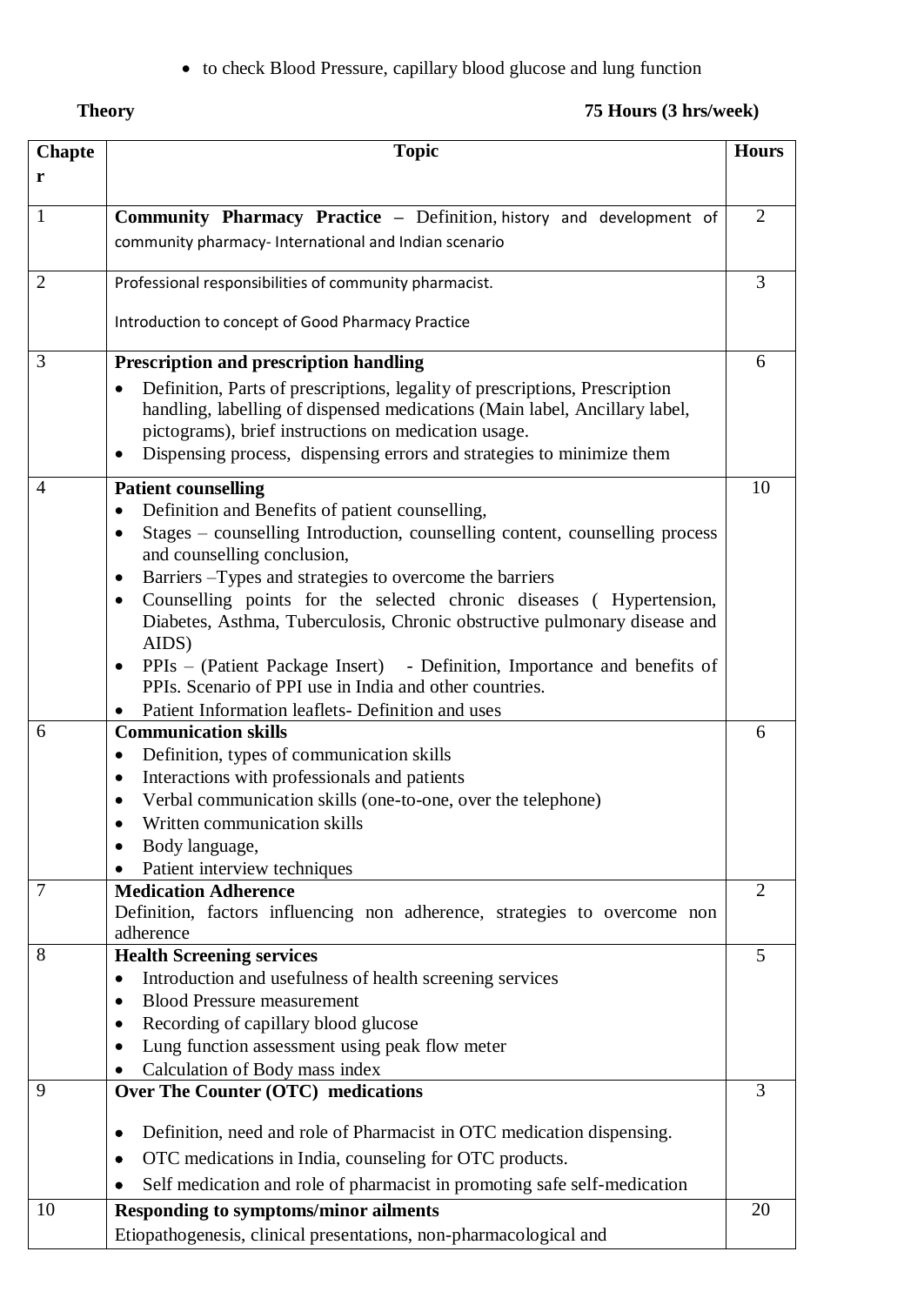|    | pharmacological drug therapy of following minor ailments                      |    |
|----|-------------------------------------------------------------------------------|----|
|    | Head ache,<br>$\bullet$                                                       |    |
|    | GI disturbances (Nausea, Vomiting, Dyspepsia, diarrhea, constipation),<br>٠   |    |
|    | Worm infestations,                                                            |    |
|    | Pyrexia,                                                                      |    |
|    | Ophthalmic disorders (Glaucoma and Conjuctivitis)<br>$\bullet$                |    |
|    | Upper Respiratory Tract infections,<br>$\bullet$                              |    |
|    | Skin infections,<br>$\bullet$                                                 |    |
|    | Oral and dental disorders.                                                    |    |
| 11 | <b>Community Pharmacy Management</b>                                          | 18 |
|    | Legal requirements to set up a community pharmacy                             |    |
|    | Site selection requirements,<br>$\bullet$                                     |    |
|    | Pharmacy designs and interiors<br>٠                                           |    |
|    | Vendor selection and ordering<br>$\bullet$                                    |    |
|    | Procurement, inventory control methods, and inventory management<br>$\bullet$ |    |
|    | Financial planning and management<br>٠                                        |    |
|    | Accountancy in community pharmacy – Day book, Cash book<br>$\bullet$          |    |
|    | Introduction to pharmacy operation softwares – usefulness and availability.   |    |
|    | a) Standard Operating Procedures (SOP) of Pharmacy management                 |    |

### **Practicals 75 Hours (3 hrs/week)**

Minimum of 25 experiments to be conducted

- 1. Introduction to community pharmacy practice
- 2. Review of prescriptions for legality and completeness
- 3. Review of prescriptions for drug-drug interactions
- 4. Preparation of dispensing labels for medicines
- 5. Health Screening services B.P recording, Capillary Blood Glucose check up, Lung function assessment through peak flow meter.
- 6. Counselling of patients for chronic diseases and medications
- 7. Counselling of patients in minor ailments
- 8. Visit to other community pharmacies and study of the activities and prepare a report

#### **Recommended Books**

- 1. Health Education and Community Pharmacy by N.S.Parmar.
- 2. WHO consultative group report.
- 3. Drug store & Business management by Mohammed Ali & Jyoti.
- 4. Handbook of pharmacy health care. Edt. Robin J Harman. The Pharmaceutical Press
- 5. Comprehensive Pharmacy Review Edt. Leon Shargel. Lippincott Williams & Wilkins.
- 6. Good Pharmacy Practices Training Manual by IPA/CDSCO/WHO India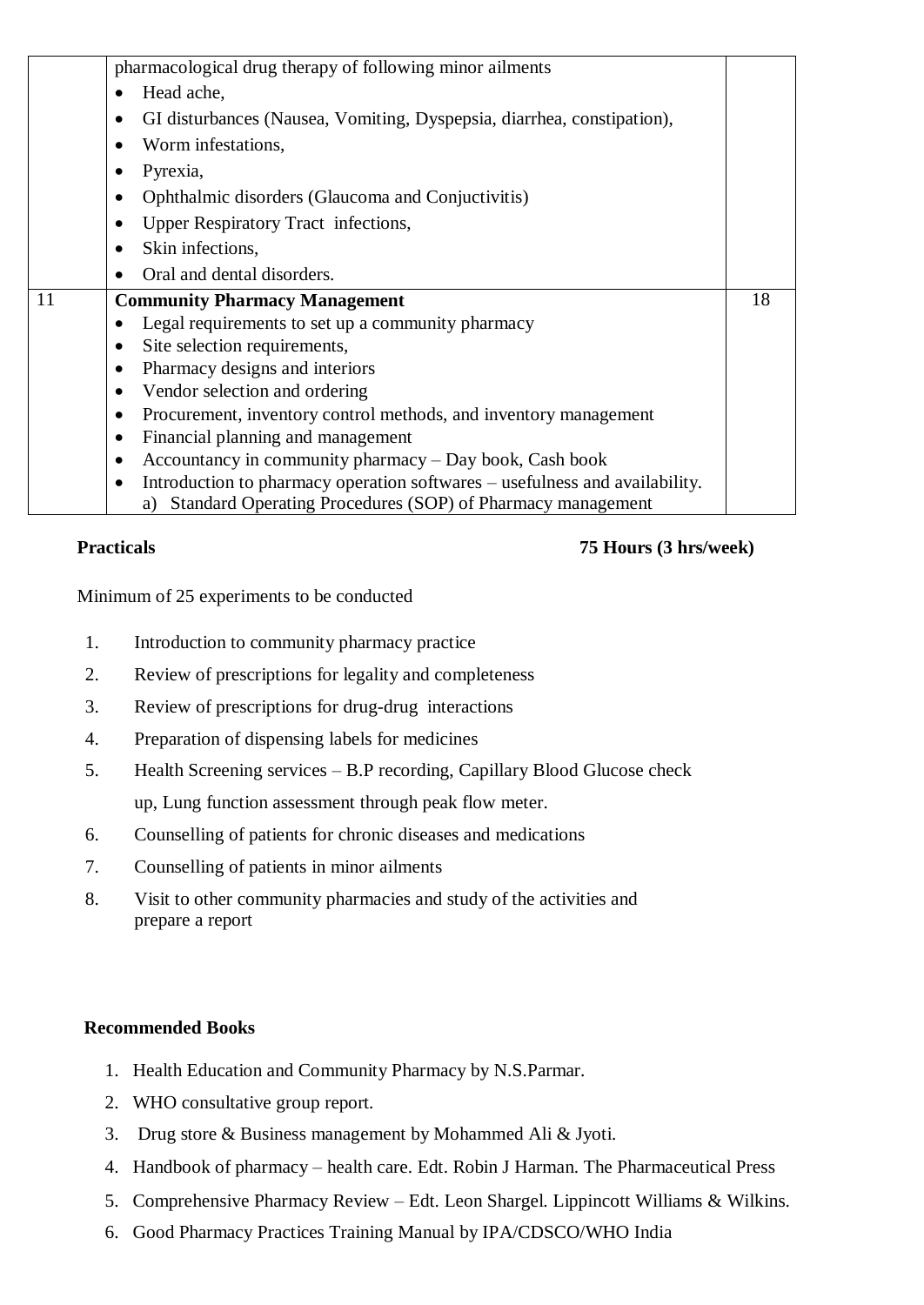- 7. Training Module for Community Pharmacists in TB Care and Control/ by MoH/IPA
- 8. Hand Book of PharmaSoS, Drugs in Special population- Pregnancy and Lactation, Tobacco free future- Choice is yours: KSPC Publications.

--\*\*\*--

### **3. Biochemistry & Clinical Pathology**

 **Scope**: This course is designed to impart basic knowledge on the study of structure and functions of bio molecules and the chemical process associated with living cells in normal and abnormal state. The course is emphasize on the clinical pathology of blood and urine

**Objectives:** Upon completion of the course, the student shall be able to understand

- the structure and functions of biomolecules
- the catalytic activity, diagnostic and therapeutic importance of enzymes
- the metabolic pathways of biomolecules in health and illness (metabolic disorders)
- the biochemical principles of organ function tests and their clinical significance
- qualitative and quantitative determination of biomolecules/metabolites in the body fluids.
- the clinical pathology of blood and urine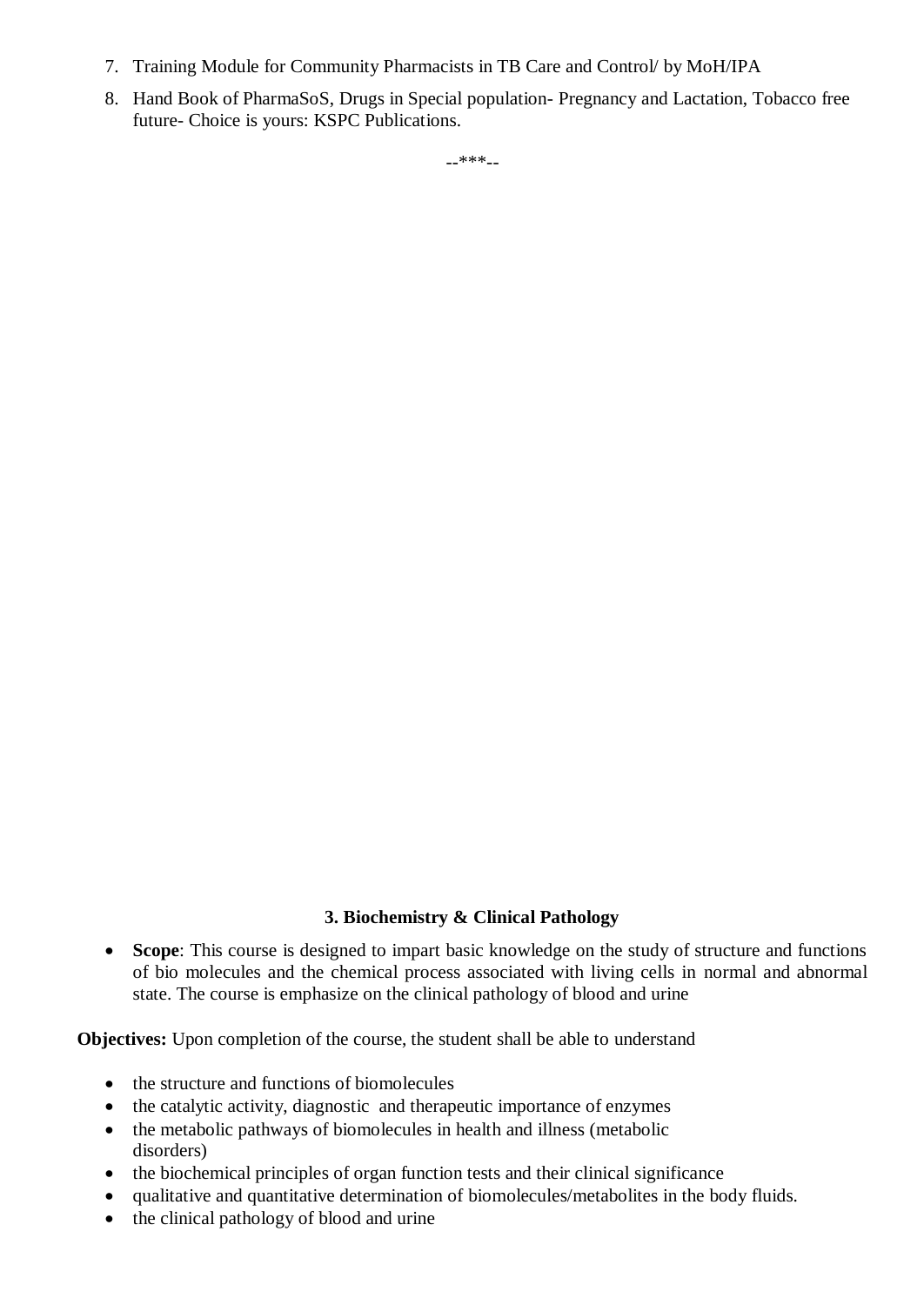| eoi<br>п |  |
|----------|--|
|----------|--|

## **Theory 75 Hours (3 Hrs/Week)**

| <b>Chapter</b> | <b>Topic</b>                                                                        | <b>Hours</b>            |
|----------------|-------------------------------------------------------------------------------------|-------------------------|
| $\mathbf{1}$   | Introduction to biochemistry: Scope of biochemistry in pharmacy; Cell and           | $\overline{2}$          |
|                | its biochemical organization.                                                       |                         |
| $\overline{2}$ | Carbohydrates                                                                       | 5                       |
|                | Definition, classification with examples                                            |                         |
|                | Monosaccharides-Structure of glucose, fructose and galactose<br>٠                   |                         |
|                | Disaccharides-Structure of maltose, lactose and sucrose<br>$\bullet$                |                         |
|                | Polysaccharides-chemical nature of starch and glycogen<br>$\bullet$                 |                         |
|                | Qualitative tests and biological role carbohydrates                                 |                         |
| 3              | <b>Proteins</b>                                                                     | 6                       |
|                | classification of proteins based on composition and<br>Definition,                  |                         |
|                | solubility with examples                                                            |                         |
|                | Definition, classification of amino acids based on chemical nature and<br>$\bullet$ |                         |
|                | nutritional requirements with examples                                              |                         |
|                | Structure of proteins (four level of organization of protein structure)<br>٠        |                         |
|                | Qualitative tests and biological role proteins and amino acids.                     |                         |
|                | Diseases related to malnutrition of proteins.                                       |                         |
| $\overline{4}$ | <b>Lipids</b>                                                                       | 5                       |
|                | Definition, classification with examples                                            |                         |
|                | Structure and properties of triglycerides (oils and Fats)                           |                         |
|                | acid<br>classification-Based<br>chemical<br>nutritional<br>on<br>Fatty<br>and       |                         |
|                | requirements with examples                                                          |                         |
|                | Structure and functions of cholesterol in the body                                  |                         |
|                | Lipoproteins-types, composition and functions in the body                           |                         |
|                | Qualitative tests and functions of lipids                                           |                         |
| 5              | <b>Nucleic acids</b>                                                                | $\overline{\mathbf{4}}$ |
|                | Definition, purine and pyrimidine bases                                             |                         |
|                | Components of nucleosides and nucleotides with examples                             |                         |
| 6              | Structure of DNA (Watson & Crick model), RNA and their functions                    | 5                       |
|                | <b>Enzymes</b><br>Definition, properties and IUB $\&$ MB classification             |                         |
|                | Factors affecting enzyme activity<br>$\bullet$                                      |                         |
|                | Enzyme inhibitors,                                                                  |                         |
|                | Therapeutic and pharmaceutical importance of enzymes                                |                         |
| $\tau$         | <b>Vitamins</b>                                                                     | 6                       |
|                | Definition and classification with examples<br>٠                                    |                         |
|                | Sources, chemical nature, functions, coenzyme form, recommended<br>$\bullet$        |                         |
|                | dietary requirements, deficiency diseases of fat and water soluble                  |                         |
|                | vitamins                                                                            |                         |
| 8              | <b>Metabolism</b> (Study of cycle/pathways without chemical structures)             | 20                      |
|                | Metabolism of Carbohydrates: Glycolysis, TCA cycle and glycogen                     |                         |
|                | metabolism, regulation of blood glucose level. Diseases related to                  |                         |
|                | abnormal metabolism of Carbohydrates                                                |                         |
|                | Metabolism of lipids: Lipolysis, β-oxidation of Fatty acid (Palmitic<br>$\bullet$   |                         |
|                | acid) and its energetic, ketogenesis and ketolysis. Diseases related to             |                         |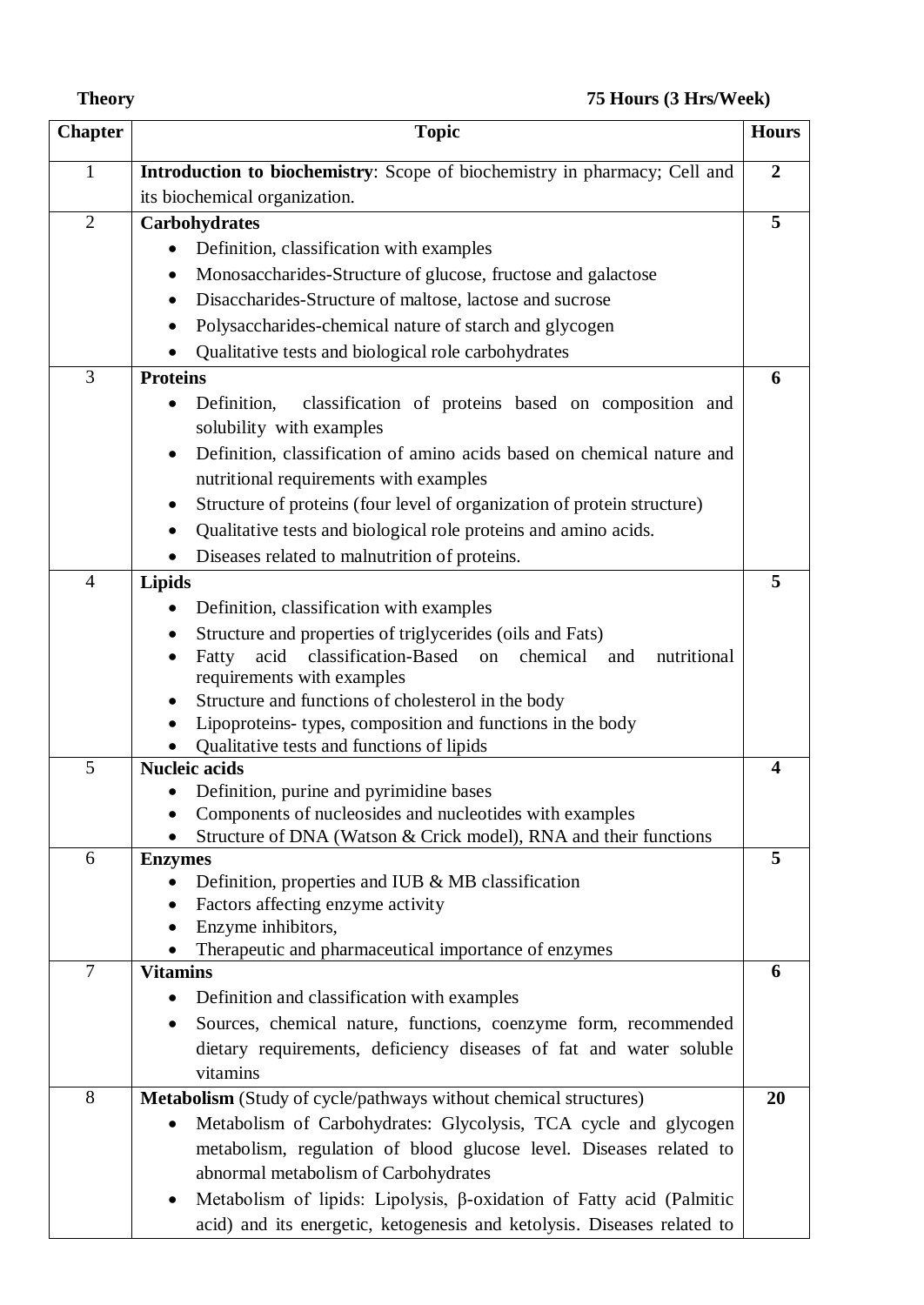|    | abnormal metabolism of lipids such as ketoacidosis, Fatty liver,                     |                |
|----|--------------------------------------------------------------------------------------|----------------|
|    | Hypercholesterolemia                                                                 |                |
|    | Metabolism of Amino acids (Proteins): General reactions of amino                     |                |
|    | acids and its significance-Transamination, deamination, Urea cycle and               |                |
|    | decarboxylation. Diseases related to abnormal metabolism of amino                    |                |
|    | acids, Disorders of ammonia metabolism, phenylketonuria, alkaptonuria                |                |
|    | and Jaundice.                                                                        |                |
|    | Biological oxidation: Electron transport chain<br>Oxidative<br>and                   |                |
|    | phosphorylation                                                                      |                |
| 9  | Minerals: Functions, Deficiency diseases, recommended dietary requirements           | 0 <sub>5</sub> |
|    | of calcium, phosphorus, iron, sodium and chloride                                    |                |
| 10 | <b>Water and Electrolytes</b>                                                        | 0 <sub>5</sub> |
|    | Distribution, functions of water in the body<br>$\bullet$                            |                |
|    | Water turnover & balance.                                                            |                |
|    | Electrolyte composition of the body fluids, Dietary intake of electrolyte<br>٠       |                |
|    | and Electrolyte balance.                                                             |                |
|    | Dehydration, causes of dehydration and oral dehydration therapy.<br>$\bullet$        |                |
| 11 | <b>Organ function tests</b>                                                          | 06             |
|    | Functions of kidney and routinely performed tests to assess the                      |                |
|    | functions of kidney and their clinical significances.                                |                |
|    | Functions of liver and routinely performed test to assess the functions<br>$\bullet$ |                |
|    | of liver and their clinical significances.                                           |                |
|    | Lipid profile tests and its clinical significances                                   |                |
| 12 | <b>Introduction to Pathology of Blood and Urine</b>                                  | 06             |
|    | Lymphocytes and Platelets, their role in health and disease<br>$\bullet$             |                |
|    | Erythrocytes - Abnormal cells and their significance<br>$\bullet$                    |                |
|    | Normal and Abnormal constituents of Urine and their significance<br>$\bullet$        |                |
|    |                                                                                      |                |

| <b>Practical</b> | 75 Hours (3 Hours/Week)                                                                                    |               |  |
|------------------|------------------------------------------------------------------------------------------------------------|---------------|--|
| $\mathbf{1}$     | Qualitative analysis of carbohydrates                                                                      | 4 experiments |  |
| 2                | Qualitative analysis of Proteins & amino acids                                                             | 4 experiments |  |
| 3                | Qualitative analysis of lipids                                                                             | 2 experiments |  |
| 4                | Qualitative analysis of urine for normal and abnormal constituents                                         | 4 experiments |  |
| 5                | Determination of constituents of urine (glucose, creatinine, chlorides)                                    | 2 experiments |  |
| 6                | Determination of constituents of blood/serum (Creatine, glucose,<br>cholesterol, Calcium, Urea, SGOT/SGPT) | 5 experiments |  |
| 7                | Study the hydrolysis of starch from acid and salivary amylase enzyme                                       | 1 experiment  |  |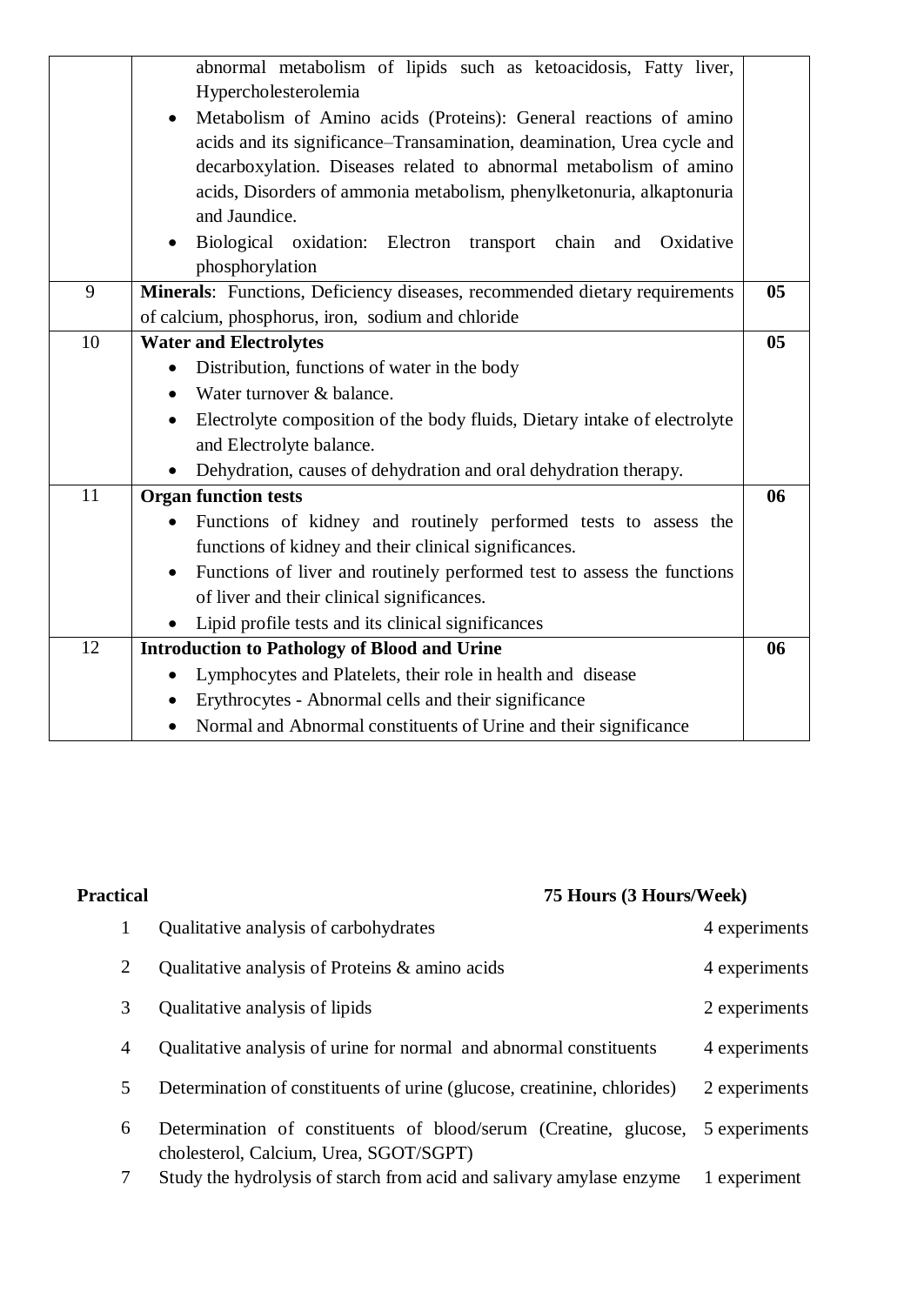- 1. Essentials of Biochemistry by U. Satyanarayan, Books and Allied (P) Ltd.
- 2. A Textbook of Biochemistry by A.V.S.S. Rama Rao, UBS Publishers' Distributors Pvt. Ltd.
- 3. Practical Biochemistry by R.C. Gupta and S. Bhargavan.
- 4. Laboratory manual of Biochemistry by Pattabiraman and Sitaram Acharya

--\*\*\*--

#### **4. Pharmacotherapeutics**

- Scope: The course is designed to impart basic knowledge of etiopathogenesis, disease management and drug related problems.
- **Objectives:** Upon completion of the course, the student shall be able to understand the clinical manifestations of various diseases
	- drug therapy of various diseases
	- medication counselling points

#### **Theory 75 Hours (3 Hrs/Week)**

| <b>Chapter</b> | <b>Topic</b>                                              | <b>Hours</b> |
|----------------|-----------------------------------------------------------|--------------|
|                | Pharmacotherapeutics – Introduction, scope and objectives |              |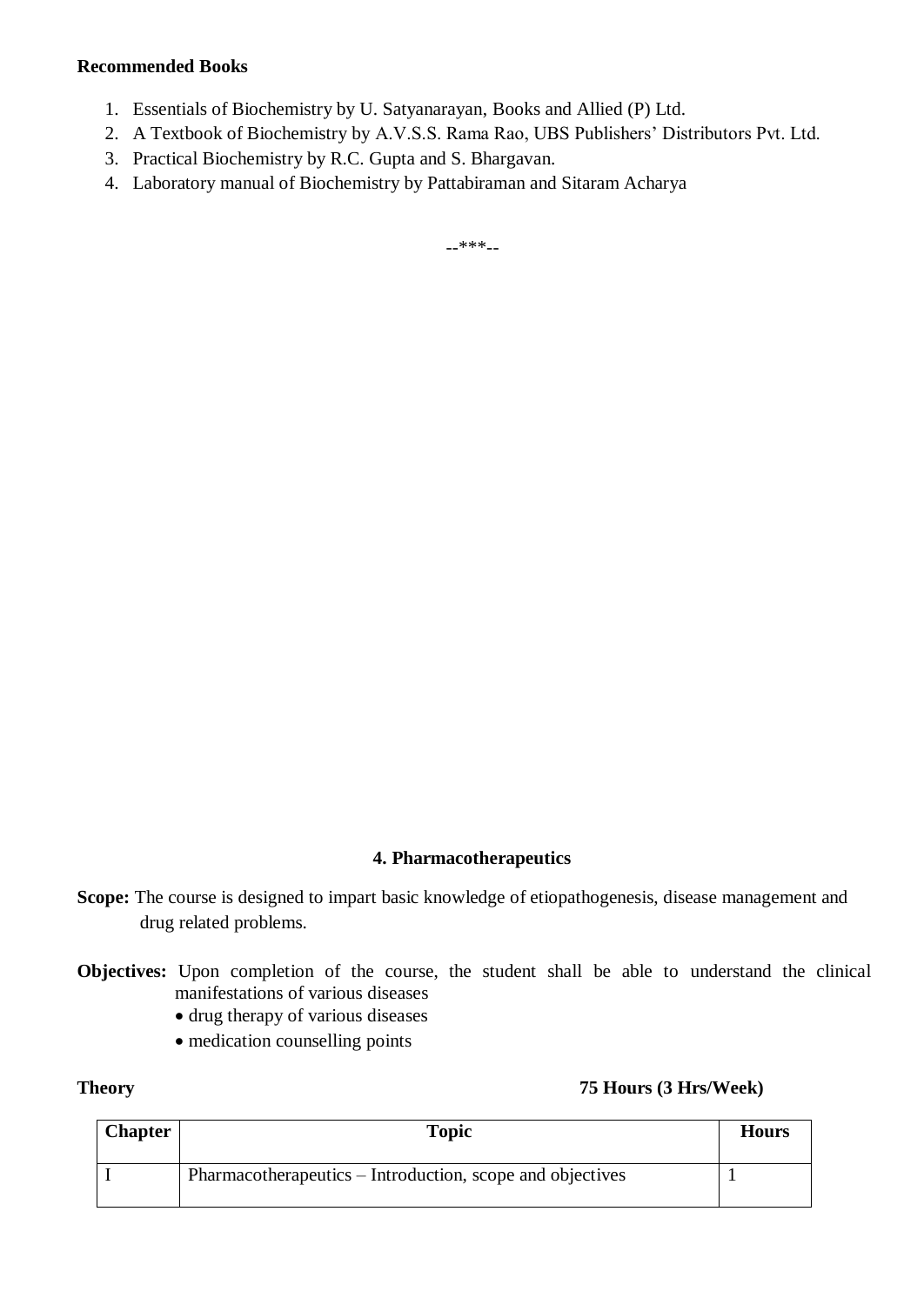| II.            | Definition, etiopathogenesis, clinical manifestations, non pharmacological and |                |
|----------------|--------------------------------------------------------------------------------|----------------|
|                | pharmacological management of the diseases associated with                     |                |
| $\mathbf{1}$   | <b>Cardiovascular System</b>                                                   |                |
|                | Hypertension<br>$\bullet$                                                      | 10             |
|                | Angina and Myocardial infarction<br>$\bullet$                                  |                |
|                | Hyperlipidemia<br>$\bullet$                                                    |                |
|                | <b>Congestive Heart Failure</b><br>٠                                           |                |
|                |                                                                                |                |
| $\overline{2}$ | <b>Respiratory System</b>                                                      | $\overline{4}$ |
|                | Asthma                                                                         |                |
|                | <b>COPD</b>                                                                    |                |
|                |                                                                                |                |
| 3              | <b>Endocrine System</b>                                                        | $\overline{4}$ |
|                | Diabetes.<br>$\bullet$                                                         |                |
|                | Thyroid disorders- Hypo and Hyperthyroidism<br>$\bullet$                       |                |
| $\overline{4}$ | <b>CNS</b>                                                                     | 8              |
|                | Epilepsy,                                                                      |                |
|                | Parkinson's disease,<br>$\bullet$                                              |                |
|                | <b>Stroke</b>                                                                  |                |
|                | Migraine                                                                       |                |
| 5              | <b>GI Disorders</b>                                                            | 8              |
|                | Gastro esophageal reflux disease                                               |                |
|                | Acid Pepsin Disease,<br>$\bullet$                                              |                |
|                | Alcoholic liver disease<br>$\bullet$                                           |                |
|                |                                                                                |                |
|                | Inflammatory Bowel Diseases (Crohns disease and Ulcerative<br>$\bullet$        |                |
|                | colitis).                                                                      |                |
| 6              | <b>Hematological disorders</b>                                                 | 4              |
|                |                                                                                |                |
|                | Iron deficiency anemia,                                                        |                |
|                | Megaloblastic anemia                                                           |                |
|                |                                                                                |                |
| 8              | <b>Infectious diseases</b><br>Tuberculosis<br>$\bullet$                        | 12             |
|                | Pneumonia<br>$\bullet$                                                         |                |
|                | Urinary tract infections,<br>$\bullet$                                         |                |
|                |                                                                                |                |
|                | Gonorrhoea and Syphilis<br>٠                                                   |                |
|                | Malaria<br>$\bullet$                                                           |                |
|                | HIV & Opportunistic infections<br>$\bullet$                                    |                |
| 9              | <b>Musculoskeletal disorders</b>                                               | $\overline{4}$ |
|                | Rheumatoid arthritis,<br>$\bullet$                                             |                |
|                | Osteoarthritis<br>$\bullet$                                                    |                |
| 10             | Dermatology:                                                                   | 6              |
|                | Psoriasis,<br>$\bullet$                                                        |                |
|                | Scabies,<br>$\bullet$                                                          |                |
|                | Eczema                                                                         |                |
|                | Impetigo                                                                       |                |
| 11             | Optholmology                                                                   | $\overline{4}$ |
|                | Conjunctivitis (bacterial and Viral)                                           |                |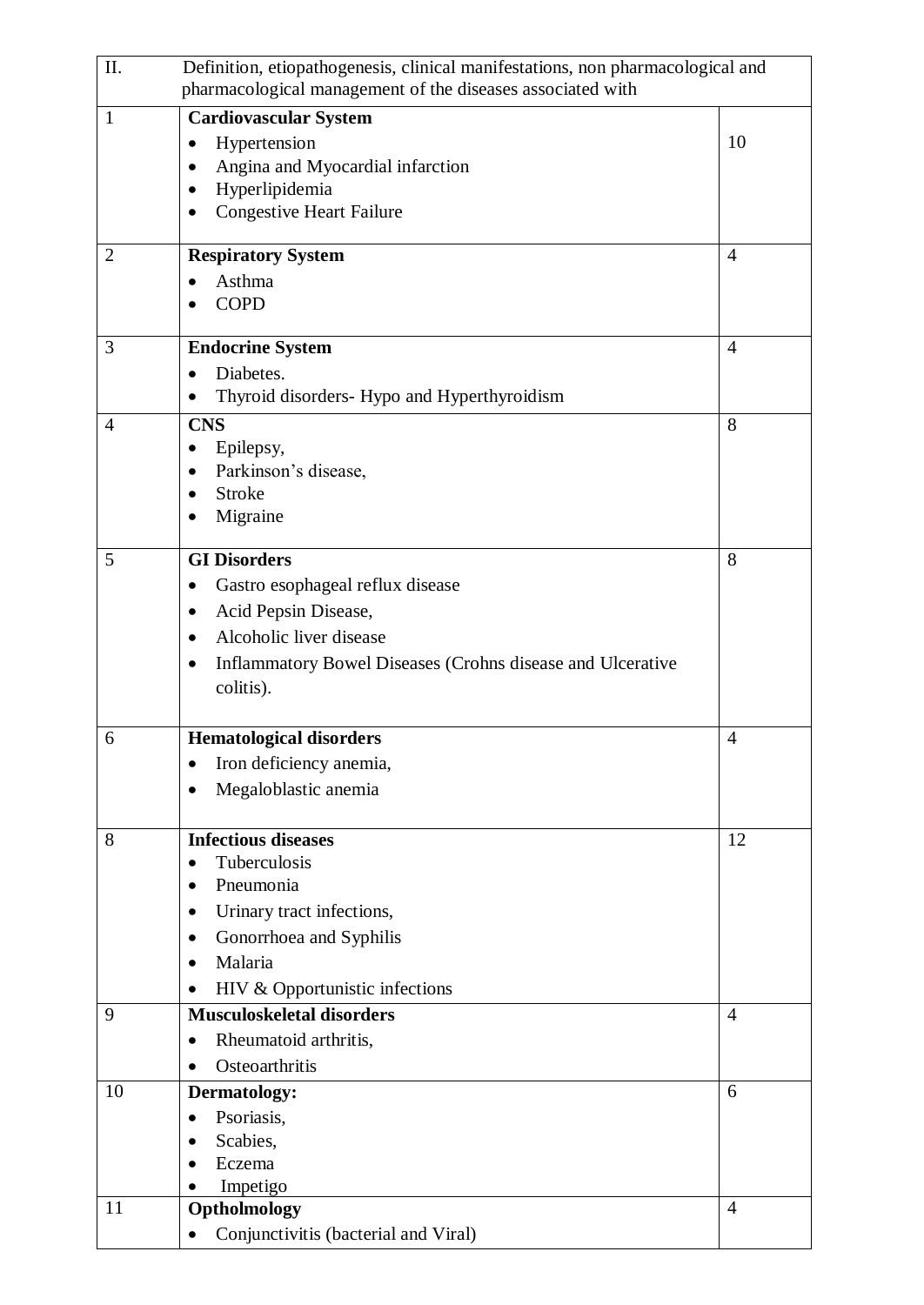| Glaucoma                                                |  |
|---------------------------------------------------------|--|
| <b>Women's Health</b>                                   |  |
| • Contraception – Chemical Methods, IUDs                |  |
| Disorders related to Menstrual Cycle - Polycystic ovary |  |
| Syndrome, Dysmenorrhea, Premenstrual Syndrome.          |  |

- 1. Clinical Pharmacy and Therapeutics Roger and Walker, Churchill Livingstone publication
- 2. Clinical Pharmacy and Therapeutics Eric T. Herfindal, Williams and Wilkins Publication
- 3. Applied Therapeutics: The clinical Use of Drugs. Lloyd Young and Koda-Kimble MA]

--\*\*\*--

### **5. Hospital and Clinical Pharmacy**

**Scope:** This course is designed to impart basic knowledge on drug procurement and distribution to outpatients and in- patients and clinical pharmacy services in the hospital.

**Objectives:** Upon completion of the course, the student shall be able to understand

- the responsibilities of hospital pharmacist and clinical pharmacist
- the drug distribution methods and inventory control techniques
- the biochemical parameters and their significance
- the adverse drug reaction monitoring and reporting

### **Theory 75 Hours (3 Hours/week)**

| S.No. | <b>Topic</b>                                                                                                                                      | <b>Hours</b> |
|-------|---------------------------------------------------------------------------------------------------------------------------------------------------|--------------|
|       | <b>Hospital Pharmacy</b><br>Definition, scope, national and international scenario<br>Organisational structure,<br>Professional responsibilities, | O            |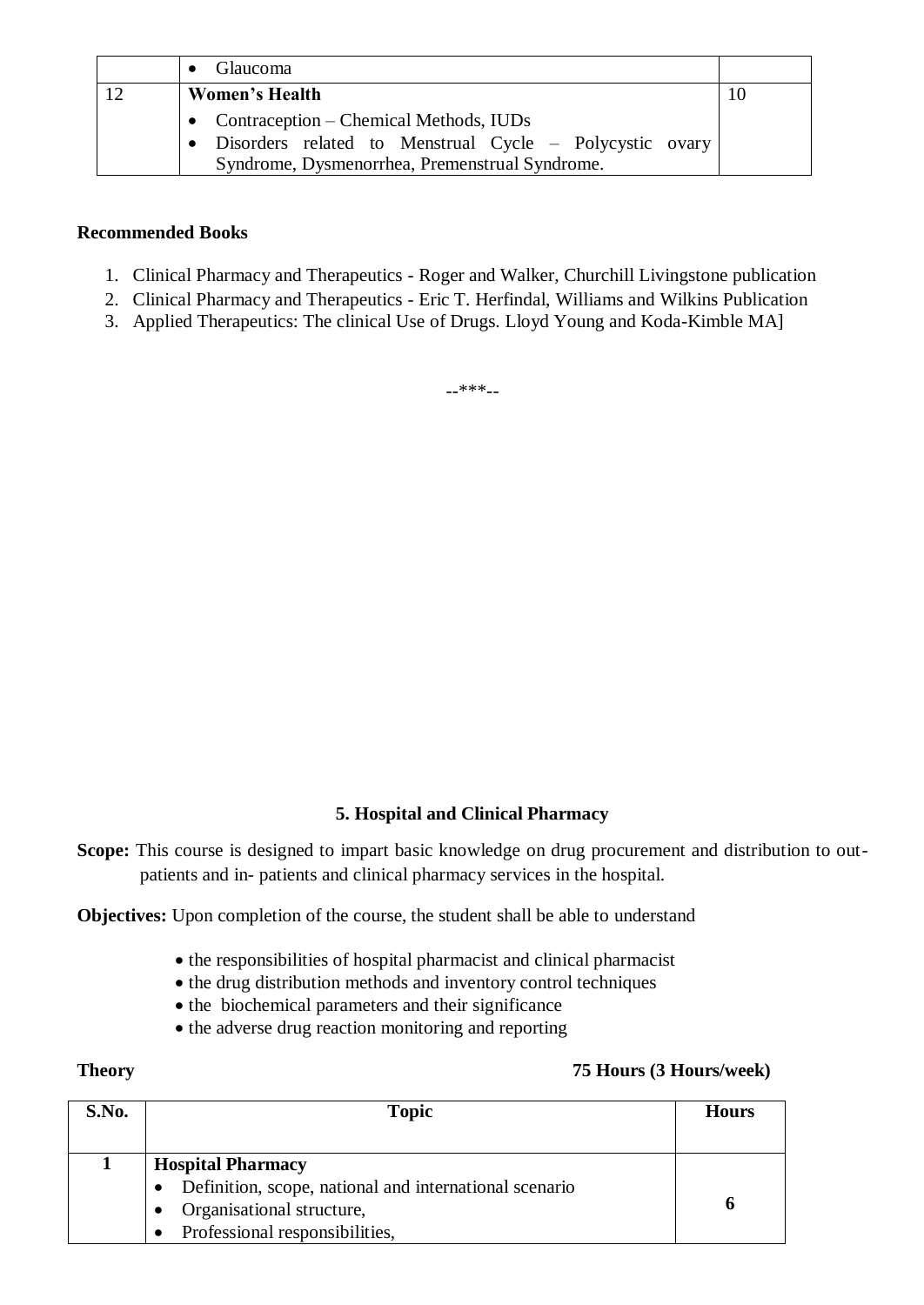|                         | Qualification and experience requirements, job specifications,<br>$\bullet$  |                |
|-------------------------|------------------------------------------------------------------------------|----------------|
|                         | work load requirements and inter professional relationships,                 |                |
|                         | Good Pharmacy Practice (GPP) in hospital.                                    |                |
| $\overline{2}$          | <b>Pharmacy and Therapeutic Committee</b>                                    | 4              |
|                         | Objectives, Composition, functions of Pharmacy and Therapeutics              |                |
|                         | committee.                                                                   |                |
|                         |                                                                              |                |
|                         | <b>Hospital Formulary</b>                                                    |                |
|                         | Definition, procedure for development and use of hospital formulary          |                |
| 3                       | <b>Supply chain &amp; Inventory Control</b>                                  | 9              |
|                         | Procedures of Drug Purchases – Drug selection, short term, long              |                |
|                         | term and tender process                                                      |                |
|                         | Inventory control techniques: Economic Order Quantity,<br>$\bullet$          |                |
|                         | Reorder Quantity Level, Inventory Turnover etc                               |                |
|                         | Inventory Management of Central Drug Store – Storage<br>$\bullet$            |                |
|                         | conditions, Distribution                                                     |                |
|                         | Documentation-purchase and inventory                                         |                |
| $\overline{\mathbf{4}}$ | <b>Drug distribution</b>                                                     | 12             |
|                         | Drug distribution – Definition, advantages and disadvantages of<br>$\bullet$ |                |
|                         | Individual prescription Order Method, Floor Stock Method, Unit               |                |
|                         | Dose Drug Distribution Method, Drug Basket Method.                           |                |
|                         | Distribution of drugs to ICCU/ICU/Emergency wards.<br>$\bullet$              |                |
|                         | Automated drug dispensing systems and devices<br>٠                           |                |
|                         | Distribution of Narcotic and Psychotropic substances                         |                |
| 5                       | <b>Radio Pharmaceuticals</b>                                                 | $\overline{2}$ |
|                         | Storage, dispensing and disposal of radiopharmaceuticals                     |                |
| 6                       | Clinical Pharmacy: Definition, scope and development                         | 12             |
|                         | Daily activities of clinical pharmacist: Definition, goal and                |                |
|                         | procedure of -                                                               |                |
|                         | Ward round participation                                                     |                |
|                         | <b>Treatment Chart Review</b>                                                |                |
|                         | Adverse drug reaction monitoring                                             |                |
|                         | Drug information and poisons information                                     |                |
|                         | Medication history                                                           |                |
|                         | Patient counselling<br>$\bullet$                                             |                |
|                         | <b>Pharmaceutical care:</b> Definition, classification of drug related       |                |
|                         | problems. Principles and procedure to provide pharmaceutical care            |                |
| 7                       | Clinical laboratory tests used in the evaluation of disease states           | 10             |
|                         | and interpretation of test results                                           |                |
|                         | Hematological, Liver function, Renal function, thyroid function<br>$\bullet$ |                |
|                         | tests                                                                        |                |
|                         | Tests associated with cardiac disorders<br>$\bullet$                         |                |
|                         | Fluid and electrolyte balance<br>$\bullet$                                   |                |
|                         | <b>Pulmonary Function Tests</b>                                              |                |
| 8                       | Drugs and Poison information services - Definition, Information              | 4              |
|                         | resources with examples, and their advantages and disadvantages,             |                |
|                         | Drug Information Centre services.                                            |                |
| 9                       | Pharmacovigilance                                                            | $\overline{2}$ |
|                         | Definition, aim and scope<br>$\bullet$                                       |                |
|                         | Overview of Pharmacovigilance                                                |                |
| 10                      | Medication errors: Definition, types, consequences, and strategies           | 4              |
|                         | to minimize the medication errors                                            |                |
|                         | <b>Drug Interactions:</b> Definition, types, clinical significance of drug   |                |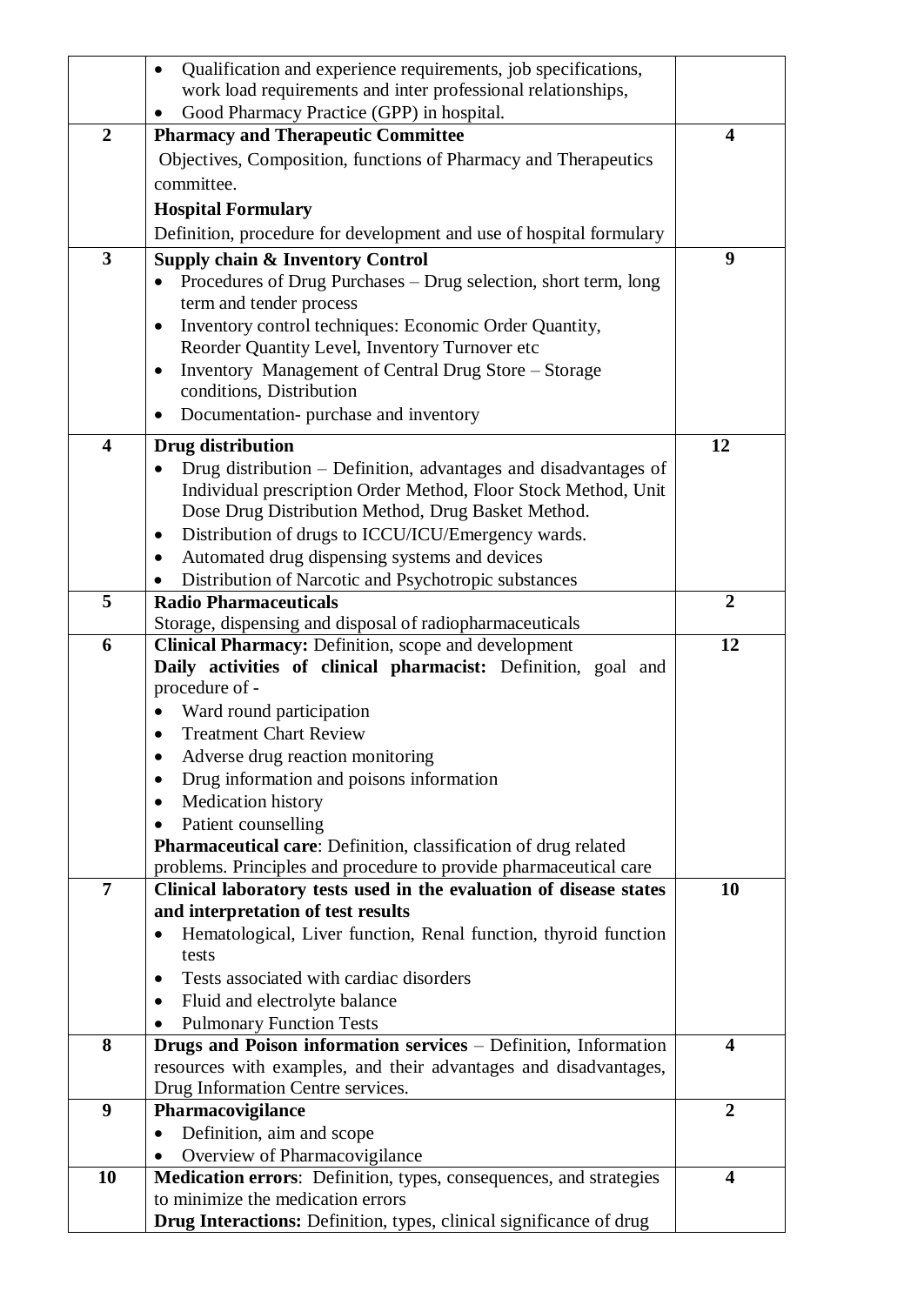|    | interactions                                                      |  |
|----|-------------------------------------------------------------------|--|
| 11 | <b>Poisoning:</b> Types of poisoning: Clinical manifestations and |  |
|    | antidotes                                                         |  |
| 12 | Application of computers in Hospital Pharmacy Practice,           |  |
|    | Soft ware used in hospital pharmacy                               |  |
| 13 | Medical and Surgical devices                                      |  |
|    |                                                                   |  |

- 1. A text book of Clinical Pharmacy Practice; Essential concepts and skills, Dr.G.Parthasarathi et al, Orient Orient Langram Pvt.Ltd. ISSBN8125026.
- 2. Text Book of Hospital and Clinical Pharmacy by Dr. Pratibha Nand and Dr**.** Roop K Khar, Birla publications, New Delhi
- 3. Gupta B.K and Gupta R.N., GPP in Hospital Pharmacy, Vallabh Prakashan.
- 4. Gennaro et al., Ed. "Remington: The Science & Practice of Pharmacy,"  $20<sup>th</sup>$  ed., Lippincott Williams & Wilkins, 2000.
- 5. The Theory and Practice of Industrial Pharmacy. Leon Lachman, Herbert Lieberman, and Joseph Kanig, editors. Lea & Febiger, Philadelphia.
- 6. Chittion & Witcofski : "Nuclear Pharmacy," Lea & Febiger.Aiiwodd & Fell
- 7. Australian drug information Procedure manual. The Society of Hospital Pharmacists of Australia.

--\*\*\*--

### **6. Pharmacy Law and Ethics**

Scope: This course is designed to impart basic knowledge on several important legislations related to the profession of pharmacy in India.

**Objectives:** Upon completion of the course, the student shall be able to understand

- the Pharmaceutical legislations and their implications in the development and marketing
- various Indian pharmaceutical Acts and Laws
- the regulatory authorities and agencies governing the manufacture and sale of pharmaceuticals
- the code of ethics during the pharmaceutical practice

#### **Theory 75 hours (3 hrs/wk)**

| <b>Chapter</b> | <b>Topics</b>                                                                       | <b>Hours</b> |
|----------------|-------------------------------------------------------------------------------------|--------------|
|                | General Principals of Law, History and various Acts related to Drugs and            |              |
|                | Pharmacy profession                                                                 |              |
|                | <b>Pharmacy Act-1948 &amp; Rules:</b> Objectives, Definitions, Pharmacy Council of  |              |
|                | India; its constitution and functions, Education Regulations, State and Joint state |              |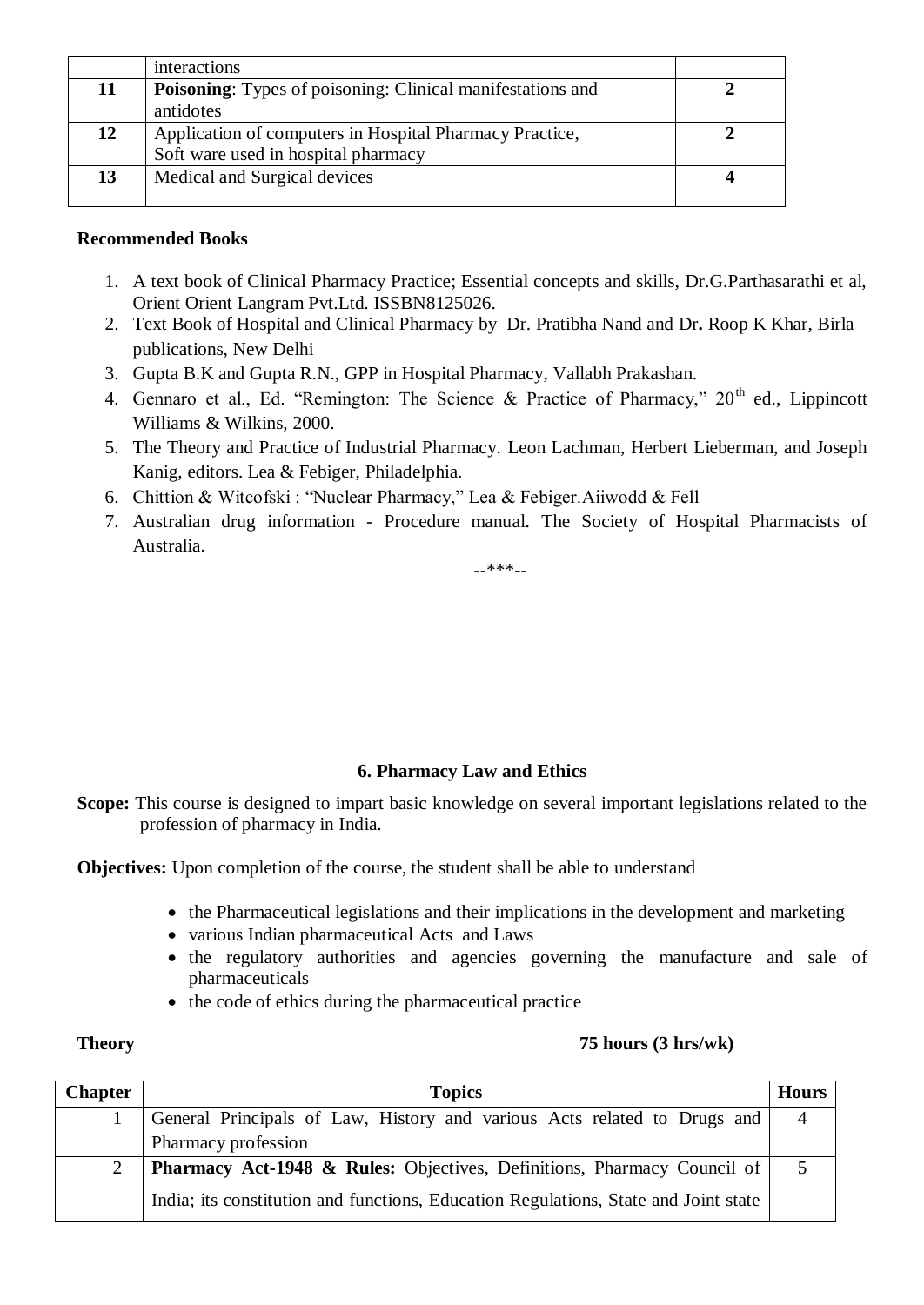|                | pharmacy councils, Registration of Pharmacists, Offences and Penalties.                                                                                                            |                |
|----------------|------------------------------------------------------------------------------------------------------------------------------------------------------------------------------------|----------------|
| $\overline{3}$ | Drugs and Cosmetics Act 1940 and Rules 1945 & New Amendments<br>Objectives, Definitions, Legal definitions of schedules to the Act and Rules                                       | 34             |
|                | <b>Import of drugs</b> – Classes of drugs and cosmetics prohibited from import,                                                                                                    |                |
|                | Import under license or permit.                                                                                                                                                    |                |
|                | <b>Manufacture of drugs</b> – Prohibition of manufacture and sale of certain drugs,                                                                                                |                |
|                | Conditions for grant of license and conditions of license for manufacture of                                                                                                       |                |
|                | drugs, Manufacture of drugs for test, examination and analysis, manufacture of                                                                                                     |                |
|                | new drug, loan license and repacking license.                                                                                                                                      |                |
|                | Study of schedule C & C1, G, H, K, P, M, N, and X.                                                                                                                                 |                |
|                | Sale of Drugs – Wholesale, Retail sale and Restricted license.                                                                                                                     |                |
|                | Drugs Prohibited for manufacture and sale in India                                                                                                                                 |                |
|                | Administration of the Act and Rules - Drugs Technical Advisory Board, Central                                                                                                      |                |
|                | Drugs Laboratory, Drugs Consultative Committee, Government analysts,                                                                                                               |                |
|                | Licensing authorities, controlling authorities, Drug Inspectors.                                                                                                                   |                |
| $\overline{4}$ | Medicinal and Toilet Preparations Act 1955: Objectives, Definitions,                                                                                                               | $\overline{2}$ |
|                | Licensing, Offences and Penalties                                                                                                                                                  |                |
| 5              | Narcotic Drugs and psychotropic substance Act 1985 and Rules Objectives,<br>Definitions, Authorities and Officers, Prohibition, Control and Regulation,<br>Offences and Penalties. | $\overline{2}$ |
| 6              | Drugs and Magic remedies (Objectionable Advertisement) Act 1955                                                                                                                    | $\overline{2}$ |
|                | Objectives, Definitions, Prohibition of certain advertisements, Classes of                                                                                                         |                |
|                | Exempted advertisements, Offences and Penalties.                                                                                                                                   |                |
| $\tau$         | Prevention of cruelty to Animals Act-1960: Objectives, Definitions,                                                                                                                | $\overline{2}$ |
|                | Institutional Animal Ethics Committee, Breeding and Stocking of Animals,                                                                                                           |                |
|                | Performance of Experiments, Transfer and Acquisition of animals for                                                                                                                |                |
|                | experiment, Records, Power to suspend or revoke registration, Offences and                                                                                                         |                |
|                | Penalties.                                                                                                                                                                         |                |
| 8              | Poisons Act-1919 : Introduction, objective, definition, possession, possession for                                                                                                 | $\overline{2}$ |
|                | sales and sale of any poison, import of poisons                                                                                                                                    |                |
| 9              | Prevention of food adulteration Act, 1954 and Rules: Objective, definition,                                                                                                        | $\overline{2}$ |
|                | central committee for food standards, FSSAI (Food Safety and Standards                                                                                                             |                |
|                | Authority of India), prohibition of import, prohibition of sale, and manufacture,                                                                                                  |                |
|                | offences and penalties                                                                                                                                                             |                |
| 10             | National Pharmaceutical Pricing Authority: Drugs Price Control Order                                                                                                               | 5              |
|                | (DPCO)-2013. Objectives, Definitions, Sale prices of bulk drugs, Retail price of                                                                                                   |                |
|                | formulations, Retail price and ceiling price of scheduled formulations,                                                                                                            |                |
|                | Pharmaceutical policy 2002, National List of Essential Medicines (NLEM)                                                                                                            |                |
|                |                                                                                                                                                                                    |                |